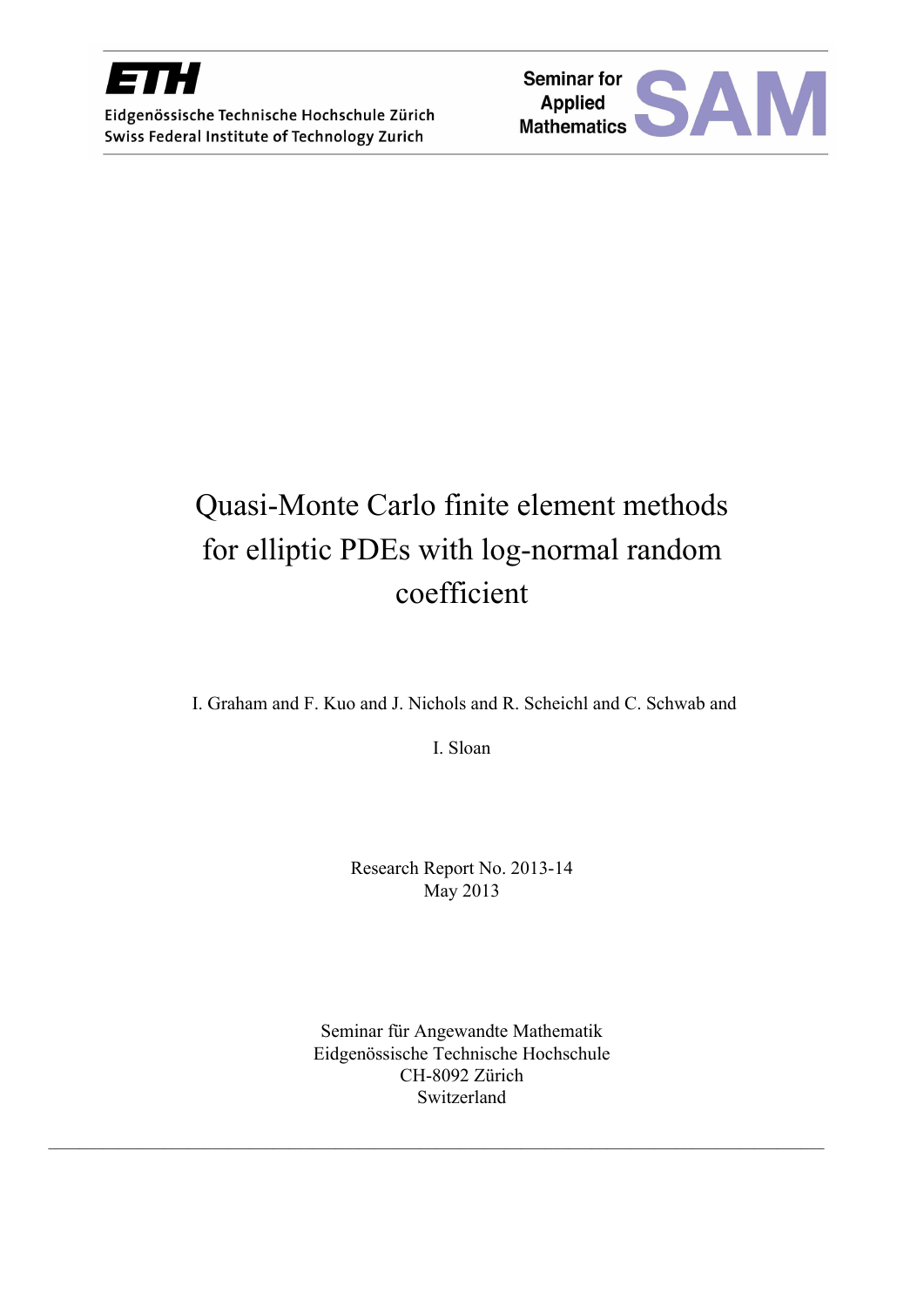# Quasi-Monte Carlo finite element methods for elliptic PDEs with log-normal random coefficients

I. G. Graham<sup>1</sup>, F. Y. Kuo<sup>2</sup>, J. A. Nichols<sup>2</sup>, R. Scheichl<sup>1</sup>, C. Schwab<sup>3</sup> and I. H. Sloan<sup>2</sup>

<sup>1</sup> Dept of Mathematical Sciences, University of Bath, Bath BA2 7AY UK

I.G.Graham@bath.ac.uk, R.Scheichl@bath.ac.uk

<sup>2</sup> School of Mathematics and Statistics, University of NSW, Sydney NSW 2052, Australia.

f.kuo@unsw.edu.au, i.sloan@unsw.edu.au

<sup>3</sup> Seminar für Angewandte Mathematik, ETH Zürich, Rämistrasse 101, 8092 Zürich, Switzerland.

christoph.schwab@sam.math.ethz.ch

#### Abstract

In this paper we analyze the numerical approximation of diffusion problems over polyhedral domains in  $\mathbb{R}^d$  (d = 1, 2, 3), with diffusion coefficient  $a(x, \omega)$  given as a lognormal random field, i.e.,  $a(x, \omega) = \exp(Z(x, \omega))$  where x is the spatial variable and  $Z(x, \cdot)$  is a Gaussian random field. The analysis presents particular challenges since the corresponding bilinear form is not uniformly bounded away from 0 or  $\infty$  over all possible realizations of a. Focusing on the problem of computing the expected value of linear functionals of the solution of the diffusion problem, we give a rigorous error analysis for methods constructed from (i) standard continuous and piecewise linear finite element approximation in physical space; (ii) truncated Karhunen-Loéve expansion for computing realizations of  $a$  (leading to a possibly high-dimensional parametrized deterministic diffusion problem); and (iii) lattice-based Quasi-Monte Carlo (QMC) quadrature rules for computing integrals over parameter space which define the expected values. The paper contains novel error analysis which accounts for the effect of all three types of approximation. The QMC analysis is based on a recent result on randomly shifted lattice rules for high-dimensional integrals over the unbounded domain of Euclidean space, which shows that (under suitable conditions) the quadrature error decays with  $\mathcal{O}(n^{-1+\delta})$  with respect to the number of quadrature points n, where  $\delta > 0$  is arbitrarily small and where the implied constant in the asymptotic error bound is independent of the dimension of the domain of integration.

# 1 Introduction

In this paper we propose and analyze a class of numerical methods for the diffusion problem with random coefficient:

$$
-\nabla \cdot (a(\boldsymbol{x}, \omega) \nabla u(\boldsymbol{x}, \omega)) = f(\boldsymbol{x}), \quad \text{for almost all } \omega \in \Omega \text{ and } \boldsymbol{x} \in D,
$$
 (1.1)

subject to the homogeneous Dirichlet condition  $u = 0$  on  $\partial D$ . Here, D is a bounded (spatial) domain in  $\mathbb{R}^d$  and  $(\Omega, \mathcal{A}, \mathbb{P})$  is a probability space (clarified below). We focus on the lognormal case, assuming that

$$
a(\boldsymbol{x},\omega) = a_*(\boldsymbol{x}) + a_0(\boldsymbol{x}) \exp(Z(\boldsymbol{x},\omega)), \qquad (1.2)
$$

where Z is a zero-mean Gaussian random field, and  $a_*, a_0$  are given functions that are continuous on  $\overline{D}$  with  $a_*$  non-negative and  $a_0$  strictly positive on  $\overline{D}$ . This is (slightly) more general than the classical lognormal case where  $a_* \equiv 0$ . The latter is commonly used in many applications, for example in hydrology (see, e.g., [24, 25] and the references there). Models where realizations of  $\alpha$  are not smooth (e.g. Hölder continuous, almost surely) are regularly of interest. Thus we need to study problem (1.1) in its weak form: Seek  $u(\cdot,\omega) \in H_0^1(D)$  such that

$$
\mathscr{A}(\omega; u, v) = \langle f, v \rangle \;, \quad \text{for all } v \in H_0^1(D) \text{ and for almost all } \omega \in \Omega \;, \tag{1.3}
$$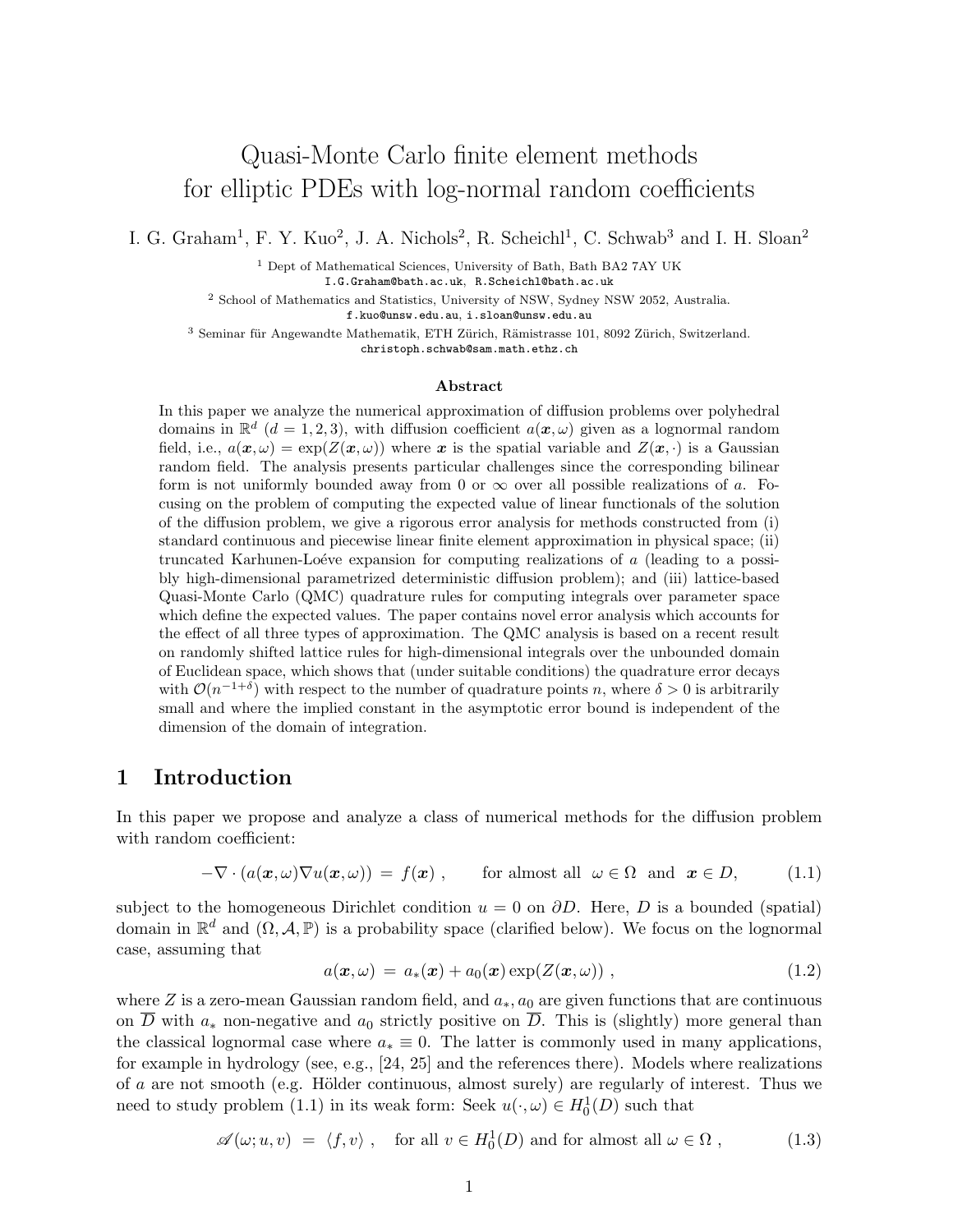where  $\langle \cdot, \cdot \rangle$  denotes the duality pairing between  $H^s(D)$  and  $(H^s(D))'$ , and

$$
\mathscr{A}(\omega; w, v) := \int_D a(\boldsymbol{x}, \omega) \nabla w(\boldsymbol{x}) \cdot \nabla v(\boldsymbol{x}) d\boldsymbol{x}, \quad w, v \in H^1(D),
$$

and we assume that  $f \in (H_0^1(D))'$ .

For each  $x \in D$ ,  $Z(x, \cdot)$  is a Gaussian random variable, and thus  $0 < a(x, \omega) < \infty$  for any  $\omega \in \Omega$ . However, for any  $\varepsilon > 0$  we have  $\mathbb{P}[a(\boldsymbol{x},\cdot) > \varepsilon^{-1}] > 0$  so that problem (1.3) is not uniformly bounded over all possible realizations of a. If  $a_*(x) = 0$ , then we also have  $\mathbb{P}[a(\mathbf{x},\cdot)<\varepsilon]>0$  so that (1.3) is not uniformly elliptic either. This loss of ellipticity and boundedness is one of the main difficulties in the (numerical) analysis of (1.3).

Motivated by applications in uncertainty quantification, we will be interested in expected values of linear functionals of the solution of (1.3). That is, if  $\mathcal{G} \in (H_0^1(D))'$ , we will be interested in the expected value  $\mathbb{E}[\mathcal{G}(u)]$  of the random variable  $\mathcal{G}(u(\cdot,\omega))$ . We will use sampling methods for the computation of  $\mathbb{E}[\mathcal{G}(u)]$ . That is, we will compute realizations of  $a(\mathbf{x}, \omega)$ , which yield realizations of  $u(x, \omega)$ , via the solution of the elliptic problem (1.3), and from these we shall compute an approximation of  $\mathbb{E}[G(u)]$  by an appropriate averaging. However, in contrast to standard Monte Carlo (MC) methods, we will sample  $a(\mathbf{x}, \omega)$  using quasi-Monte Carlo (QMC) methods. One principal aim of the paper is to prove mathematically that, under suitable assumptions, QMC methods are faster than MC methods for this class of problems. This fact has already been demonstrated computationally in [14] for a closely related method, but a convergence analysis was missing in that paper. (In [14] we used a different type of QMC points as well as different methods to sample from  $a$  and to discretize  $(1.1)$ .

In this work we assume that the Gaussian random field  $Z$  which appears in  $(1.2)$  is given in terms of a Karhunen-Loéve expansion

$$
Z(\boldsymbol{x},\omega) = \sum_{j=1}^{\infty} \sqrt{\mu_j} \xi_j(\boldsymbol{x}) Y_j(\omega) , \quad \boldsymbol{x} \in D . \qquad (1.4)
$$

Here, the set  $\{Y_j\}_{j\geq 1}$  denotes the sequence of i.i.d.  $\mathcal{N}(0,1)$  distributed random variables  $Y_j$ , given by  $Y_j(\omega) = \mu_j^{-1/2} \int_D Z(\boldsymbol{x}, \omega) \xi_j(\boldsymbol{x}) d\boldsymbol{x}$ , and the sequence  $\{(\mu_j, \xi_j)\}_{j \geq 1}$  denotes the real eigenvalues and eigenfunctions of the *covariance* integral operator

$$
(\mathcal{C}v)(\boldsymbol{x}) := \int_D c(\boldsymbol{x}, \boldsymbol{x}') v(\boldsymbol{x}') d\boldsymbol{x}', \quad \boldsymbol{x} \in D.
$$
 (1.5)

The kernel function  $c(\cdot, \cdot)$  is assumed to be continuous on  $\overline{D} \times \overline{D}$ . It represents the covariance function of Z, i.e.,  $c(\mathbf{x}, \mathbf{x}') = \mathbb{E}[Z(\mathbf{x}, \cdot)Z(\mathbf{x}', \cdot)]$  for  $\mathbf{x}, \mathbf{x}' \in D$ , and thus  $c(\mathbf{x}, \mathbf{x}') = c(\mathbf{x}', \mathbf{x})$ . These facts imply that the covariance operator is a compact and self-adjoint operator from  $L^2(D)$  to  $L^2(D)$ . Throughout, we shall assume that the covariance operator of Z is non-degenerate so that the sum in (1.4) is infinite, and that the eigenfunctions are orthonormal in  $L^2(D)$ , i.e.,  $\int_D \xi_i(x)\xi_j(x) dx = \delta_{ij}$ . Consequently,  $\{\mu_j\}_{j\geq 1} \in \ell^1(\mathbb{N})$  and the eigenvalues  $\mu_j$  are real and positive. We assume that  $\mu_i$  are enumerated in non-increasing magnitude.

Our methods approximate  $\mathbb{E}[\mathcal{G}(u)]$  in a three-stage process: The first stage comprises the approximation of (1.3) with fixed  $\omega$  via the finite element method. Let  $V_h \subset H_0^1(D)$  denote the space of piecewise linear functions on a family of conforming shape regular triangulations of D (parametrized by maximum mesh diameter  $h$ ). As usual, the standard finite element solution of problem (1.3) is denoted  $u_h(x,\omega)$ . In the second stage, to sample the random field a, the infinite sum in  $(1.4)$  is truncated to s terms. The resulting approximation to Z is substituted into (1.2) to obtain an approximate field  $a<sup>s</sup>$  and the resulting finite element solution to (1.3) (with a replaced by  $a^s$ ) is then denoted  $u_h^s(x,\omega)$ . The corresponding approximation of  $\mathbb{E}[\mathcal{G}(u)]$ is then taken to be the expected value of the random variable  $\mathcal{G}(u_h^s(\cdot,\omega))$ , written  $\mathbb{E}[\mathcal{G}(u_h^s)]$ .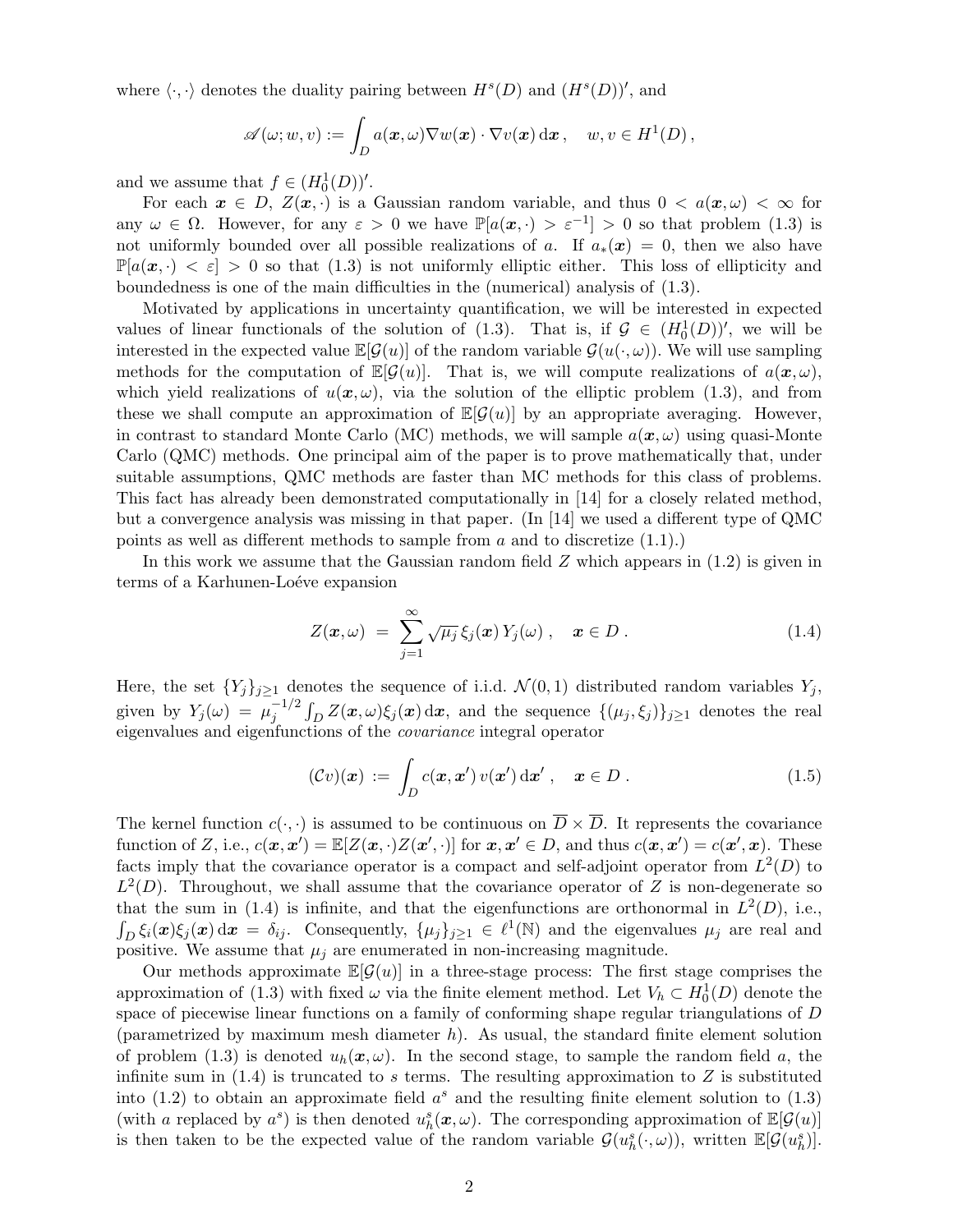In fact, since  $u_h^s$  is a random field derived from Z and thus from the s i.i.d.  $\mathcal{N}(0,1)$  random variables  $Y_1, \ldots, Y_s$ , we have the concrete formula

$$
\mathbb{E}[\mathcal{G}(u_h^s)] = \int_{\mathbb{R}^s} \mathcal{G}(u_h^s(\cdot, \boldsymbol{y})) \prod_{j=1}^s \phi(y_j) \, \mathrm{d}\boldsymbol{y} , \qquad (1.6)
$$

where  $\phi(y) = \exp(-y^2/2)/\sqrt{2\pi}$  is the Gaussian normal probability density.

The computation of the (possibly high dimensional) integral (1.6) by suitable quadrature rules leads us to the third stage of the approximation process. By introducing a change of variables  $y = \Phi_s^{-1}(v)$ , where  $\Phi_s^{-1}(v)$  denotes the inverse cumulative normal applied to each entry of  $\boldsymbol{v} \in \mathbb{R}^s$ , and writing  $F(\boldsymbol{y}) = \mathcal{G}(u^s_h(\cdot, \boldsymbol{y}))$ , we obtain

$$
\mathbb{E}[\mathcal{G}(u_h^s)] = \mathbb{E}[F] = \int_{(0,1)^s} F(\Phi_s^{-1}(\boldsymbol{v})) d\boldsymbol{v}.
$$
 (1.7)

We will use "randomly shifted lattice rules" for  $(1.7)$ , leading to approximations of the form

$$
Q_{s,h,n}(\Delta) := \frac{1}{n} \sum_{i=1}^{n} F\left(\Phi_s^{-1}\left(\text{frac}\left(\frac{iz}{n} + \Delta\right)\right)\right), \qquad i = 1,\dots, n ,
$$
 (1.8)

where  $z \in \mathbb{N}^s$  is a *generating vector*,  $\Delta \in [0,1]^s$  is a *random shift* which is uniformly distributed over  $[0,1]^s$  and "frac" denotes the fractional part function, applied componentwise. A key point here is that a suitable generating vector  $z$  can be very efficiently computed via the "componentby-component" procedure. We give a discussion of this in §4 - further details are in [17], [19, Section 4], [27], and the references therein. Applying this approximation to (1.7) yields a computable approximation to  $\mathbb{E}[\mathcal{G}(u)]$  which depends on s, h and n and also on the random shift  $\Delta$ , and is here denoted  $\mathcal{Q}_{s,h,n}(\Delta)$ .

The principal result of this paper is a bound for the root-mean-square error

$$
e_{s,h,n} := \sqrt{\mathbb{E}^{\Delta}\Big[ \left( \mathbb{E}[\mathcal{G}(u)] - \mathcal{Q}_{s,h,n}(\Delta) \right)^2 \Big]},
$$
\n(1.9)

where  $\mathbb{E}^{\Delta}$  denotes expectation with respect to the random shift  $\Delta$ . Our main result is Theorem 22, where estimates from §2 and §4 are collected to obtain the overall bound

$$
e_{s,h,n} \leq C \Big( h^{2\tau} + s^{-\chi} + n^{-r} \Big) \ . \tag{1.10}
$$

(Here and throughout the paper  $C$  denotes a generic, positive constant independent of  $s, h$ and n.) The parameter  $\tau$  depends on the regularity of (realizations of) a and on the smoothness of D, while the parameters  $\chi$  and r depend on the asymptotics of the Karhunen–Loève eigenvalues and eigenvectors. Broadly speaking, faster decay yields stronger bounds in (1.10). (For example when the kernel c is analytic on  $\overline{D} \times \overline{D}$ , we have  $\tau = 1$  and  $\chi$  and r can be taken arbitrarily close to  $\infty$  and 1, respectively.) The key novel result of this paper is that for a range of covariance functions, convergence for the QMC quadrature rule of order arbitrarily close to  $\mathcal{O}(n^{-1})$  is attained with an asymptotic constant independent of the truncation dimension s in (1.6) of the Gaussian random field Z in (1.4). This should be compared with the  $\mathcal{O}(n^{-1/2})$ rate which is attained by standard MC methods and cannot be improved in general. To our knowledge, MC and QMC are currently the only quadrature rules which afford asymptotic error bounds with constants that are independent of dimension. Since, due to the slow convergence of Karhunen–Loève expansions, high truncation dimensions  $s$  are often encountered in applications in hydrology, the results have considerable practical significance, as outlined in [14].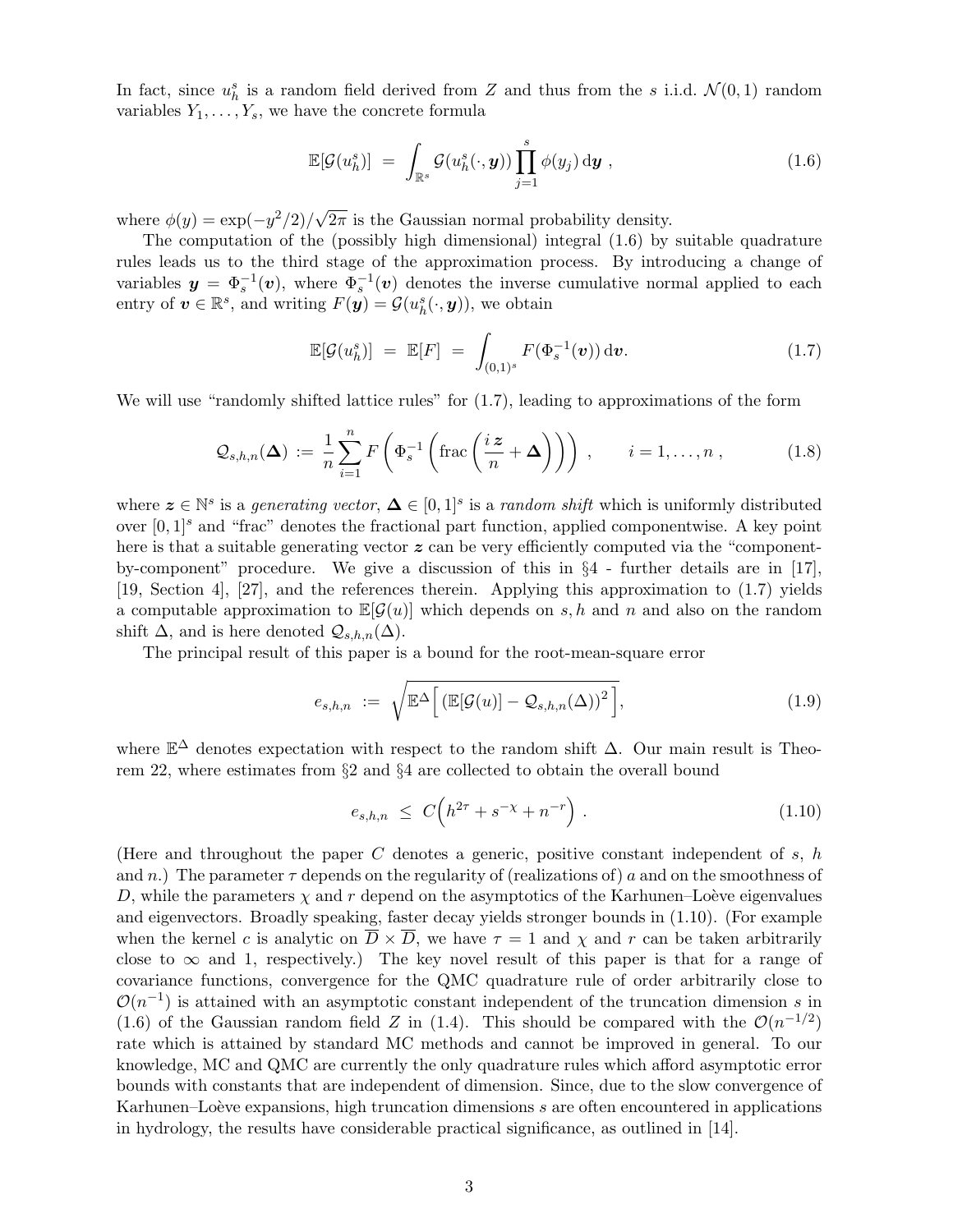The starting point for our analysis is the observation that since the random diffusion coefficient  $a(x, \omega)$  in (1.1) and the random shift  $\Delta$  in the QMC rule are statistically independent, we can write

$$
e_{s,h,n}^2 = \left(\mathbb{E}[\mathcal{G}(u) - \mathcal{G}(u_h^s)]\right)^2 + \mathbb{E}^{\Delta}\left[\left(\mathbb{E}[\mathcal{G}(u_h^s)] - \mathcal{Q}_{s,h,n}(\cdot)\right)^2\right].
$$
 (1.11)

This expression will form the basis for our error analysis. The first term on the right hand side of  $(1.11)$  can be bounded using the results in  $[3, 5, 6, 35, 30, 13, 16]$  and we will outline this in  $\S2$ . The second term on the right hand side of  $(1.11)$  is the QMC quadrature error; this is estimated in §4 and there particular emphasis is put on obtaining a rate of convergence which is close to  $\mathcal{O}(n^{-1})$ , with an asymptotic constant which is independent of dimension s. To apply QMC quadrature rules and to analyze them uniformly in the truncation dimension  $s$ , it is necessary to reformulate the random problem (1.3) as a parametric, deterministic problem on an infinite-dimensional parameter space and to study both (i) the effect of dimension truncation to finite QMC integration dimension s and (ii) the regularity of the solution with respect to the parameters. This is the subject of §3. There we prove the well-posedness of these parametric problems (pointwise in a set of full Gaussian measure) and establish measurability and integrability of the parametric, deterministic solution.

For the QMC analysis we will in part follow the recent paper [18]. There, QMC integration was applied to a simplified PDE problem, in which the coefficient  $a(x, y)$  in (1.1) was assumed to be a linear function of y, with y a uniform random vector from the bounded domain  $[-\frac{1}{2}]$  $\frac{1}{2}, \frac{1}{2}$  $\frac{1}{2}]^{\mathbb{N}}.$ Here, as in [18], we introduce *weight parameters*  $(\gamma_{\mu})_{\mu \subset \mathbb{N}, |\mu| < \infty}$  to control the relative importance of various subsets of the variables  $y_u = \{y_j : j \in \mathfrak{u}\}\$ . In [18] the PDE solutions as functions of y were, after truncation to s dimensions, continuous functions on  $\left[-\frac{1}{2}\right]$  $\frac{1}{2}, \frac{1}{2}$  $\frac{1}{2}$ <sup>s</sup> with square integrable mixed first derivatives, a standard setting for QMC analysis. However, in the present work the function space setting we need is non-standard since, in general, the integrand  $F \circ \Phi_s^{-1}$  in (1.7) may *not* have square integrable mixed first derivatives. This is due to the presence of the inverse cumulative distribution function  $\Phi_s^{-1}$ , which is unbounded near the boundary of the unit cube. We will therefore consider a function space setting which uses a sequence of *weight functions*  $\psi_j$ to counteract the growth of the mixed first derivatives of  $F(\mathbf{y}) = \mathcal{G}(u_h^s(\cdot, \mathbf{y}))$  as the components of y go to  $\pm\infty$ , and we will make use of the corresponding error analysis for randomly shifted lattice rules from [20, 27].

The precise details on randomly shifted lattice rules and on the function space setting are given in §4. Note that the weight functions  $\psi_j$  and weight parameters  $\gamma_u$  appear in the definition of the norm  $-$  see  $(4.3)$ , and they are initially free. A crucial step in the analysis is to establish bounds on some spatial norm (in  $x$ ) of the mixed first derivatives of  $u_h^s(x, y)$  with respect to the parametric variables in  $y$ ; this is done in §3.2. Based on these bounds, we are then able to choose suitable weight functions  $\psi_j$  that allow  $F(\mathbf{y}) = \mathcal{G}(u_h^s(\cdot, \mathbf{y}))$  to be in the function space. Then, with appropriately chosen weight parameters  $\gamma_{\mu}$ , the QMC convergence rate can be arbitrarily close to order  $n^{-1}$ , with a constant that is independent of the truncation dimension s. In our analysis, as in [18], we choose the weight parameters  $\gamma_{\mu}$  so as to minimize a certain upper bound on the QMC quadrature error (i.e., the second term in  $(1.11)$ ), and then show that the constant is indeed independent of the dimension s. Moreover, the resulting weight parameters  $\gamma_{\mu}$ , again as in [18], are of a special form called POD weights (which stands for "product and order dependent weights"). This POD structure of the weight parameters  $\gamma_u$  allows in turn for a fast algorithm to construct lattice rules that are tailored to our problem (for details see [27]). In the penultimate section we summarize the overall error. In the final section we present numerical results.

### 2 Discretization and dimension truncation

The main purpose of this section is to summarise results on approximating solutions of (1.3) by the finite element method and on the effect of truncating the Karhunen–Loève expansion in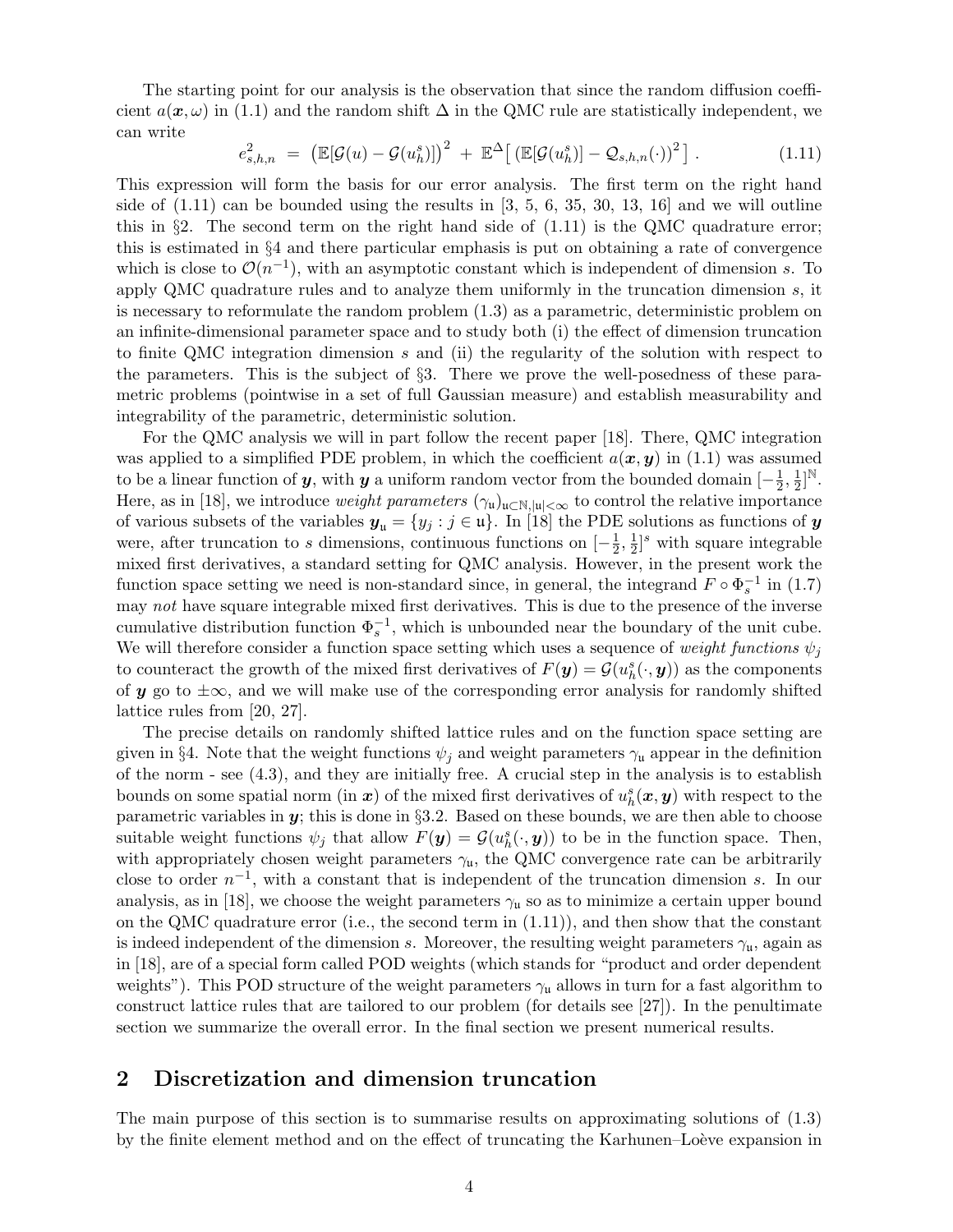$(1.4)$  to s terms. As described in §1, the two approximations, with and without truncation, are denoted  $u_h^s$  and  $u_h$ , and we are concerned in this section with estimating the first term in (1.11). We give mainly a summary here, and we make reference to proofs in  $[3, 5, 6, 35, 30, 13, 16]$ , and the references therein, giving details only where necessary. However, a crucial difference between the present treatment and these references is that here, to estimate the first term in  $(1.11)$ , we write

$$
\mathcal{G}(u) - \mathcal{G}(u_h^s) = (\mathcal{G}(u) - \mathcal{G}(u_h)) + (\mathcal{G}(u_h) - \mathcal{G}(u_h^s))
$$
\n(2.1)

and estimate the expectation for each of these two terms separately. The final result is in Corollary 11. We remark that previous analyses introduced  $\mathcal{G}(u^s)$  and estimated  $\mathcal{G}(u) - \mathcal{G}(u^s)$ and  $\mathcal{G}(u^s) - \mathcal{G}(u^s)$  instead. As we will see, the analysis here allows for a weaker assumption on the Karhunen–Loève eigenvalues and eigenfunctions than that made in  $[3, 6, 35]$ . Let us start with some notation.

We denote the usual scale of Sobolev spaces by  $H^s(D)$ ,  $s \geq 0$ . Then  $H_0^1(D)$  denotes, as usual, the subspace of functions in  $H^1(D)$  with vanishing trace on  $\partial D$ . The space of continuous functions in  $\overline{D}$  is denoted  $\mathbf{C}^0(\overline{D})$ . The Hölder space  $\mathbf{C}^{0,t}(\overline{D})$ , with  $0 < t \leq 1$ , is the space of all functions  $v \in C^0(\overline{D})$  for which  $||v||_{\mathbf{C}^{0,t}(\overline{D})} := ||v||_{\mathbf{C}^{0}(\overline{D})} + |v|_{\mathbf{C}^{0,t}(\overline{D})} < \infty$ , with seminorm

$$
|w|_{\mathbf{C}^{0,t}(\overline{D})} := \sup_{\boldsymbol{x}, \boldsymbol{x}' \in \overline{D} : \boldsymbol{x} \neq \boldsymbol{x}'} \frac{|w(\boldsymbol{x}) - w(\boldsymbol{x}')|}{|\boldsymbol{x} - \boldsymbol{x}'|^{t}} ,
$$

where  $|\mathbf{x}|$  denotes the Euclidean norm in  $\mathbb{R}^d$ . If  $t = 0$ , we adopt the convention  $\mathbf{C}^{0,0}(\overline{D}) = \mathbf{C}^0(\overline{D})$ .

We will also require spaces of Bochner integrable functions, that is, for any Banach space X with norm  $\|\cdot\|_X$  and for  $1 \leq q < \infty$ , we denote by  $L^q(\Omega, \mathbb{P}; X)$  the space of all strongly  $\mathbb{P}$ measurable mappings v from  $(\Omega, \mathcal{A})$  to  $(X, \mathcal{B}(X))$  (where  $\mathcal{B}(X)$  denotes the Borel sigma algebra over  $X$ ), for which the Bochner integral

$$
||v||_{L^q(\Omega,\mathbb{P};X)} = \begin{cases} \left(\int_{\Omega} ||v||_X^q \, d\mathbb{P}\right)^{1/q}, & \text{for} \quad 1 \le q < \infty, \\ \operatorname{esssup}_{\omega \in \Omega} ||v||_X, & \text{for} \quad q = \infty, \end{cases}
$$

is finite. When there is no ambiguity about the measure, we shall denote this space by  $L^q(\Omega; X)$ . In the particular case  $X = \mathbb{R}$ , we shall simply write  $L^q(\Omega)$  in place of  $L^q(\Omega;\mathbb{R})$ .

#### 2.1 Spatial regularity

It is a classical result (see, e.g. [1]) that the regularity of the coefficient  $a(x, \omega)$  in (1.2), when considered as a function of  $x \in D$ , depends on the spectrum of the covariance operator C in (1.5). We now specify several assumptions on the covariance of the Gaussian field  $Z$  in  $(1.2)$  which will be used in the paper. Firstly, we assume that the Gaussian process  $Z(\cdot, \omega)$  is *stationary*, i.e., the covariance function  $c(\mathbf{x}, \mathbf{x}')$  in (1.5) depends only on the single argument  $\mathbf{x} - \mathbf{x}'$ . In addition to stationarity, we assume for most of the paper that the random field Z (1.2) is *isotropic*, i.e.,

$$
c(\mathbf{x}, \mathbf{x}') = \rho(|\mathbf{x} - \mathbf{x}'|) , \quad \mathbf{x}, \mathbf{x}' \in \overline{D}
$$
 (2.2)

for some continuous function  $\rho : [0, \infty) \to [0, \infty)$ . Recall that  $c(\cdot, \cdot)$  was also assumed to be continuous on  $\overline{D} \times \overline{D}$ . Thirdly we assume that there exist constants  $C, \beta > 0$  such that  $\mathbb{E}[(Z(\boldsymbol{x},\cdot)-Z(\boldsymbol{x}',\cdot))^2] \ \leq \ C|\boldsymbol{x}-\boldsymbol{x}'|^{2\beta}$ , or equivalently that

$$
|\rho(|\boldsymbol{x}-\boldsymbol{x}'|)-\rho(\boldsymbol{0})| \leq C|\boldsymbol{x}-\boldsymbol{x}'|^{2\beta}, \quad \text{for all} \ \boldsymbol{x},\boldsymbol{x}' \in \overline{D} . \tag{2.3}
$$

From these assumptions it follows – e.g. from  $[1, \S3.3]$  – that the Karhunen–Loève expansion (1.4) exists and converges almost surely.

For stationary, lognormal fields (1.2) with isotropic covariance function of the form (2.2), the following result (which is referred to sometimes as *Kolmogorov's theorem*) gives sufficient conditions for the almost sure Hölder regularity of realizations of this field.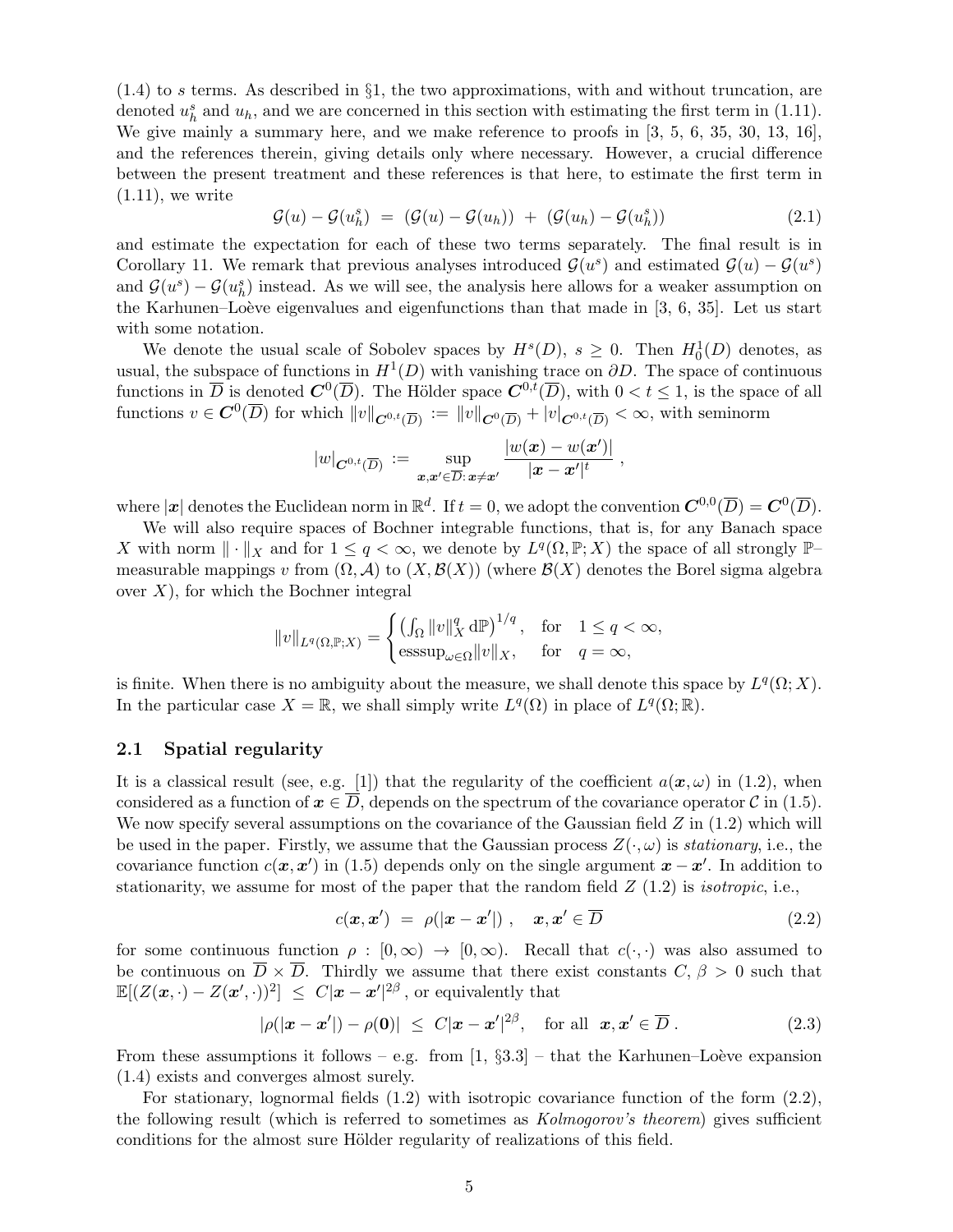Proposition 1 *Assume that the Gaussian random field* Z *in* (1.4) *satisfies conditions* (2.2) *and* (2.3) *for some*  $\beta \in (0,1]$ *. Then realizations of*  $Z(\cdot,\omega)$  *are in*  $\mathbb{C}^{0,t}(\overline{D})$ *,* P-almost surely, for any  $0 \leq t < \beta \leq 1$ . If in addition  $a_*, a_0 \in C^{0,t}(\overline{D})$ , then  $a(x,\omega)$  defined by (1.2) also satisfies  $a(\cdot,\omega) \in \mathbf{C}^{0,t}(\overline{D})$  P-almost surely.

**Proof.** A proof for Z is given in [1, Theorem 8.3.2]. The result for  $a(x, \omega)$  follows from the assumptions on  $a_*$  and  $a_0$  and the smoothness of  $\exp(\cdot)$ .

In  $\S 2.2$  we will use Proposition 1 to infer Hölder regularity of realizations for a particular example which, in turn, will entail P-almost sure Hölder regularity of solutions  $u(\cdot,\omega)$  of (1.1) and thereby P-almost sure rates of convergence of finite element discretizations of (1.1).

Consider the weak form of (1.1) as defined in (1.3). To prove well-posedness of this variational problem, we define, for P-almost every  $\omega \in \Omega$ ,

$$
\check{a}(\omega) := \min_{\mathbf{x} \in \overline{D}} a(\mathbf{x}, \omega) \quad \text{and} \quad \hat{a}(\omega) := \max_{\mathbf{x} \in \overline{D}} a(\mathbf{x}, \omega). \tag{2.4}
$$

Under the assumptions of Proposition 1, for almost all  $\omega \in \Omega$ ,  $Z(\cdot, \omega)$  is a continuous function on  $\overline{D}$  and hence attains its (finite) maximum on  $\overline{D}$ . Thus the quantities  $\check{a}$  and  $\hat{a}$  defined in (2.4) are P-measurable and, hence, random variables which satisfy  $\check{a}(\omega) > 0$  and  $\hat{a}(\omega) < \infty$  P-almost surely. Therefore, we may apply the Lax-Milgram Lemma "pathwise" to infer the existence of a unique solution  $u(\cdot,\omega)$  of (1.1), for P-almost every realization  $a(\mathbf{x},\omega)$  of the coefficient function in  $(1.1)$ . The Lipschitz continuity of the data-to-solution correspondence for  $(1.1)$ , between  $\mathcal{C}^{0,t}(\overline{D})$  and  $H_0^1(D)$ , guarantees P-measurability and hence, u is a random field taking values in the separable Hilbert space  $H_0^1(D)$  on the probability space  $(\Omega, \mathcal{A}, \mathbb{P})$ . Finally, an application of Fernique's Theorem (see, e.g. [8]) allows to extend P-almost sure bounds on  $u(\cdot,\omega)$  to infer boundedness of  $||u||_{L^q(\Omega; H_0^1(D))}$  for any  $0 < q < \infty$  (we refer to [3, Section 2] for details).

From now on we adopt the notation  $V = H_0^1(D)$ .

**Theorem 2** *Assume that*  $a_*, a_0 \in C^0(\overline{D})$  *in* (1.2)*. Then, for all* q *in the range*  $1 \le q < \infty$ *,*  $1/\check{a} \in L^q(\Omega)$  and  $\hat{a} \in L^q(\Omega)$ , and for every  $f \in V'$  the problem (1.3) admits a unique solution  $u \in L^q(\Omega; V)$  that satisfies

$$
||u||_{L^q(\Omega;V)} \leq ||1/\check{a}||_{L^q(\Omega)} ||f||_{V'}.
$$

**Proof.** See [3, Prop.  $2.3 \& 2.4$ ].

As usual, to quantify the rate of convergence of finite element solutions of (1.3), additional regularity of the solution  $u$  is required. We formulate this as an assumption here, but we will indicate immediately that this assumption is indeed satisfied in a wide range of cases.

**Assumption A1** There exists some  $\tau > 0$  such that  $u \in L^q(\Omega; H^{1+\tau}(D))$ , for all  $1 \le q < \infty$ .

The following theorem from [35,  $\S5$ ] (see also [6]) characterizes  $\tau$  in the 2D polygonal case. It depends on the P-almost sure Hölder regularity<sup>1</sup> of realizations of a and on the largest interior angle of  $\partial D$ .

**Theorem 3** Let D be a polygon in  $\mathbb{R}^2$  such that the largest interior angle  $\theta_{max}$  of all the corners *is in*  $(0, 2\pi)$ *, and suppose that*  $a(\cdot, \omega) \in C^{0,t}(\overline{D})$  P-almost surely. Then Assumption A1 holds *for any*  $\tau < \min(t, \frac{\pi}{\theta_{max}})$ . If D *is convex, i.e.*  $\theta_{max} \leq \pi$  *and if*  $a(\cdot, \omega) \in C^{0,1}(\overline{D})$  *almost surely, then Assumption A1 also holds for*  $\tau = 1$ *.* 

Similar results hold also in three dimensions (see [35] for details).

<sup>&</sup>lt;sup>1</sup>The assumption on a made in [6, 35] can be weakened in the boundary case  $t = 1$  from  $a(\cdot,\omega) \in C^1(\overline{D})$  to  $a(\cdot,\omega) \in \mathbf{C}^{0,1}(\overline{D})$ , since this implies  $\nabla a(\cdot,\omega) \in L^{\infty}(D)$  and then the crucial Lemma A.2 in [6] can be replaced by the simple inequality  $||bv||_{H^1(D)} \leq C(||\nabla b||_{L^{\infty}(D)} ||v||_{L^2(D)} + ||b||_{L^{\infty}(D)} ||v||_{H^1(D)}$ , for all  $b \in \mathbb{C}^{0,1}(\overline{D})$  and  $v \in H^1(D).$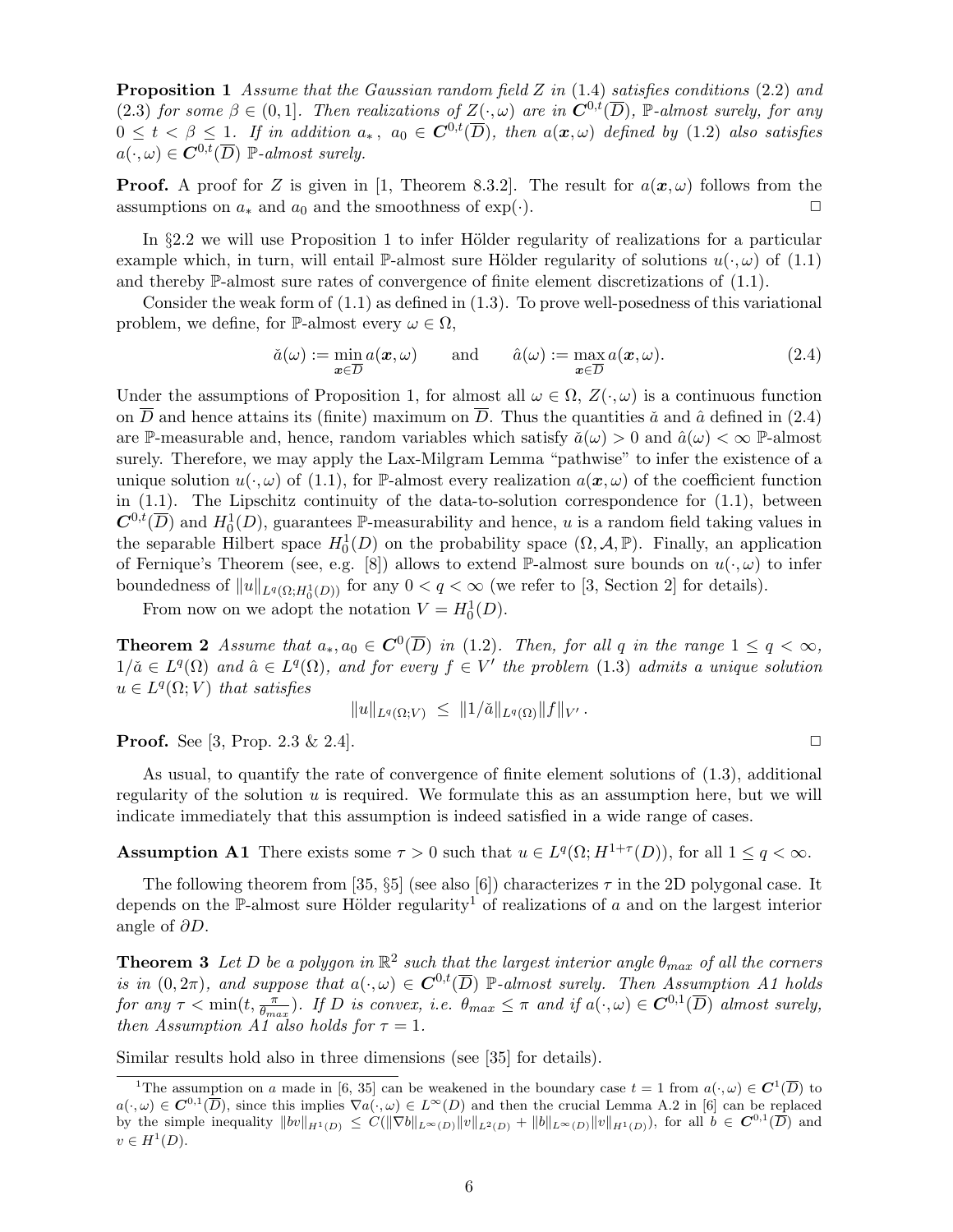#### 2.2 Matérn Covariances

The foregoing abstract conditions are satisfied by Gaussian random fields  $Z$  with Matérn covariances which are commonly used in practice. Isotropic Matérn covariance functions  $(2.2)$  are given by

$$
\rho(r) = \rho_{\nu}(r) := \sigma^2 \frac{2^{1-\nu}}{\Gamma(\nu)} (r/\tilde{\lambda})^{\nu} K_{\nu}(r/\tilde{\lambda}), \qquad (2.5)
$$

with  $\tilde{\lambda} = \lambda_c/(2\sqrt{\nu})$ . Here  $\Gamma$  is the gamma function and  $K_{\nu}$  is the modified Bessel function of the second kind. The parameter  $\nu > 1/2$  is a smoothness parameter,  $\sigma^2$  is the variance and  $\lambda_c$ is a length scale parameter. Using the asymptotics of the modified Bessel function it is possible to show that (2.3) holds for this covariance with  $\beta = \nu$ , when  $\nu \in (1/2, 1)$ , and so it follows that Proposition 1 holds in this case with  $0 < t < \nu$ .

**Remark 4** By increasing the parameter  $\nu$  in (2.5) it appears possible to generate random fields whose sample paths have higher Hölder regularity. In particular when  $\nu \in (1,2)$ , the second derivative

$$
\left(\frac{\partial^2}{\partial x_i \partial x'_i}\right) \rho_\nu(|\boldsymbol{x} - \boldsymbol{x}'|) \tag{2.6}
$$

exists and is finite at  $x' = x$ . By [1, Theorem 2.2.2] it follows that  $\partial Z/\partial x_i$  exists (in the mean square sense), and is itself a random field with covariance given by (2.6). Again, by examining the asymptotics of  $K_{\nu}$ , it can be shown that condition (2.3) holds for Z replaced by  $\partial Z/\partial x_i$ , with  $\beta = \nu - 1$ . Hence  $\partial Z/\partial x_i$  is P-almost surely Hölder continuous with exponent t where  $0 < t < \nu - 1 < 1$ . In particular, this implies that, for any  $\nu > 1$ , the random field Z is continuously differentiable in quadratic mean with respect to P and so is  $a(\cdot,\omega)$  in (1.2) provided that  $a_*, a_0$  in (1.2) are continuously differentiable in D.

It is instructive to consider the limiting cases  $\nu \to 1/2$  and  $\nu \to \infty$  separately. By evaluating the Matérn class at  $\nu = 1/2$ , we obtain the *exponential covariance* 

$$
\rho_{1/2}(r) = \sigma^2 \exp(-r/\tilde{\lambda}), \qquad (2.7)
$$

with  $\tilde{\lambda} = \lambda_c/\sqrt{2}$ , and in this case Proposition 1 holds with  $0 < t < 1/2$ .

In the theory of isotropic and stationary covariances, a key role is played by the Fourier transform. In the case of the Matérn covariance, it is given by

$$
\widehat{\rho_{\nu}}(\boldsymbol{\xi})\;=\;\left(\frac{1}{2\pi}\right)^d\int_{\mathbb{R}^d}\exp(-i\boldsymbol{\xi}\cdot\boldsymbol{x})\,\rho_{\nu}(|\boldsymbol{x}|)\,\mathrm{d}\boldsymbol{x}\;=\,:\;\phi_{\nu}(|\boldsymbol{\xi}|)\;,
$$

where

$$
\phi_{\nu}(r) = \sigma^2 \left(\frac{1}{\pi}\right)^{d/2} \left[\frac{\Gamma(d/2+\nu)}{\Gamma(\nu)}\right] \left[\frac{\alpha^{2\nu}}{(r^2+\alpha^2)^{\nu+d/2}}\right].
$$
\n(2.8)

The limit of this as  $\nu \to \infty$  coincides with the Fourier transform of the *Gaussian covariance* 

$$
\rho_{\infty}(r) = \sigma^2 \exp(-r^2/\lambda_c^2). \qquad (2.9)
$$

In this case, the covariance function  $c(\cdot, \cdot)$  is analytic in  $\overline{D} \times \overline{D}$  and so the samples  $a(\cdot, \omega)$  are also analytic, for P-almost every  $\omega \in \Omega$ .

As stated in the introduction (see also (3.2) below), the speed of decay of the Karhunen– Loève eigenvalues  $\{\mu_i\}_{i\geq 1}$  plays an important role in our error analysis. In the case of the Matérn class this can be determined using classical results on the analysis of integral operators with difference type kernels by H. Widom [38]. If  $\mu_j$  denotes the jth eigenvalue of the integral operator (1.5), where c is given by (2.2) and  $\rho = \rho_{\nu}$  (given in (2.5)), then Widom's results imply that  $\mu_j^d$  has the same asymptotic rate of decay as  $j \to \infty$  as does the Fourier transform  $\phi_{\nu}(r)$ as  $r \to \infty$ . This leads to the following corollary to the Widom theory.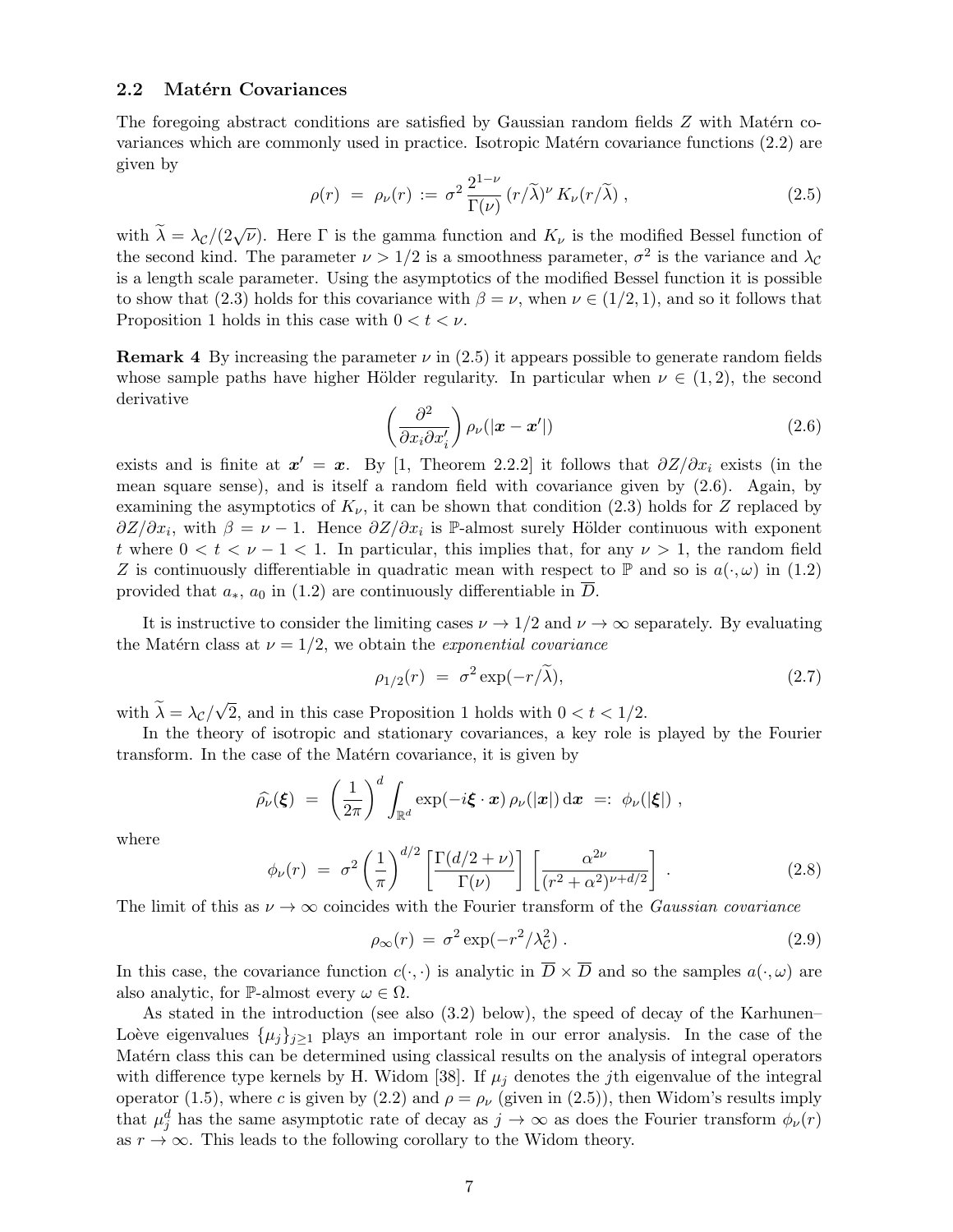**Corollary 5** *There exists*  $C > 0$  *such that the jth largest eigenvalue of the Matérn covariance operator satisfies, for every*  $j \geq 1$ *, the bound* 

$$
\mu_j \leq C j^{-(1+2\nu/d)}.
$$

When  $d = 1$  and  $\nu = 1/2$  (the 1D exponential case), we get the decay  $\mathcal{O}(j^{-2})$  which corresponds to the decay in the analytic formula for the Karhunen–Loève eigenvalues for this problem given in [12]. For (2.9), i.e., when  $\nu = \infty$  in (2.5), the  $\mu_j$  decays at least exponentially (see e.g. [31]).

#### 2.3 Finite Element discretization error

To discretize  $(1.3)$  in the physical domain D we consider now finite element approximations with standard, continuous, piecewise linear finite elements. We denote by  $\{\mathcal{T}_h\}_{h>0}$  a shaperegular family of simplicial triangulations of the domain D, parametrized by the mesh width  $h := \max_{T \in \mathcal{T}_h} \text{diam}(T)$ . Associated with each triangulation  $\mathcal{T}_h$  we define the space  $V_h \subset V$  of piecewise linear, continuous functions on this mesh, which vanish on  $\partial D$ . For any  $\omega \in \Omega$ , we denote by  $u_h(\omega, \cdot) \in V_h$  the solution of

$$
\mathscr{A}(\omega; u_h(\cdot, \omega), v_h) = \langle f, v_h \rangle, \quad \text{for all} \quad v_h \in V_h. \tag{2.10}
$$

As in Theorem 2, for every h and for P-almost every realization  $a(\cdot, \omega)$ , the FE solution  $u_h(\omega, \cdot) \in$  $V_h$  exists, is unique and (like the exact solution  $u(\omega, \cdot)$ ) satisfies the a priori bound

$$
||u_h||_{L^q(\Omega;V)} \le ||1/\check{a}||_{L^q(\Omega)} ||f||_{V'}, \text{ for all } 1 \le q < \infty,
$$
\n(2.11)

We are now in a position to bound the first term in the overall error bound (2.1) for our method. A proof can be found in [35].

**Theorem 6** Let  $0 < t < 1$  be as in Proposition 1 and let Assumption A1 hold for some  $0 <$ τ < t*. Suppose* <sup>G</sup>(·) *is a continuous linear functional on* <sup>H</sup>1−<sup>τ</sup> (D)*, i.e. there exists a constant*  $C_{\mathcal{G}}$  such that  $|\mathcal{G}(v)| \leq C_{\mathcal{G}} ||v||_{H^{1-\tau}(D)}$  for all  $v \in H^{1-\tau}(D)$ . Then

$$
\left| \mathbb{E}[\mathcal{G}(u) - \mathcal{G}(u_h)] \right| \leq Ch^{2\tau}.
$$
\n(2.12)

*If*  $a(\cdot, \omega) \in \mathbb{C}^{0,1}(\overline{D})$  *a.s. and if Assumption A1 holds for*  $\tau = 1$ *, then* (2.12) *holds with*  $\tau = 1$ *.* 

**Remark 7** Theorem 6 can be generalized to the case where the functional  $\mathcal{G}$  is random, i.e. for each  $\omega \in \Omega$ ,  $\mathcal{G} = \mathcal{G}_{\omega} \in (H^{1-\tau}(D))'$ , where  $|\mathcal{G}_{\omega}(v)| \leq C_{\mathcal{G}}(\omega) ||v||_{H^{1-\tau}(D)}$ . Then, (2.12) still holds, provided  $C_{\mathcal{G}} \in L^{q}(\Omega)$  for some  $q > 1$  ([35, §3]).

#### 2.4 Dimension truncation error

In practice, in order to use  $(1.4)$  to numerically sample the Gaussian random field  $Z$ , it is of course necessary to truncate the infinite series expansion (1.4) and to control the resulting error. To analyze the truncation error we need to make some assumptions on the regularity and the decay of the Karhunen–Loève eigenvalues and eigenfunctions  $(\mu_i, \xi_i)$  as  $j \to \infty$ . These assumptions can be verified rigorously for particular covariances, such as for isotropic Matérn covariances. As mentioned above, we follow closely [3, 6, 35] except that (via the error decomposition (2.1)), we need only consider the effect of dimension truncation for the finite element solution (see the last term in  $(2.1)$ , and not for u itself.

Recalling  $(1.2)$  and  $(1.4)$ , the approximation of a obtained by the dimensionally truncated Karhunen–Loève expansion of  $Z$  is

$$
a^{s}(\boldsymbol{x},\omega) := a_{*}(\boldsymbol{x}) + a_{0}(\boldsymbol{x}) \exp\Big(\sum_{j=1}^{s} \sqrt{\mu_{j}} \xi_{j}(\boldsymbol{x}) Y_{j}(\omega)\Big), \quad \text{for some } s \in \mathbb{N}. \quad (2.13)
$$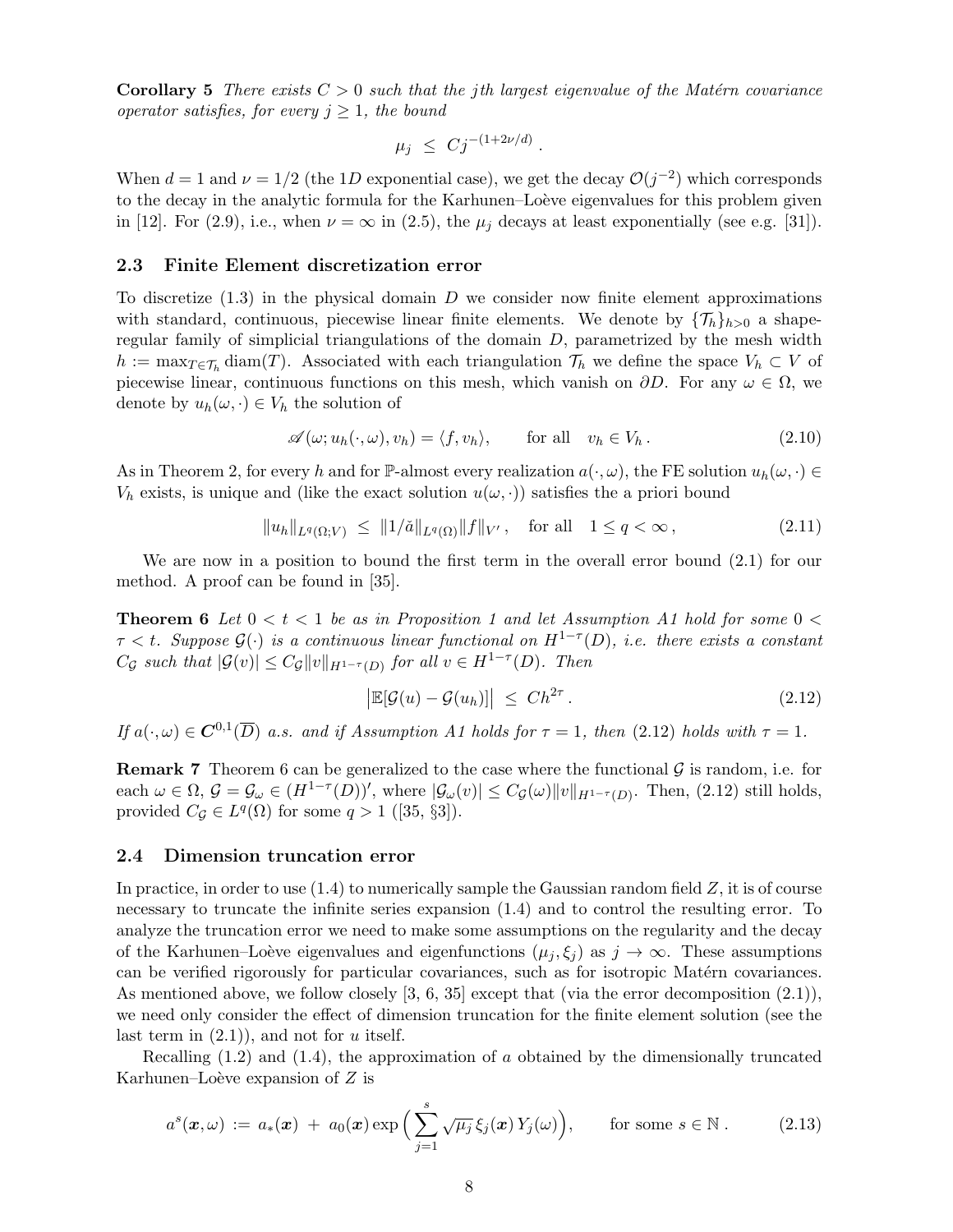The number of terms s is the dimension of the parameter domain for QMC integration in  $\S4$ .

For any  $\omega \in \Omega$ , we can now define  $u_h^s(\cdot,\omega) \in V_h$  to be the solution of the dimensionally truncated, discretized boundary value problem

$$
\mathscr{A}^s(\omega; u_h^s(\cdot, \omega), v_h) = \langle f, v_h \rangle, \quad \text{for all} \quad v_h \in V_h, \tag{2.14}
$$

where

$$
\mathscr{A}^s(\omega; w, v) \ := \ \int_D a^s(\boldsymbol{x}, \omega) \nabla w(\boldsymbol{x}) \cdot \nabla v(\boldsymbol{x}) \, d\boldsymbol{x}, \quad \text{for any} \ \ v, w \in V.
$$

For simplicity, we work here under the assumption that, for any  $v_h, w_h \in V_h$ , we evaluate the integrals in  $\mathscr{A}^s(\omega; w_h, v_h)$  exactly. It is possible to also include quadrature errors in the analysis (see [6, §3.3] for details). Existence and uniqueness for  $u_h^s(\cdot,\omega)$  P-almost everywhere follows again by the Lax-Milgram Lemma.

To obtain a bound on  $\left| \mathbb{E}[\mathcal{G}(u_h) - \mathcal{G}(u_h^s)] \right|$  we apply the truncation error analysis in [3, 6]. It is well known that the integral operator C maps  $L^2(D)$  to  $L^{\infty}(D)$  and so  $\xi_j \in L^{\infty}(D)$  for all  $j \geq 1$ . In what follows, we draw on some results in [3]. Therefore, we make the following assumptions on the Karhunen–Loève eigenfunctions  $\xi_i$  and eigenvalues  $\mu_i$ .

**Assumption A2** (a) There exist  $C > 0$  and  $\Theta > 1$  such that  $\mu_j \leq Cj^{-\Theta}$  for  $j \geq 1$ .

(b) The Karhunen–Loève eigenfunctions  $\xi_j$  are continuously differentiable and there exist  $C > 0$  and  $\varepsilon \in [0, \frac{\Theta - 1}{2\Theta})$  such that  $||\xi_j||_{\mathbf{C}^0(\overline{D})} + \mu_j ||\nabla \xi_j||_{\mathbf{C}^0(\overline{D})} \leq C\mu_j^{-\varepsilon}$  for  $j \geq 1$ .

**Theorem 8** Let Assumption A2 hold. Then  $||1/\check{a}^s||_{L^q(\Omega)}$  is bounded independently of s, for all  $1 \leq q < \infty$ . Suppose further that  $\mathcal{G} \in V'$ . Then

$$
|\mathbb{E}[\mathcal{G}(u_h) - \mathcal{G}(u_h^s)]| \le C_\chi s^{-\chi}, \quad \text{for all} \ \ 0 < \chi < \left(\frac{1}{2} - \varepsilon\right)\Theta - \frac{1}{2}.\tag{2.15}
$$

**Proof.** Note that Assumption A2 implies

$$
\sum_{j\geq 1} \mu_j \|\xi_j\|_{C^0(\overline{D})}^2 \leq C \sum_{j\geq 1} \mu_j^{1-2\varepsilon} \leq C \sum_{j\geq 1} j^{-(1-2\varepsilon)\Theta} < \infty, \text{ and}
$$
  

$$
\sum_{j\geq 1} \mu_j \|\xi_j\|_{C^0(\overline{D})}^{2(1-\alpha)} \|\nabla \xi_j\|_{C^0(\overline{D})}^{2\alpha} \leq C \sum_{j\geq 1} \mu_j^{1-2\varepsilon-2\alpha} \leq C \sum_{j\geq 1} j^{-(1-2\varepsilon-2\alpha)\Theta} < \infty, \qquad (2.16)
$$

for any arbitrary  $\alpha \in (0, \frac{\Theta - 1}{2\Theta} - \varepsilon)$ . Thus Assumption 3.1 of [3] holds. The required result that  $||1/\check{a}^s||_{L^q(\Omega)}$  is bounded for  $0 < q < \infty$ , independently of s, then follows from [3, Proposition 3.10]. Moreover, (2.16) implies

$$
\max\left(\sum_{j>s}\mu_j\|\xi_j\|_{\mathbf{C}^0(\overline{D})}^2,\sum_{j>s}\mu_j\,\|\xi_j\|_{\mathbf{C}^0(\overline{D})}^{2(1-\alpha)}\,\|\nabla\xi_j\|_{\mathbf{C}^0(\overline{D})}^{2\alpha}\right)\leq C\sum_{j>s}j^{-(1-2\varepsilon-2\alpha)\Theta}\leq Cs^{-(1-2\varepsilon-2\alpha)\Theta+1}
$$

and hence Assumption 3.5 of [3] (which requires that the quantity on the left hand side, raised to the p<sub>0</sub>th power, be summable with respect to s for some  $p_0 > 0$ ) holds for arbitrary  $p_0 > 0$  $((1 - 2\varepsilon - 2\alpha)\Theta - 1)^{-1}$ . In turn this allows us to use [3, Theorem 4.2] to obtain

$$
||u - u^s||_{L^q(\Omega; V)} \leq C_{q, \chi} s^{-\chi}, \tag{2.17}
$$

where  $\chi = (1/2 - \varepsilon - \alpha)\Theta - 1/2$ , and  $u^s$  is the solution of the dimensionally truncated problem

$$
\mathscr{A}^s(\omega; u^s(\cdot, \omega), v) = \langle f, v \rangle, \quad \text{for all} \ \ v \in V.
$$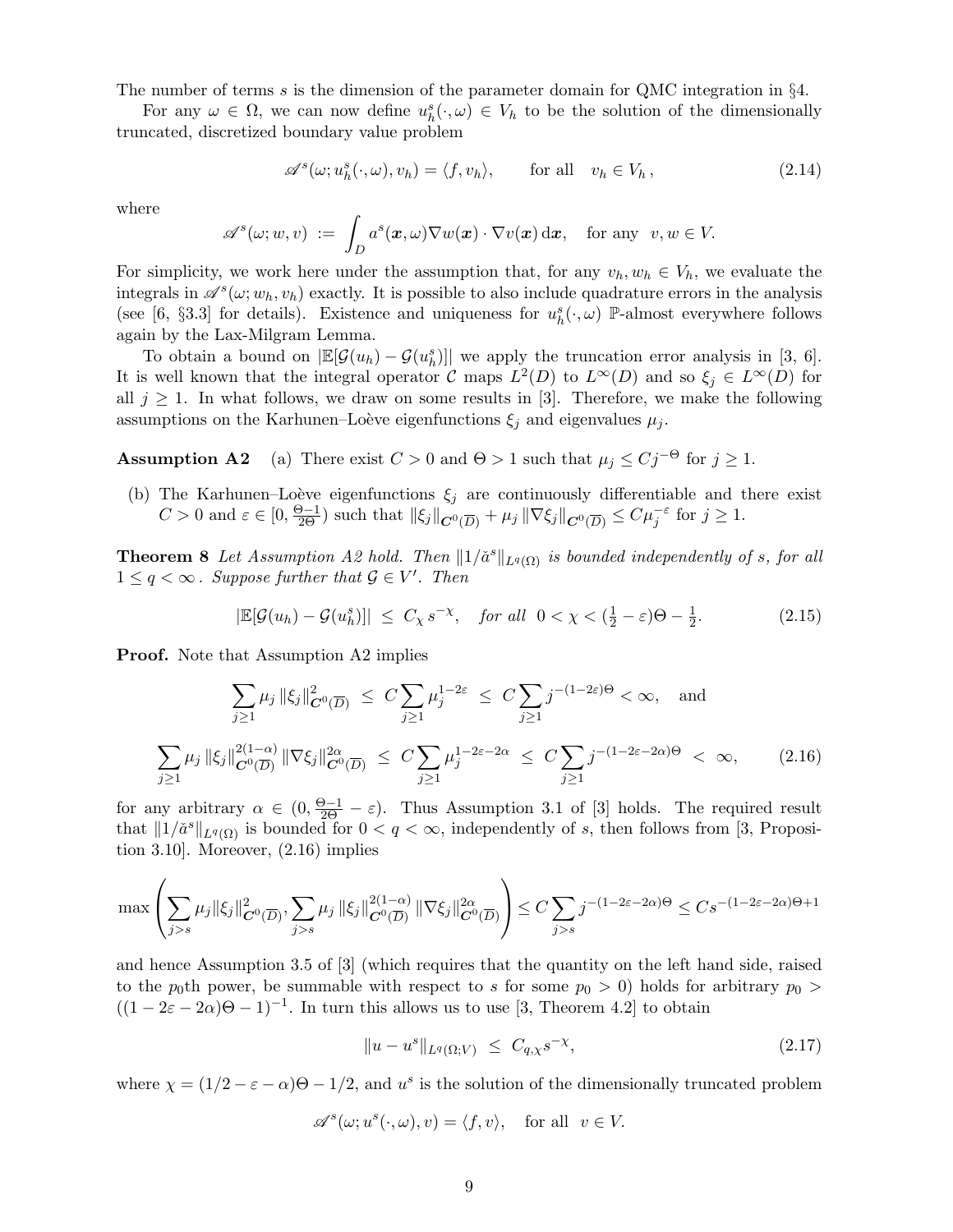Finally, since the finite element solution  $u_h$  satisfies the same a priori bound (2.11) as the exact solution  $u$  (in Theorem 2) and since the right hand sides in  $(2.10)$  and in  $(2.14)$  are identical, the bound (2.17) holds also for  $||u_h - u_h^s||_{L^q(\Omega, V)}$  with constant  $C_{q,\chi} > 0$  being independent of s and h. This follows immediately from the proofs of [3, Theorems 4.1 and 4.2], since all the identities and bounds involving  $u - u^s$  there, hold equally for  $u_h - u_h^s$ . The final result (2.15) then follows upon taking  $q = 1$  and from the fact that  $\mathcal{G} \in V'$ .  $\Box$ 

Note that it follows from [11, 31] that Assumption A2 is satisfied in the case of the Gaussian covariance kernel for any  $\Theta > 1$  with  $\varepsilon = 0$ . It is in fact possible in that case to obtain (see [3,  $\S7.2$  and  $[11, 31]$ , instead of  $(2.15)$  the exponential convergence estimate:

$$
|\mathbb{E}[\mathcal{G}(u_h) - \mathcal{G}(u_h^s)]| \leq C \exp(-c_1 s^{1/d}),
$$
 for some  $c_1 > 0$ .

Another example for which we know that Assumption A2 is satisfied with  $\Theta = 2$  and  $\varepsilon = 0$ , is the exponential covariance kernel (2.7) in one dimension or on rectangular domains, when the Euclidean norm  $|x| = ||x||_2$  in the definition of the kernel c in (2.2) is replaced by the 1-norm  $||x||_1 = \sum_{i=1}^d |x_i|$ , since in that case the Karhunen–Loève eigenvalues and eigenfunctions are known explicitly [3, §7.1]. Here, the rate of convergence in Theorem 8 is  $\chi < \frac{1}{2}$ .

For the Matérn class we know from Corollary 5 that Assumption  $A2(a)$  is satisfied with  $\Theta = 1 + 2\nu/d$ . The numerical experiments in §6 suggest that, at least in one dimension, Assumption A2(b) is also satisfied for all  $\nu > 1/2$  with  $\varepsilon = 0$ . This would lead to a convergence rate of  $\chi < \frac{\nu}{d}$ . We are so far only able to prove this rigorously for  $\varepsilon > \frac{1}{4\nu+1}$  using the Sobolev embedding theorem and an interpolation argument, here shown only for  $d = 1$ . Similar results could be proved also in higher dimensions.

**Proposition 9** Consider the Matérn covariance given by (2.2) and (2.5) with  $\nu > \frac{1+\sqrt{17}}{8} \approx 0.64$ *for*  $d = 1$ *. Then Assumption A2 holds with*  $\Theta = 1 + 2\nu$  *and*  $\varepsilon \in (\frac{1}{4\nu+1}, \frac{\nu}{1+\nu})$  $\frac{\nu}{1+2\nu}$ ), and the truncation *error bound* (2.15) *in Theorem 8 holds for all*  $0 < \chi < \nu - \frac{2\nu+1}{4\nu+1}$ *.* 

**Proof.** It follows immediately from Corollary 5 that Assumption A2(a) holds with  $\Theta = 1 + 2\nu$ . To show A2(b), note that  $Cv(x) = \int_{\mathbb{R}} \rho_{\nu}(|x-x'|) \tilde{v}(x') dx'$ , where  $\tilde{v}$  is the extension of v by zero. Considering this for all  $x \in \mathbb{R}$ , it follows from (2.8) and by the definition of fractional Sobolev norms via Fourier transforms, the convolution theorem and Plancherel's theorem (e.g. [23, p.75]), that C is bounded from  $L^2(D)$  to  $H^r(D)$ , provided  $r < 1/2 + 2\nu$ . Moreover,

$$
\|\xi_j\|_{H^r(D)} = \frac{1}{\mu_j} \|\mathcal{C}\xi_j\|_{H^r(D)} \le \frac{1}{\mu_j} \|\mathcal{C}\|_{L^2 \to H^r} \|\xi_j\|_{L^2(D)}.
$$

Now, using the fact that  $\|\xi_j\|_{L^2(D)} = 1$  and interpolation between  $L^2(D)$  and  $H^r(D)$  we get

$$
\|\xi_j\|_{H^{\tilde{r}}(D)} \leq \mu_j^{-\tilde{r}/r} \|\mathcal{C}\|_{L^2 \to H^r}^{\tilde{r}/r}, \qquad \text{for } \ 0 \leq \tilde{r} \leq r \text{ and for every } j \geq 1.
$$

By choosing  $\tilde{r} > 1/2$ , it follows from the Sobolev embedding theorem that  $\|\xi_j\|_{\mathbf{C}^0(\overline{D})} \leq C\mu_j^{-\varepsilon}$ , for any  $\varepsilon > \frac{1}{4\nu+1}$ . Moreover, noting that  $1/2 + 2\nu > 3/2$ , we can also choose  $\tilde{r}$  in the range  $3/2 < \tilde{r} < r < 1/2 + 2\nu$ , allowing us to infer that  $\mu_j \|\nabla \xi_j\|_{\mathbf{C}^0(\overline{D})} \leq \mu_j \|\xi_j\|_{H^{\tilde{r}}(D)} \leq \mu_j^{1-\tilde{r}/r}$ , which is bounded as  $j \to \infty$ . These two estimates allow us to conclude that A2(b) holds for all  $\varepsilon \in (\frac{1}{4\nu+1}, \frac{\Theta-1}{2\Theta}) = (\frac{1}{4\nu+1}, \frac{\nu}{1+\Xi})$  $\frac{\nu}{1+2\nu}$ ). This interval is guaranteed to be non-empty by the requirement that  $\nu > (1 + \sqrt{17})/8$ .

To establish the final part, note that for any  $\delta > 0$  sufficiently small, there exists an  $\varepsilon$  such that  $(\frac{1}{2} - \varepsilon)\Theta - \frac{1}{2} = \nu - \frac{2\nu + 1}{4\nu + 1} - \delta$ , which is positive when  $\nu > \frac{1 + 4\delta + \sqrt{17 + 24\delta + 16\delta^2}}{8}$ 8 .  $\Box$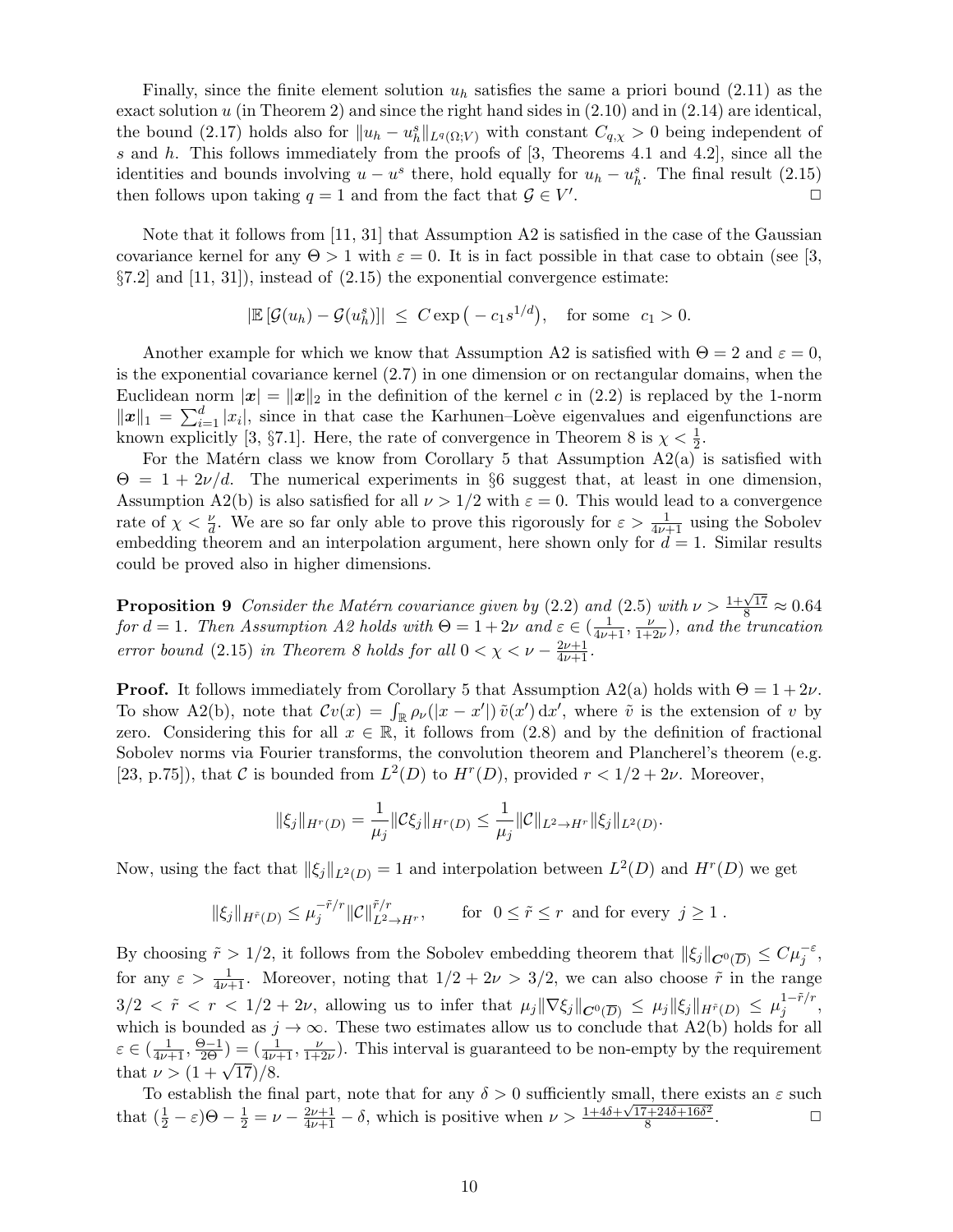Remark 10 Assumption A2 is weaker than the assumptions in [3, 6, 35] because (due to the new splitting (2.1)) we have separated the truncation error analysis fully from the discretization error analysis. It is in fact possible to further weaken Assumption  $A2(b)$  by requiring only Hölder continuity with index  $0 < t < 1$  (as in Proposition 1) for the eigenfunctions (see also [4]). Since this does not improve the result in Proposition 9 and would only further complicate the presentation, we did not do this. The results of [4] suggest that under additional assumptions it should be possible to strengthen the  $s^{-\chi}$  term in the estimate of Theorem 8 to  $s^{-2\chi}$ . This rate can be observed numerically (cf. [5, §5.1] and [4]).

Combining Theorems 6 and 8, we obtain the following estimate of the first term in (1.11).

Corollary 11 *Under Assumptions A1 and A2 and with*  $\tau$ ,  $\chi > 0$  *as defined in Theorems 6 and 8 we have*

$$
|\mathbb{E}[\mathcal{G}(u) - \mathcal{G}(u_h^s)]| \le C\left(h^{2\tau} + s^{-\chi}\right) .
$$

# 3 Parametric deterministic problem

In this section, we prepare the analysis of the second term in (1.11), which is the error in approximating the expectation  $\mathbb{E}[\mathcal{G}(u_h^s)]$  by a suitable randomly shifted QMC quadrature approximation. Whereas standard Monte Carlo sampling of the random diffusion problem (1.1) requires merely a 'sampler' for the random permeability  $a(x, \omega)$ , QMC quadrature requires "integration coordinates" (see  $(1.6)$  and  $(1.7)$ ). We introduce these coordinates here via the Karhunen–Loève expansion  $(1.4)$  of the Gaussian random field Z.

#### 3.1 Parametric, deterministic variational formulation

By (1.4) and (1.2), the coefficient  $a(x, \omega)$  of the problem (1.1) is parametrized by a vector  $y(\omega) = (Y_1(\omega), Y_2(\omega), \ldots) \in \mathbb{R}^{\mathbb{N}}$  of i.i.d. random variables  $Y_j \sim \mathcal{N}(0, 1)$ . The law of the random vectors  $y$  is defined on the product probability space  $(\mathbb{R}^{\mathbb{N}}, \mathcal{B}(\mathbb{R}^{\mathbb{N}}), \bar{\boldsymbol{\mu}}_G)$ , where  $\mathcal{B}(\mathbb{R}^{\mathbb{N}})$  denotes the sigma-algebra generated by the cylinder sets, i.e., by (countable) products of intervals  $I \in \mathcal{B}(\mathbb{R}^1)$ , and  $\bar{\mu}_{G}$  is the product Gaussian measure (see, e.g., [2])

$$
\bar{\boldsymbol{\mu}}_G = \bigotimes_{j=1}^{\infty} \mathcal{N}(0,1). \tag{3.1}
$$

In our subsequent QMC error analysis, we will need the following assumption.

**Assumption A3** The sequence  $\mathbf{b} = \{b_j\}_{j\geq1}$  defined by

$$
b_j := \sqrt{\mu_j} \left\| \xi_j \right\|_{\mathbf{C}^0(\overline{D})}, \quad j \ge 1,
$$
\n(3.2)

satisfies

$$
\sum_{j\geq 1} b_j^p < \infty \,, \quad \text{for some} \ \ p \in (0, 1]. \tag{3.3}
$$

Assumption A3 follows immediately from Assumption A2 under the significantly more restrictive condition  $\Theta > \frac{2}{1-2\varepsilon} p^{-1}$ . Note however, that in the Matérn case for  $d = 1$ , due to Corollary 5 tomation  $0 > 1-2\varepsilon$  P . Note nowever, that in the Materii case for  $a = 1$ , due to Coronary 5<br>we can again (as in Proposition 9) show theoretically that Assumption A3 holds for all  $\nu >$  $\frac{3+\sqrt{33}}{8} \approx 1.09$ . If  $\|\xi_j\|_{\mathbf{C}^0(\overline{D})}$  is uniformly bounded, as seems to be the case numerically in the Matérn case for  $d = 1$  (see Figure 1), then Assumption A3 holds for all  $\nu > 1/2$ .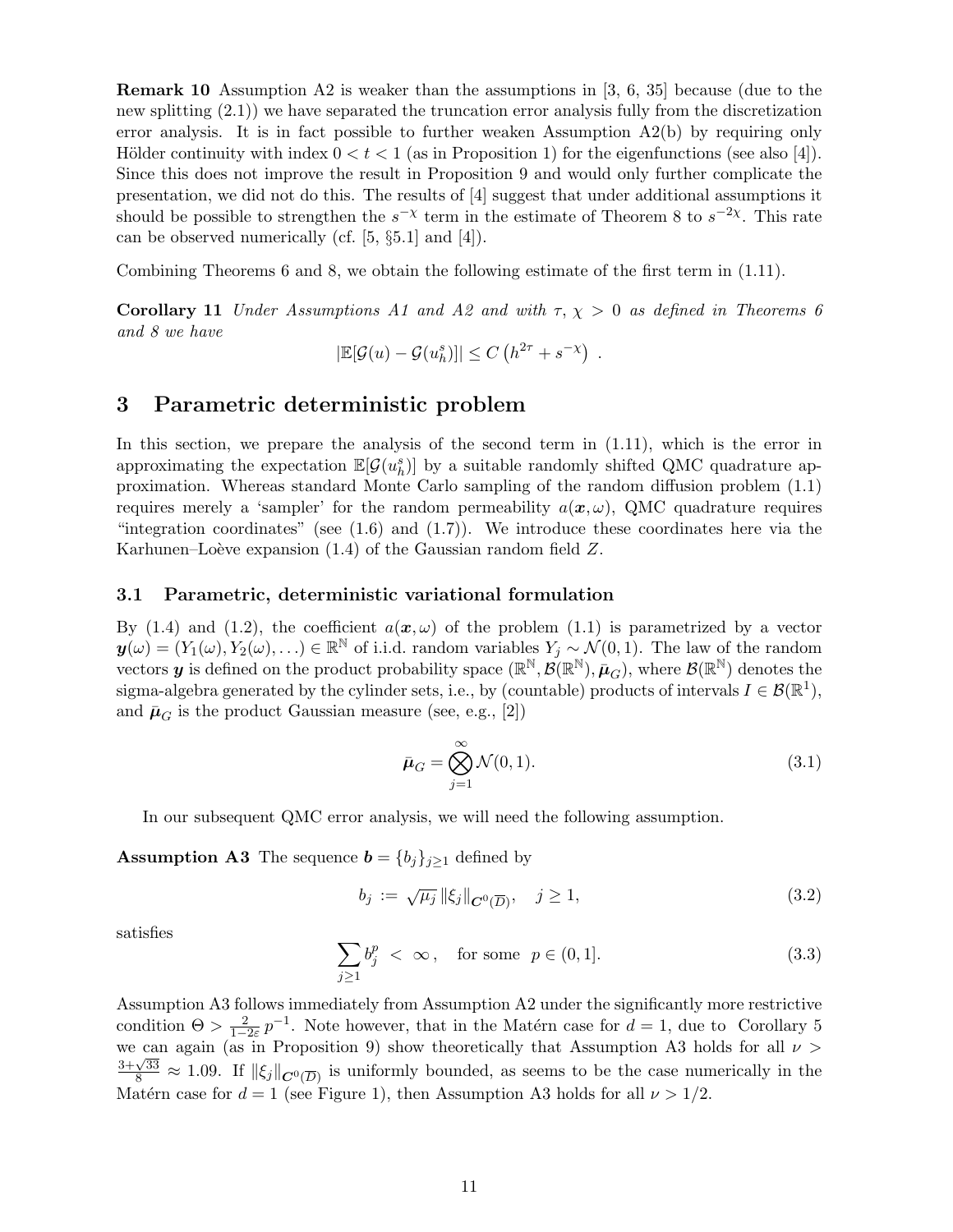Under Assumption A3 we can now define the *admissible* parameter set

$$
U_{\mathbf{b}} := \left\{ \mathbf{y} \in \mathbb{R}^{\mathbb{N}} : \sum_{j=1}^{\infty} b_j |y_j| < \infty \right\} \subset \mathbb{R}^{\mathbb{N}} \,. \tag{3.4}
$$

The set  $U_b \subset \mathbb{R}^{\mathbb{N}}$  is not a countable product of subsets of  $\mathbb{R}$ , but, as we show in the following lemma (cf. [30, Lemma 2.28]), it is  $\bar{\mu}_G$ -measurable and of full (Gaussian) measure. This is important since the deterministic sampling rules that we employ below for the parameter  $\boldsymbol{y}$ might otherwise choose non-admissible values  $y \in \mathbb{R}^{\mathbb{N}} \setminus U_b$ .

**Lemma 12** If Assumption A3 holds for some  $0 < p < 1$  then  $U_b \in \mathcal{B}(\mathbb{R}^N)$  and  $\bar{\mu}_G(U_b) = 1$ .

With a slight abuse of notation, we identify the *stochastic* coefficient  $a(x, \omega)$  defined in (1.2) with its parametric representation  $a(x, y(\omega))$ , that is, for each  $x \in D$  and  $y \in U_b$ , we define the *deterministic, parametric* coefficient and its s-term truncation (cf. (2.13)) by

$$
a(\boldsymbol{x}, \boldsymbol{y}) = a_*(\boldsymbol{x}) + a_0(\boldsymbol{x}) \exp\bigg(\sum_{j=1}^{\infty} \sqrt{\mu_j} \xi_j(\boldsymbol{x}) y_j\bigg), \qquad (3.5)
$$

$$
a^{s}(\boldsymbol{x},\boldsymbol{y})\,=\,a_{*}(\boldsymbol{x})+a_{0}(\boldsymbol{x})\exp\bigg(\sum_{j=1}^{s}\sqrt{\mu_{j}}\,\xi_{j}(\boldsymbol{x})\,y_{j}\bigg)\,.
$$

Note that  $a^s(x, y)$  can be considered as the exact coefficient  $a(x, y)$  evaluated at the particular vector  $y = (y_1, ..., y_s, 0, 0, ...)$ . More generally, denoting by  $\mathfrak{u} \subset \mathbb{N}$  any set of "active" coordinates, we denote by  $(\mathbf{y}_{\mathfrak{u}}; \mathbf{0})$  the vectors  $\mathbf{y} \in U_{\mathbf{b}}$  with the constraint that  $y_j = 0$  if  $j \notin \mathfrak{u}$ .

The series in (3.5) converges in  $\mathbf{C}^0(\overline{D})$  for all  $\mathbf{y} \in U_{\mathbf{b}} \subset \mathbb{R}^{\mathbb{N}}$ . Thus, analogous to (2.4), setting

$$
\check{a}(\boldsymbol{y}) := \min_{\boldsymbol{x} \in \overline{D}} a(\boldsymbol{x}, \boldsymbol{y}) \quad \text{and} \quad \hat{a}(\boldsymbol{y}) := \max_{\boldsymbol{x} \in \overline{D}} a(\boldsymbol{x}, \boldsymbol{y}), \tag{3.7}
$$

and recalling that  $a_*(x) \geq 0$  and  $a_0(x) > 0$ , for all  $x \in D$ , we have

$$
0 < \check{a}(\mathbf{y}) \le a(\mathbf{x}, \mathbf{y}) \le \hat{a}(\mathbf{y}) < \infty, \quad \text{for all} \ \ \mathbf{x} \in D \ \ \text{and} \ \ \mathbf{y} \in U_{\mathbf{b}} \,. \tag{3.8}
$$

Due to (3.8) and Lemma 12, we can consider  $U_{\boldsymbol{b}}$  to be the parameter space instead of  $\mathbb{R}^{\mathbb{N}}$ . Even though  $U_{\mathbf{b}}$  is not a product domain, we can define product measures such as the Gaussian measure  $\bar{\mu}_G$  on  $U_b$  by restriction. For each  $y \in U_b$ , we can now consider the following *parametric*, *deterministic variational formulation* of the lognormal diffusion problem (1.1): Find  $u(\cdot, y) \in V$ such that

$$
\mathscr{A}(\mathbf{y}; u, v) = \langle f, v \rangle, \quad \text{for all } v \in V, \tag{3.9}
$$

where the *parametric, deterministic bilinear form* is defined as

$$
\mathscr{A}(\boldsymbol{y};w,v) := \int_D a(\boldsymbol{x},\boldsymbol{y}) \nabla w(\boldsymbol{x}) \cdot \nabla v(\boldsymbol{x}) d\boldsymbol{x}, \quad w, v \in V.
$$
 (3.10)

The problem  $(3.9)$  is equivalent to its stochastic counterpart  $(1.3)$  (after substituting Gaussian random variables  $Y_j$  instead of parameter values  $y_j$ ). For every  $y \in U_b$ , we can also define the finite element solution  $u_h^s(\cdot, y) \in V_h \subset V$  for the *s*-term truncated parametric, deterministic problem as the solution of

$$
\mathscr{A}^s(\mathbf{y}; u_h^s, v_h) = \langle f, v_h \rangle, \quad \text{for all } v_h \in V_h,
$$
\n(3.11)

where

$$
\mathscr{A}^s(\boldsymbol{y};w,v) := \int_D a^s(\boldsymbol{x},\boldsymbol{y}) \nabla w(\boldsymbol{x}) \cdot \nabla v(\boldsymbol{x}) d\boldsymbol{x}, \quad w, v \in V.
$$
 (3.12)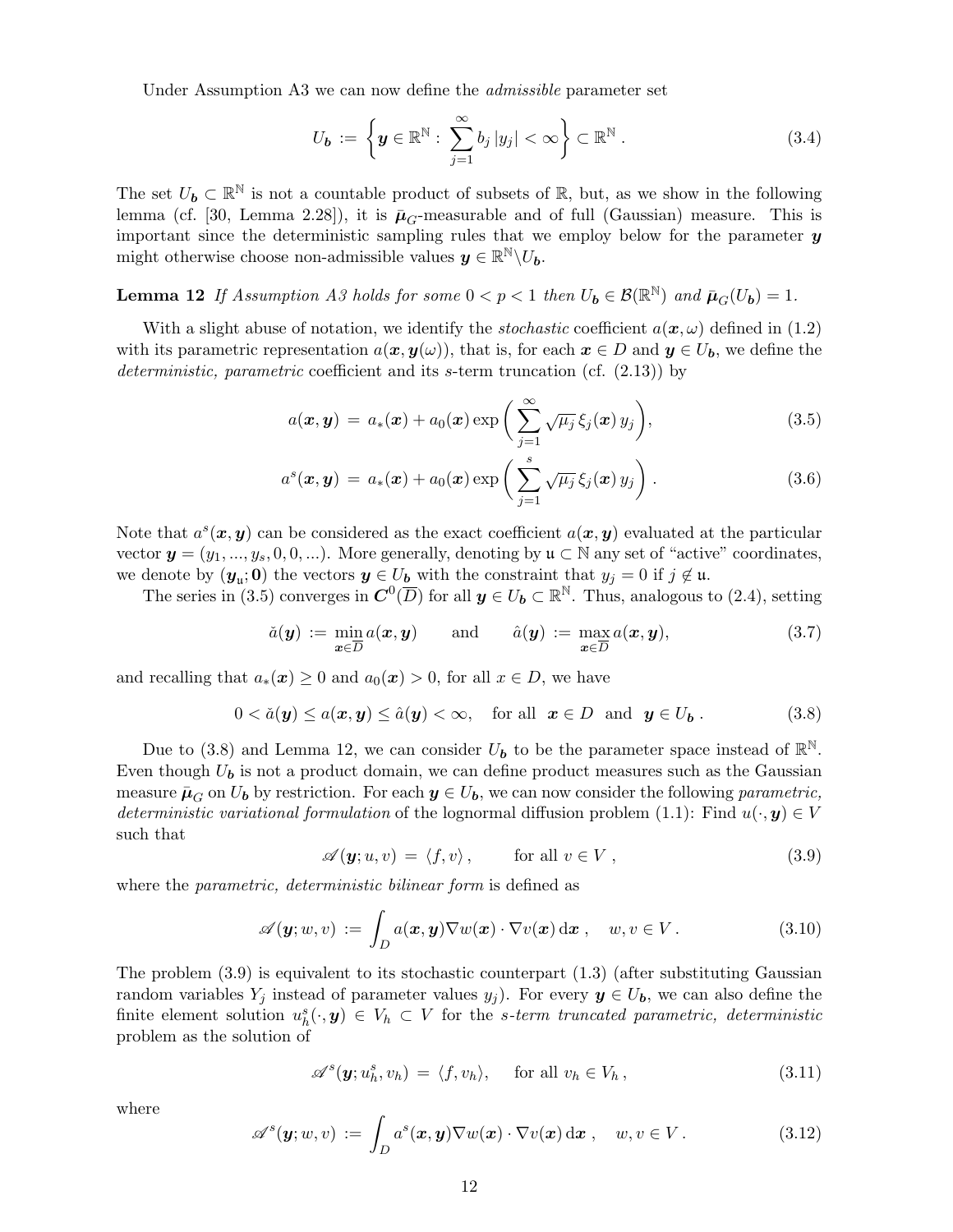Our aim now is the analysis of QMC approximations of integrals with respect to  $y \in U_b$  of  $\mathcal{G}(u^s_h(\cdot, y))$  (where  $\mathcal G$  is a continuous, linear functional on V). These integrals require pointwise evaluation of  $u_h^s(\cdot, y)$ , and so to develop the QMC error analysis we first establish that, for every  $y \in U_b$ , the two parametric, deterministic problems (3.9) and (3.11) admit unique weak solutions. Due to (3.8), this is again a direct consequence of the Lax-Milgram Lemma.

**Theorem 13** For every  $y \in U_b$ ,  $s \in \mathbb{N}$  and  $h > 0$ , the parametric, deterministic problems (3.9) *and* (3.11) *admit unique solutions*  $u(\cdot, y) \in V$  *and*  $u_h^s(\cdot, y) \in V_h$ *. Moreover,* 

$$
||u(\cdot, \mathbf{y})||_V \le \frac{1}{\check{a}(\mathbf{y})} ||f||_{V'}, \quad \text{for all } \mathbf{y} \in U_{\mathbf{b}}, \tag{3.13}
$$

with the same bound holding also for  $||u_h^s(\cdot, \mathbf{y})||_V$ .

#### 3.2 Regularity with respect to the parametric variables

To estimate the second term in (1.11), it is crucial to bound the mixed first derivatives of  $u_h^s(\cdot, y)$ with respect to **y**. Here we state and prove a more general result which gives bounds also for higher order mixed derivatives. In fact we prove the result for  $u(\cdot, y)$  and explain subsequently why the argument also applies (with constants that are independent of h and of s) to  $u_h^s(\cdot, \mathbf{y})$ . We introduce some additional notation. Let  $\mathbf{v} = (\nu_j)_{j \in \mathbb{N}}$  denote a multi-index of non-negative integers, with finitely many nonzero elements, i.e.  $|\nu| := \sum_{j\geq 1} \nu_j < \infty$ . As usual, the value of  $\nu_j$  shall determine the number of derivatives to be taken with respect to  $y_j$ , and we write  $\partial^{\nu}u$ to denote the mixed derivative of u with respect to all variables specified by the multi-index  $\nu$ .

It is a simple exercise to deduce from (3.5) that

$$
(\partial^{\boldsymbol{\nu}} a)(\boldsymbol{x},\boldsymbol{y})\,=\,(a(\boldsymbol{x},\boldsymbol{y})-a_*(\boldsymbol{x}))\prod_{j\geq 1}(\sqrt{\mu_j}\,\xi_j(\boldsymbol{x}))^{\nu_j}
$$

Since from (1.2) we have  $0 \le a_*(x) \le a(x, y)$  for all  $x \in D$  and  $y \in U_b$ , it follows that

$$
\left\|\frac{\partial^{\nu}a(\cdot,\mathbf{y})}{a(\cdot,\mathbf{y})}\right\|_{L^{\infty}(D)} \leq \prod_{j\geq 1} b_j^{\nu_j} \quad \text{for all } \mathbf{y} \in U_{\mathbf{b}}, \tag{3.14}
$$

.

where  $b_j$  is defined in (3.2). The same bound holds with  $a(\cdot, y)$  replaced by the truncated parametric coefficient  $a^s(\cdot, y)$ , uniformly with respect to  $s \in \mathbb{N}$ . In this case if  $\nu_j > 0$  for any  $j > s$  then the left-hand side of (3.14) vanishes and the bound holds trivially. This leads to the following regularity result with respect to the parameters.

**Theorem 14** *For any*  $y \in U_b$ *, any*  $f \in V'$ *, and for any multi-index*  $\nu$  *with*  $|\nu| := \sum_{j \geq 1} \nu_j < \infty$ *, the solution*  $u(\cdot, y)$  *of the parametric weak problem* (3.9) *satisfies the a-priori estimate* 

$$
\|\partial^{\boldsymbol{\nu}} u(\cdot,\boldsymbol{y})\|_{V} \leq \frac{|\boldsymbol{\nu}|!}{(\ln 2)^{|\boldsymbol{\nu}|}} \bigg(\prod_{j\geq 1} b_j^{\nu_j}\bigg) \frac{\|f\|_{V'}}{\check{a}(\boldsymbol{y})} . \tag{3.15}
$$

*Moreover, the estimate* (3.15) *also holds with* u *replaced by*  $u_h^s$ .

**Proof.** We only establish in detail the result for u as an identical argument will apply to  $u_h^s$ with all constants appearing in the bounds being independent of  $s$  and of  $h$ . We first prove by induction on  $|\nu|$  that, for any fixed  $y \in U_b$ ,

$$
\left(\int_D a(\boldsymbol{x}, \boldsymbol{y}) |\nabla(\partial^{\boldsymbol{\nu}} u)(\boldsymbol{x}, \boldsymbol{y})|^2 d\boldsymbol{x}\right)^{1/2} \leq \Lambda_{|\boldsymbol{\nu}|} \left(\prod_{j\geq 1} b_j^{\nu_j}\right) \frac{\|f\|_{V'}}{\sqrt{\tilde{a}(\boldsymbol{y})}},\tag{3.16}
$$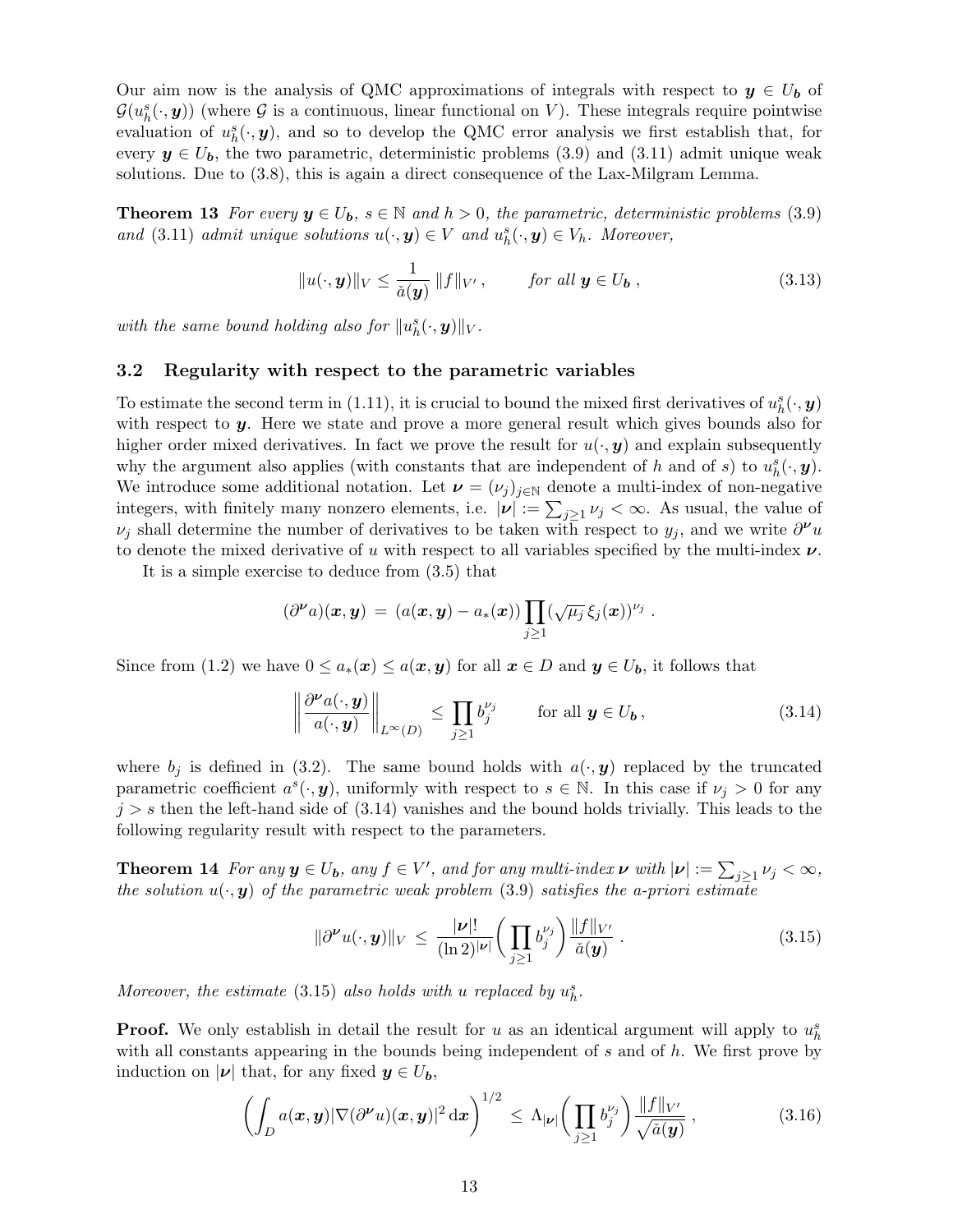where the sequence  $(\Lambda_n)_{n\geq 0}$  is defined recursively by

$$
\Lambda_0 := 1 \quad \text{and} \quad \Lambda_n := \sum_{i=0}^{n-1} \binom{n}{i} \Lambda_i \quad \text{for all} \quad n \ge 1 \,. \tag{3.17}
$$

To simplify the presentation we suppress the arguments  $(x, y)$  where it is clear from the context.

To obtain (3.16) for the base case  $|\nu| = 0$ , we take  $v = u(\cdot, y)$  in the variational form (3.9):

$$
\int_D a\,|\nabla u|^2\,\mathrm{d}\boldsymbol{x} \,\,\leq\,\,\|f\|_{V'}\,\|u(\cdot,\boldsymbol{y})\|_V\,\,\leq\,\,\frac{\|f\|_{V'}}{\sqrt{\check{a}(\boldsymbol{y})}}\left(\int_D a\,|\nabla u|^2\,\mathrm{d}\boldsymbol{x}\right)^{1/2}.
$$

Canceling the common factor from both sides yields (3.16) for  $|\nu| = 0$ .

Suppose now that (3.16) holds for all multi-indices  $\nu$  with  $|\nu| \leq n-1$  where  $n \geq 1$ . Given any multi-index  $\nu$  with  $|\nu| = n$ , we have the Leibniz product rule

$$
\partial^{\nu}(AB) = \sum_{m \preceq \nu} {\nu \choose m} (\partial^{\nu-m} A)(\partial^m B) .
$$

Here,  $m \leq \nu$  means that the multi-index m satisfies  $m_j \leq \nu_j$  for all j,  $\nu - m$  denotes a multiindex with the elements  $\nu_j - m_j$ , and  $\binom{\nu}{m}$  $\binom{\nu}{m}:=\prod_{j\geq 1}\binom{\nu_j}{m_j}$  $\begin{bmatrix} \nu_j \\ m_j \end{bmatrix}$ . Now, applying  $\partial^{\nu}$  to the variational formulation (3.9), and recalling that f is independent of  $y$ , we obtain the identity

$$
\int_D \left( \sum_{m\preceq \nu} \binom{\nu}{m} (\partial^{\nu-m} a) \, \nabla (\partial^m u) \cdot \nabla v(x) \right) \mathrm{d} \boldsymbol{x} \, = \, 0 \qquad \text{for all} \quad v \in V \; .
$$

Taking  $v = \partial^{\nu}u(\cdot, y)$ , separating out the  $m = \nu$  term, dividing and multiplying by a, and using the Cauchy-Schwarz inequality, we obtain

$$
\int_{D} a |\nabla(\partial^{\nu}u)|^{2} dx = - \sum_{\substack{m \preceq \nu \\ m \neq \nu}} {\binom{\nu}{m}} \int_{D} (\partial^{\nu-m}a) \nabla(\partial^m u) \cdot \nabla(\partial^{\nu}u) dx
$$
\n
$$
\leq \sum_{\substack{m \preceq \nu \\ m \neq \nu}} {\binom{\nu}{m}} \left\| \frac{(\partial^{\nu-m}a)(\cdot, y)}{a(\cdot, y)} \right\|_{L^{\infty}(D)} \left( \int_{D} a |\nabla(\partial^m u)|^{2} dx \right)^{1/2} \left( \int_{D} a |\nabla(\partial^{\nu}u)|^{2} dx \right)^{1/2} .
$$

Canceling the common factor on both sides and using (3.14), we arrive at

$$
\left(\int_D a|\nabla(\partial^{\boldsymbol{\nu}} u)|^2\,\mathrm{d}\boldsymbol{x}\right)^{1/2}\leq \sum_{\substack{\boldsymbol{m}\preceq \boldsymbol{\nu}\\ \boldsymbol{m}\neq \boldsymbol{\nu}}}\binom{\boldsymbol{\nu}}{\boldsymbol{m}}\left(\prod_{j\geq 1}b_j^{\nu_j-m_j}\right)\left(\int_D a|\nabla(\partial^{\boldsymbol{m}} u)|^2\,\mathrm{d}\boldsymbol{x}\right)^{1/2}.
$$

We now use the inductive hypothesis (that (3.16) holds when  $|\nu| \leq n-1$ ) in each of the terms on the right-hand side to obtain

$$
\left(\int_D a|\nabla(\partial^{\nu}u)|^2\,\mathrm{d}\mathbf{x}\right)^{1/2} \leq \sum_{i=0}^{n-1} \sum_{\substack{\mathbf{m}\preceq \nu\\|\mathbf{m}|=i}} {\mu\choose i} \left(\prod_{j\geq 1} b_j^{\nu_j-m_j}\right) \Lambda_i \left(\prod_{j\geq 1} b_j^{m_j}\right) \frac{\|f\|_{V'}}{\sqrt{\check{a}(\mathbf{y})}}\\= \sum_{i=0}^{n-1} {n\choose i} \Lambda_i \left(\prod_{j\geq 1} b_j^{\nu_j}\right) \frac{\|f\|_{V'}}{\sqrt{\check{a}(\mathbf{y})}} = \Lambda_n \left(\prod_{j\geq 1} b_j^{\nu_j}\right) \frac{\|f\|_{V'}}{\sqrt{\check{a}(\mathbf{y})}}.
$$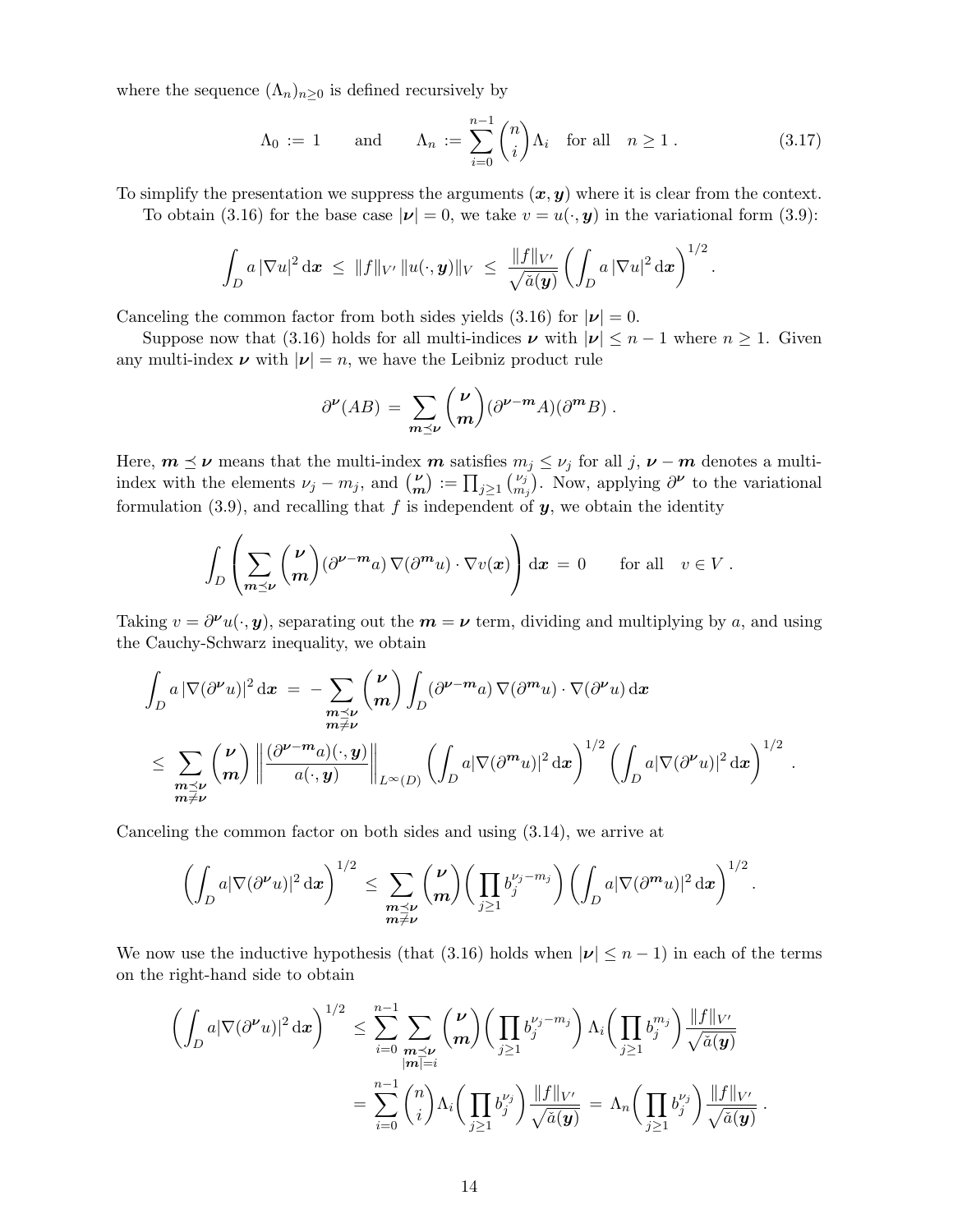Here, we also used the identity

$$
\sum_{\substack{\boldsymbol{m} \preceq \boldsymbol{\nu} \\ |\boldsymbol{m}| = i}} \binom{\boldsymbol{\nu}}{\boldsymbol{m}} = \binom{|\boldsymbol{\nu}|}{i},
$$

which follows from a simple counting argument (i.e., consider the number of ways to select  $i$ distinct balls from some baskets containing a total number of  $|\nu|$  distinct balls). This completes the proof of (3.16).

Next we prove by induction that

$$
\Lambda_n \le \frac{n!}{(\ln 2)^n} \qquad \text{for all} \quad n \ge 0 \,. \tag{3.18}
$$

Clearly the result holds for  $\Lambda_0$ . Suppose the result holds for all  $\Lambda_i$  with  $i \leq n-1$ . Then we have

$$
\Lambda_n \leq \sum_{i=0}^{n-1} {n \choose i} \frac{i!}{(\ln 2)^i} = \frac{n!}{(\ln 2)^n} \sum_{i=0}^{n-1} \frac{(\ln 2)^{n-i}}{(n-i)!} = \frac{n!}{(\ln 2)^n} \sum_{k=1}^n \frac{(\ln 2)^k}{k!} \leq \frac{n!}{(\ln 2)^n} \left(e^{\ln 2} - 1\right),
$$

and so  $(3.18)$  holds for all n.

The desired bound (3.15) is obtained by inserting (3.18) into the right-hand side of (3.16), and by noting that the left-hand side of (3.16) can be bounded from below by  $\sqrt{\check{a}(\boldsymbol{y})} \|\partial^{\boldsymbol{\nu}} u(\cdot,\boldsymbol{y})\|_V$ .

Our proof argument is based entirely on the parametric weak form which is satisfied also by  $u_h^s(\cdot, \mathbf{y})$  if V is replaced by  $V_h$ ,  $\mathbf{y} \in U_b$  is such that  $y_j = 0$  for  $j > s$ , and a is replaced by  $a^s$ . Thus the result holds also for the finite element solution  $u_h^s(\cdot, y)$  of the dimensionally truncated problem, with all constants independent of s and of h.  $\Box$ 

#### 3.3 Equivalence of integrals

Recall that the second term in (1.11) is the error in approximating the integral  $\mathbb{E}[\mathcal{G}(u_h^s)]$  by applying an n-point QMC integration rule to the s-fold iterated integral with respect to the Gaussian measure on  $\mathbb{R}^s$  given by (1.6). We transformed (1.6) to the integral (1.7) on the unit cube  $(0,1)^s$  by changing the coordinates  $y$  from  $\mathbb{R}^s$  to  $(0,1)^s$  using the inverse cumulative normal distribution. The ensuing convergence analysis thus deals with a double limit, as  $s \to \infty$  and  $n \to \infty$ , in the transformed integrals. It is a consequence of a classical theorem of Kakutani that the limit is the same, *independently of the order in which we choose to do the dimension truncation and the integral transformation into the unit cube*, as we now explain.

Reinserting the countably many standard Gaussian variables  $Y_i(\omega) \sim \mathcal{N}(0,1), j = 1,2,...$ into the parametric solution  $u(\cdot, y)$ , we recover the random field

$$
u(\cdot,\omega) = u(\cdot,\mathbf{y})|_{\mathbf{y}=(Y_j(\omega))_{j\geq 1}} \in V.
$$
\n(3.19)

Furthermore, on recalling  $\bar{\mu}_{G}$  defined in (3.1), we see that the mathematical expectation of the random field  $u(\cdot,\omega)$  defined in (3.19) is well-defined as an element of V, and we may rewrite mathematical expectations  $\mathbb{E}[\cdot]$  with respect to the measure  $\mathbb{P}$  as parametric, deterministic integrals with respect to the measure  $\bar{\mu}_G$ , i.e.

$$
\mathbb{E}[u] = \int_{\mathbf{y} \in \mathbb{R}^{\mathbb{N}}} u(\cdot, \mathbf{y}) \bar{\boldsymbol{\mu}}_G(\mathrm{d}\mathbf{y}) \in V \quad \text{and} \quad \mathbb{E}[\mathcal{G}(u)] = \int_{\mathbf{y} \in \mathbb{R}^{\mathbb{N}}} \mathcal{G}(u(\mathbf{y})) \bar{\boldsymbol{\mu}}_G(\mathrm{d}\mathbf{y}) \in \mathbb{R} \tag{3.20}
$$

exist for every  $u \in L^1(U_b, \bar{\mu}_G; V)$  and for every  $\mathcal{G} \in V'.$ 

We may now use Kakutani's theorem on the equivalence of infinite product measures (see e.g. [2, 8]), to identify the image of the Gaussian measure  $\bar{\mu}_G$  under the mapping

$$
\mathbf{y} \in \mathbb{R}^{\mathbb{N}} \quad \mapsto \quad \mathbf{\Phi}(\mathbf{y}) := (\Phi(y_1), \Phi(y_2), \ldots) \in (0, 1)^{\mathbb{N}}, \tag{3.21}
$$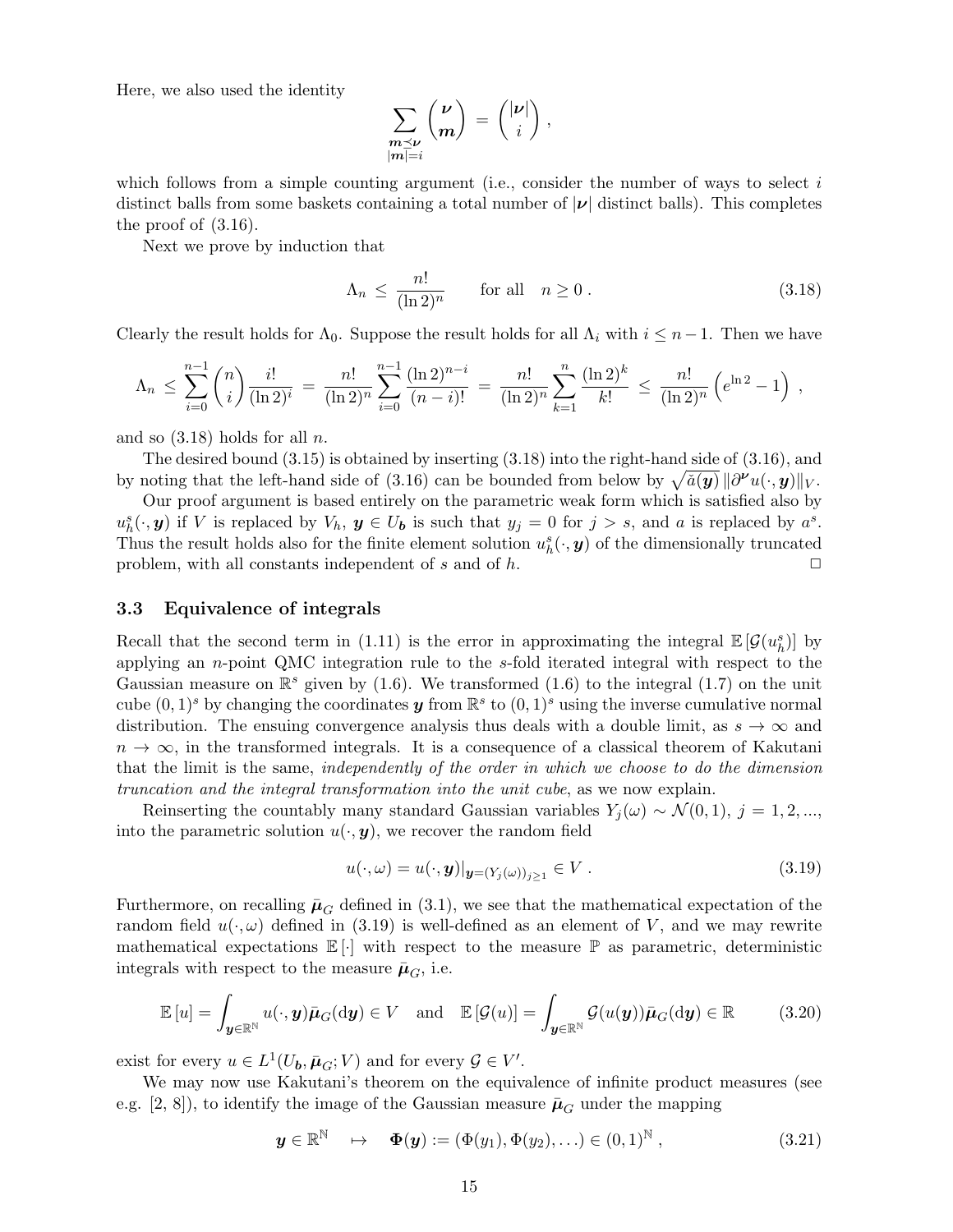with  $\Phi(y) := \int_{-\infty}^{y} \phi(t) dt$ , with the uniform probability measure  $\lambda$  on  $(0, 1)^{\mathbb{N}}$ , i.e., with the countable product of Lebesgue measures on  $(0, 1)$ . Moreover, the image of  $U_b$  is of full measure in  $(0,1)^{\mathbb{N}}$  and so we can reparametrize the (countably) iterated integrals with respect to the Gaussian measures  $\bar{\mu}_G$  in (3.20) as integrals over the unit cube  $[0,1]^{\mathbb{N}}$ . Since  $u_h^s \in V_h \subset V$ , exactly the same statements are true for  $u_h^s$ .

Therefore, in these parametric integrals, we may interchange the order of dimension truncation and reparametrization without affecting the numerical values of the limit as  $s \to \infty$ .

#### 4 Analysis of the QMC integration error for  $\mathcal{G}(u_h^s)$  $\binom{s}{h}$

In this section, we bound the QMC integration error, which is the second term on the righthand side of  $(1.11)$ . Recalling  $(1.6)$ , we address the efficient numerical evaluation, for large s, of integrals

$$
I_s(F) := \int_{\mathbf{y} \in \mathbb{R}^s} F(\mathbf{y}) \prod_{j=1}^s \phi(y_j) \, \mathrm{d}\mathbf{y} , \quad \text{with} \quad F(\mathbf{y}) := \mathcal{G}(u_h^s(\cdot, \mathbf{y})) , \tag{4.1}
$$

where  $\phi(y) = e^{-y^2/2}/\sqrt{2}$ where  $\phi(y) = e^{-y^2/2}/\sqrt{2\pi}$  is the standard normal probability density function. Let  $\Phi(y) =$ <br> $\int_y^y e^{-t^2/2}/\sqrt{2\pi} dt$  denote the cumulative normal distribution function and let  $\Phi^{-1}$  denote its  $-\infty e^{-t^2/2}/\sqrt{2\pi} dt$  denote the cumulative normal distribution function and let  $\Phi^{-1}$  denote its inverse. The integral  $I_s(F)$  is transformed to the unit cube by applying  $\Phi_s^{-1}$  component-wise as described in (1.7). We then approximate the resulting integral over the unit cube by *randomly shifted lattice rules*, leading to the formula (1.8), which we denote in this section by

$$
Q_{s,n}(\Delta;F) := \frac{1}{n} \sum_{i=1}^{n} F\left(\Phi_s^{-1}\left(\text{frac}\left(\frac{iz}{n} + \Delta\right)\right)\right) \tag{4.2}
$$

We recall that  $z \in \mathbb{N}^s$  is the (deterministic) *generating vector* and  $\Delta \in [0,1]^s$  is the *random* shift which is uniformly distributed over  $[0,1]^s$ . The quality of a randomly shifted lattice rule is determined by the choice of the generating vector  $z$ . To find the best generating vector for the particular PDE problem, we need to identify a suitable weighted function space in which the integrand lies.

In this section we will often write  $I_s(F)$  and  $Q_{s,n}(\Delta; F)$  for any general integrand F, not necessarily the one given in (4.1).

# 4.1 A suitable weighted function space setting in  $\mathbb{R}^s$

Most QMC methods are defined over the unit cube, and thus most QMC analyses in the literature are carried out for spaces of functions defined over the unit cube. The "standard" function spaces are *weighted Sobolev spaces* consisting of functions whose mixed first derivatives are square integrable, see e.g., [33, 34]. In particular, it is known from the standard theory that good randomly shifted lattice rules can be constructed to achieve the optimal rate of convergence close to  $\mathcal{O}(n^{-1})$ , provided that the integrand lies in such a weighted Sobolev space, see e.g., [32, 17, 9, 28, 29, 7, 10]; a recent survey can be found in [19].

For an integral of the form  $(4.1)$  over unbounded domain  $\mathbb{R}^s$ , the transformation to the unit cube yields the transformed integrand  $F(\Phi_s^{-1}(\cdot))$  that may be unbounded near the boundary of the unit cube, and thus does *not* belong to the weighted Sobolev space. Consequently, the standard theory *cannot* be applied.

A suitable (but "non-standard") function space setting for the integral (4.1) has been studied in [20, 27] (see also the earlier papers  $[36, 37, 15, 21]$ ), and it is known that in this case randomly shifted lattice rules can still be constructed to achieve the optimal rate of convergence close to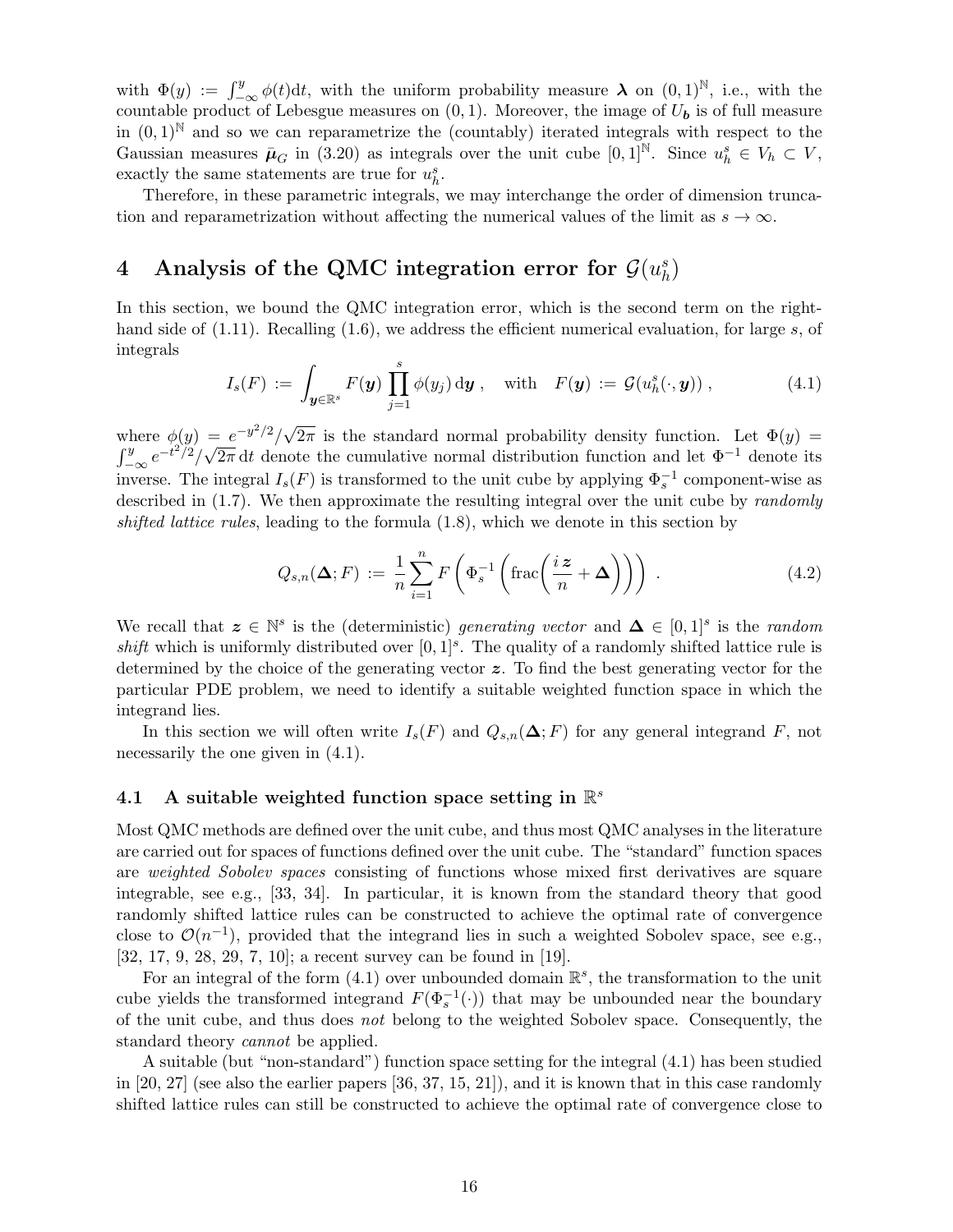$\mathcal{O}(n^{-1})$ . The norm in this case is given by

$$
||F||_{\mathcal{W}_s}^2 := \sum_{\mathfrak{u} \subseteq \{1:s\}} \frac{1}{\gamma_{\mathfrak{u}}} \int_{\mathbb{R}^{|\mathfrak{u}|}} \left( \int_{\mathbb{R}^{s-|\mathfrak{u}|}} \frac{\partial^{|\mathfrak{u}|} F}{\partial \mathbf{y}_{\mathfrak{u}}} (\mathbf{y}_{\mathfrak{u}}; \mathbf{y}_{\{1:s\}\setminus\mathfrak{u}}) \prod_{j \in \{1:s\}\setminus\mathfrak{u}} \phi(y_j) \, \mathrm{d}\mathbf{y}_{\{1:s\}\setminus\mathfrak{u}} \right)^2 \prod_{j \in \mathfrak{u}} \psi_j^2(y_j) \, \mathrm{d}\mathbf{y}_{\mathfrak{u}} \,,
$$
\n(4.3)

where  $\{1:s\}$  is a shorthand notation for the set of indices  $\{1,2,\ldots,s\}$ ,  $\frac{\partial^{|u|}F}{\partial y_u}$  $\frac{\partial \mathbf{u}_i}{\partial \mathbf{y}_u}$  denotes the mixed first derivative with respect to each of the "active" variables  $y_j$  with  $j \in \mathfrak{u}$ , and  $y_{\{1:s\}\setminus\mathfrak{u}}$  denotes the "inactive" variables  $y_j$  with  $j \notin \mathfrak{u}$ . The norm  $(4.3)$  is said to be "unanchored" because the inactive variables are integrated out, as opposed to being "anchored" at some fixed value, say, 0. The unanchored norm (4.3) was first considered in [27] (which allowed also a general interval of integration instead of  $\mathbb{R}$ ); an anchored norm was considered in [20].

For each  $j \geq 1$ , the function  $\psi_j : \mathbb{R} \to \mathbb{R}^+$  in (4.3) is a positive and continuous *weight function* (not necessarily a probability density function, i.e., it does not need to integrate to 1), which is to be chosen to control the kind of functions  $F$  that are included in the space. Coordinatedependent weight functions  $\psi_j$  were first considered in [27], while [20] used the same weight function for all coordinates, i.e.  $\psi_j = \psi$  for all j. For the analysis from [20, 27] to hold, we need  $\psi_j^2(y)$  to decay slower than the standard normal density  $\phi(y)$  in (4.1) as  $|y| \to \infty$ . On the other hand, our later analysis of the integrand  $F$  in §4.3 indicates that  $\psi_j^2$  must decay exponentially. This prompts us to restrict ourselves to the choice

$$
\psi_j^2(y) = \exp(-2\alpha_j|y|) \qquad \text{for some} \quad \alpha_j > 0, \tag{4.4}
$$

with the value of  $\alpha_i$  to be specified later.

To every set  $\mathfrak{u} \subset \mathbb{N}$  of finite cardinality  $|\mathfrak{u}| < \infty$ , we associate a *weight parameter*  $\gamma_{\mathfrak{u}} > 0$ , which controls the relative importance of various (groups of) variables: small weights  $\gamma_u$  quantify "weak" dependence of the integrand F on the group of variables  $y_u = \{y_j : j \in \mathfrak{u}\}\$ . We write collectively  $\gamma = {\gamma_{\mathfrak{u}} : |{\mathfrak{u}}| < \infty}$ , and we define  $\gamma_{\emptyset} := 1$ . In [20] only "product weights" were analyzed, that is, [20] assumed a sequence  $\gamma_1 \geq \gamma_2 \geq \cdots > 0$ , each  $\gamma_j$  being associated with a single integration variable  $y_j$ , and then set  $\gamma_u := \prod_{j \in u} \gamma_j$  for any nonempty subset u of indices. The results of [20] were extended to more general weight parameters in [27]. (Note that [27] also allowed the weight parameters to depend on the dimension  $s$ , but we do not take this approach due to the infinite dimensional nature of our underlying PDE problem.)

The proper choice of the weight parameters  $\gamma_{\mu}$  is crucial to ensure that the constant in the error bound which we shall obtain below does not grow exponentially with increasing dimension. In the following we will consider a special form of weight parameters known as "POD weights", which stands for "product and order dependent weights" (first seen in [18]): In this choice there are two sequences  $\Gamma_0 = \Gamma_1 = 1, \Gamma_2, \dots$  and  $\gamma_1 \geq \gamma_2 \geq \dots > 0$  such that  $\gamma_{\mathfrak{u}} := \Gamma_{|\mathfrak{u}|} \prod_{j \in \mathfrak{u}} \gamma_j$ , where <sup>|</sup>u<sup>|</sup> denotes the cardinality, or the *order*, of the set <sup>u</sup>.

#### 4.2 Error analysis for randomly shifted lattice rules

We define the *worst case error* of the shifted lattice rule  $(4.2)$  with generating vector z and shift  $\Delta$  by

$$
\zeta_{s,n}^{\text{wor}}(\boldsymbol{z},\boldsymbol{\Delta}) := \sup_{\|F\|_{\mathcal{W}_s}\leq 1} |I_s(F) - Q_{s,n}(\boldsymbol{\Delta}, F)|.
$$

Thus for any  $F \in \mathcal{W}_s$ , due to linearity, we have the error bound

 $\epsilon$ 

$$
|I_s(F) - Q_{s,n}(\Delta, F)| \leq e_{s,n}^{\text{wor}}(z, \Delta) ||F||_{\mathcal{W}_s}.
$$

For randomly shifted lattice rules, we consider the *root-mean-square error* which satisfies

$$
\sqrt{\mathbb{E}^{\mathbf{\Delta}}|I_s(F)-Q_{s,n}(\cdot,F)|^2} \,\leq\, e_{s,n}^{\operatorname{sh}}(\boldsymbol{z})\,\|F\|_{\mathcal{W}_s} \;,
$$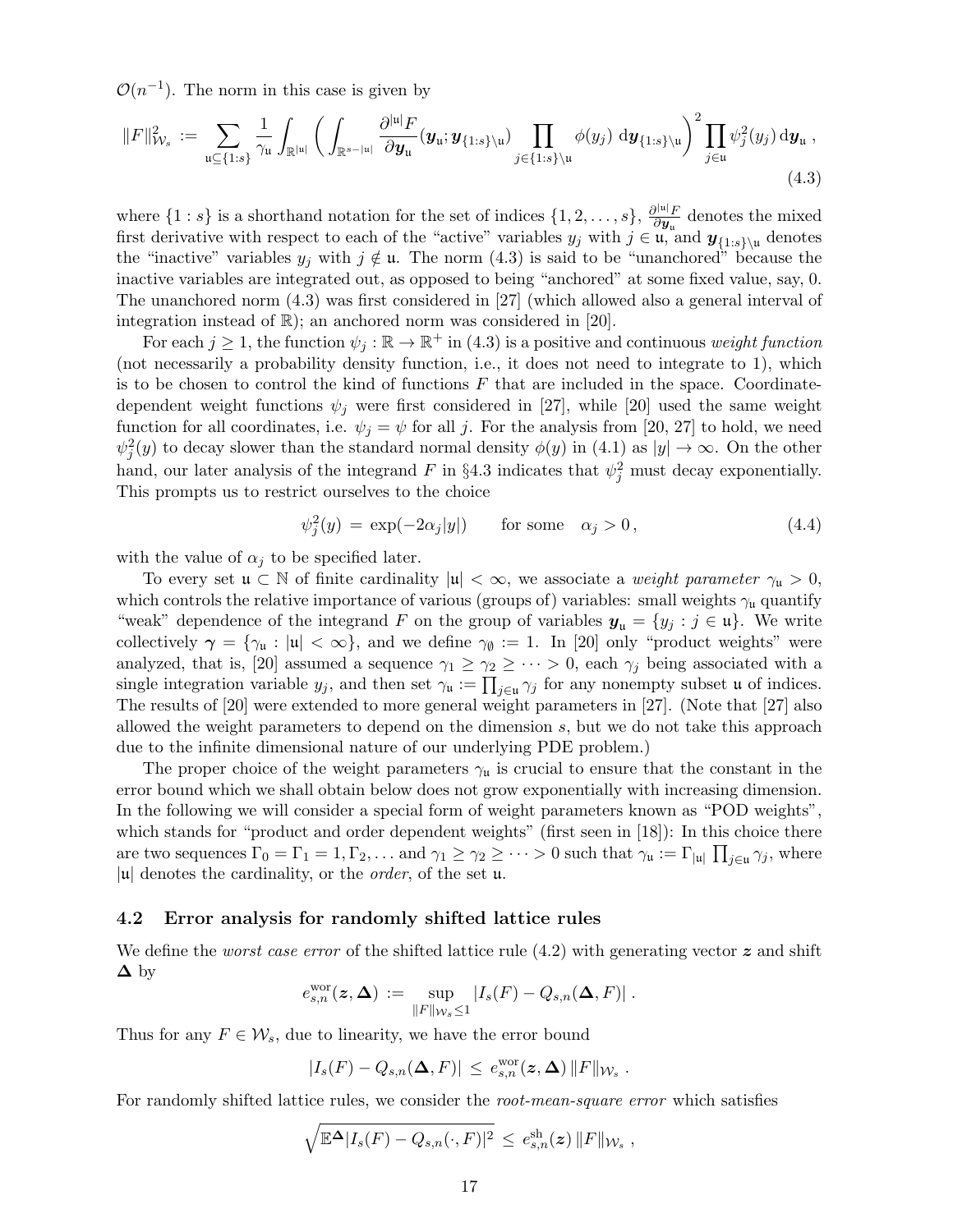where the expectation is taken over the random shift  $\Delta$  which is uniformly distributed over  $[0, 1]^s$ , and where the quantity

$$
[e_{s,n}^{\text{sh}}(\boldsymbol{z})]^2 := \int_{[0,1]^s} [e_{s,n}^{\text{wor}}(\boldsymbol{z}, \boldsymbol{\Delta})]^2 \, d\boldsymbol{\Delta} \tag{4.5}
$$

is often referred to as the *shift averaged worst case error*. The precise formula for  $[e_{s,n}^{\text{sh}}(z)]^2$ depends on  $\phi$ , as well as on the choices of weight functions  $\psi_j$  and weight parameters  $\gamma_{\mu}$ , see [27, Equation 28].

A generating vector z for a randomly shifted lattice rule will be constructed using a *component*by-component algorithm which determines in turn  $z_1$ ,  $z_2$ ,  $z_3$ , and so on. The quantity  $[e_{s,n}^{\text{sh}}(z)]^2$ will be used as the search criterion: assuming that the components  $z_1, \ldots, z_j$  are already chosen and fixed, the component  $z_{j+1}$  is chosen from the set  $\{1 \leq z \leq n-1 : \gcd(z, n) = 1\}$  of at most  $n-1$  values to minimize  $[e_{j+1,n}^{sh}(z_1,\ldots,z_{j+1})]^2$ . It is shown in [27] that, with POD weights  $\gamma_{\mathfrak{u}},$ the total cost for constructing a lattice rule up to dimension s is  $\mathcal{O}(n \log n s + ns^2)$  operations using FFT. It is also proved in [27] that for certain combinations of  $\phi$  and weight functions  $\psi_i$ , we can obtain close to  $\mathcal{O}(n^{-1})$  convergence for  $e_{s,n}^{\text{sh}}(z)$ . We present the relevant result from [27].

**Theorem 15** Let  $F \in \mathcal{W}_s$ . Given  $s, n \in \mathbb{N}$ , weight parameters  $\gamma = (\gamma_u)_{u \in \mathbb{N}}$ , standard normal *density function*  $\phi$ *, and weight functions*  $\psi_j$  *defined by* (4.4)*, a randomly shifted lattice rule with* n *points in* s *dimensions can be constructed using a component-by-component algorithm such that, for all*  $\lambda \in (1/2, 1]$ *,* 

$$
\sqrt{\mathbb{E}^{\Delta} |I_s(F) - Q_{s,n}(\cdot, F)|^2} \leq \left(\sum_{\emptyset \neq \mathfrak{u} \subseteq \{1:s\}} \gamma_\mathfrak{u}^\lambda \prod_{j \in \mathfrak{u}} \varrho_j(\lambda)\right)^{1/(2\lambda)} [\varphi_{\text{tot}}(n)]^{-1/(2\lambda)} \|F\|_{\mathcal{W}_s}, \quad (4.6)
$$

*with*

$$
\varrho_j(\lambda) := 2 \left( \frac{\sqrt{2\pi} \exp(\alpha_j^2/\eta_*)}{\pi^{2-2\eta_*} (1-\eta_*)\eta_*} \right)^{\lambda} \zeta\left(\lambda + \frac{1}{2}\right) \quad \text{and} \quad \eta_* := \frac{2\lambda - 1}{4\lambda} \,, \tag{4.7}
$$

*where*  $\varphi_{\text{tot}}(n) := |\{1 \leq z \leq n-1 : \text{gcd}(z,n) = 1\}|$  *denotes the Euler totient function, and*  $\zeta(x) := \sum_{k=1}^{\infty} k^{-x}$  denotes the Riemann zeta function.

**Proof.** Theorem 8 in [27] yields the error bound (4.6) together with  $\varrho_j(\lambda) = 2c_{2,j}^{\lambda} \zeta(2 r_2 \lambda)$ , which holds for all  $\lambda \in (1/(2r_2), 1]$ , with the precise values of  $c_{2,i}$  and  $r_2$  depending on the particular combination of  $\phi$  and  $\psi_j$ , which in [27] are general. For the choice of  $\phi$  and  $\psi_j$  in this theorem, we have (see [20, Example 5])

$$
c_{2,j} = \frac{\sqrt{2\pi} \exp(\alpha_j^2/\eta)}{\pi^{2-2\eta}(1-\eta)\eta} \quad \text{and} \quad r_2 = 1-\eta \quad \text{for any} \quad \eta \in (0,1/2) .
$$

Thus the bound holds for all  $\eta \in (0, 1/2)$  and  $\lambda \in (1/(2-2\eta), 1]$ . Equivalently, the bound holds for all  $\lambda \in (1/2, 1]$  and  $\eta \in (0, 1 - 1/(2\lambda))$ . We simplify the result by taking  $\eta = \eta_*$  to be the mid-point of the latter interval, see (4.7). mid-point of the latter interval, see  $(4.7)$ .

Note that  $\varphi_{\text{tot}}(n) = n - 1$  for n prime, and it can be verified that  $1/\varphi_{\text{tot}}(n) < 9/n$  for all  $n \leq 10^{30}$ . Hence, from the practical point of view, we can replace the reciprocal of the Euler totient function by a constant factor times  $1/n$ .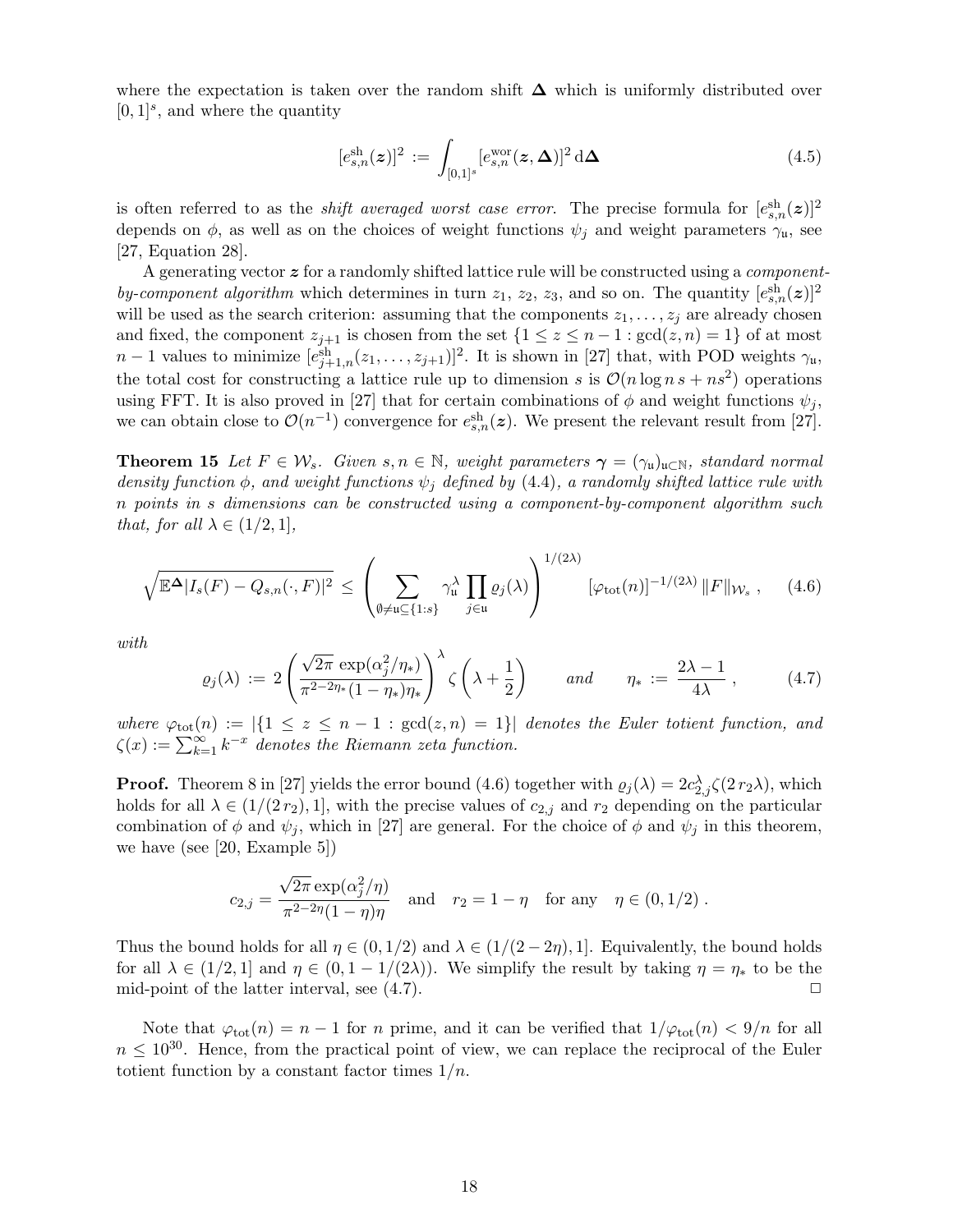#### 4.3 Justifying the choice of the weight functions  $\psi_i$

In this subsection we show in Theorem 16 that  $||F||_{W_s} < \infty$  for each s and for each choice of weight parameters  $\gamma_{\mu}$  (where the norm is defined in (4.3)). In the proof of this result we make crucial use of our specific choice of weight functions  $\psi_i$  in (4.4). This leads to Theorem 17, which gives an estimate for the root-mean-square error and shows that this attains a rate of convergence arbitrarily close to  $\mathcal{O}(n^{-1})$ , but with a possibly s-dependent asymptotic constant. Then in the following subsection we show that a careful choice of the weight parameters  $\gamma_{\mu}$  can be made so that the asymptotic constant in the convergence estimate is bounded uniformly with respect to s, leading to the main result Theorem 20.

We assume throughout the remainder of the paper that Assumption A3 holds for some  $p \leq 1$ . We assume also that the parameters  $\alpha_j$  in (4.4) satisfy for some constants  $0 < \alpha_{\min} < \alpha_{\max} < \infty$ 

$$
\max(b_j, \alpha_{\min}) < \alpha_j \le \alpha_{\max} \,, \quad j \in \mathbb{N} \,. \tag{4.8}
$$

**Theorem 16** For each  $j \geq 1$ , let  $b_j$  be defined by (3.2) and  $\psi_j$  by (4.4) with parameters  $\alpha_j$ *satisfying* (4.8)*. Then the norm* (4.3) *of the integrand* F *in* (4.1) *satisfies the bound*

$$
||F||_{\mathcal{W}_s}^2 \le (C^*)^2 \sum_{\mathfrak{u} \subseteq \{1:s\}} \frac{(|\mathfrak{u}|!)^2}{\gamma_{\mathfrak{u}} \, (\ln 2)^{2|\mathfrak{u}|}} \prod_{j \in \mathfrak{u}} \frac{\tilde{b}_j^2}{\alpha_j - b_j}
$$
(4.9)

*where*

$$
\tilde{b}_j^2 := \frac{b_j^2}{2 \exp(b_j^2/2) \Phi(b_j)},\tag{4.10}
$$

*with* Φ(·) *denoting the cumulative standard normal distribution function, and with*

$$
C^* := \frac{\|f\|_{V'} \|\mathcal{G}(\cdot)\|_{V'}}{\min_{\mathbf{x}\in \overline{D}} a_0(\mathbf{x})} \exp\left(\frac{1}{2} \sum_{j\geq 1} b_j^2 + \frac{2}{\sqrt{2\pi}} \sum_{j\geq 1} b_j\right). \tag{4.11}
$$

**Proof.** To ease readability of the proof we introduce  $K^* := ||f||_{V'} ||\mathcal{G}(\cdot)||_{V'}/\min_{\mathbf{x} \in \overline{D}} a_0(\mathbf{x})$ . Now, for the integrand F from (4.1) and for any  $y \in \mathbb{R}^s$  (which we identify throughout this proof, with slight abuse of notation, with the sequence  $y \in \mathbb{R}^N$  with  $y_j = 0$  for  $j > s$ ), we have from Theorem 14 with  $\nu_j \in \{0,1\}$  and the linearity of  $\mathcal{G}$ , that

$$
\left|\frac{\partial^{|{\mathfrak{u}}|}F}{\partial {\boldsymbol{y}}_{{\mathfrak{u}}}}({\boldsymbol{y}})\right|\,\leq\, \|\mathcal G\|_{V'}\bigg\|\frac{\partial^{|{\mathfrak{u}}|}u_h^s}{\partial {\boldsymbol{y}}_{{\mathfrak{u}}}}(\cdot,{\boldsymbol{y}})\bigg\|_V\,\leq\, \|f\|_{V'}\, \|\mathcal G\|_{V'}\frac{|{\mathfrak{u}}|!}{(\ln 2)^{|{\mathfrak{u}}|}}\bigg(\prod_{j\in {\mathfrak{u}}}b_j\bigg)\frac{1}{\check a({\boldsymbol{y}})}.
$$

Since  $a_*$  in (1.2) was assumed to be non-negative and since  $\min_{\bm{x} \in \overline{D}} \sqrt{\mu_j} \xi_j(\bm{x}) \ge -b_j$ , this implies

$$
\left|\frac{\partial^{\left|u\right|}F}{\partial y_{u}}(y)\right| \leq K^{*} \frac{|u|!}{(\ln 2)^{\left|u\right|}} \bigg(\prod_{j\in u} b_{j}\bigg) \bigg(\prod_{j\in\{1:s\}} \exp(b_{j} |y_{j}|)\bigg).
$$
\n(4.12)

Since the final term on the right-hand side of  $(4.12)$  is separable, we can group the factors corresponding to  $j \in \mathfrak{u}$  and  $j \in \{1 : s\} \mathfrak{u}$  separately, allowing us to estimate the norm (4.3) as

$$
||F||_{\mathcal{W}_s}^2 \le (K^*)^2 \sum_{\mathfrak{u} \subseteq \{1:s\}} \frac{1}{\gamma_{\mathfrak{u}}} \frac{|\mathfrak{u}|!^2}{(\ln 2)^{2|\mathfrak{u}|}} \bigg(\prod_{j \in \mathfrak{u}} b_j\bigg)^2 \bigg(\int_{\mathbb{R}^{s-|\mathfrak{u}|}} \prod_{j \in \{1:s\}\setminus\mathfrak{u}} \exp(b_j|y_j|) \phi(y_j) \,d\mathbf{y}_{\{1:s\}\setminus\mathfrak{u}}\bigg)^2 \times \int_{\mathbb{R}^{|\mathfrak{u}|}} \prod_{j \in \mathfrak{u}} \exp(2b_j|y_j|) \psi_j^2(y_j) \,d\mathbf{y}_{\mathfrak{u}}.\n\tag{4.13}
$$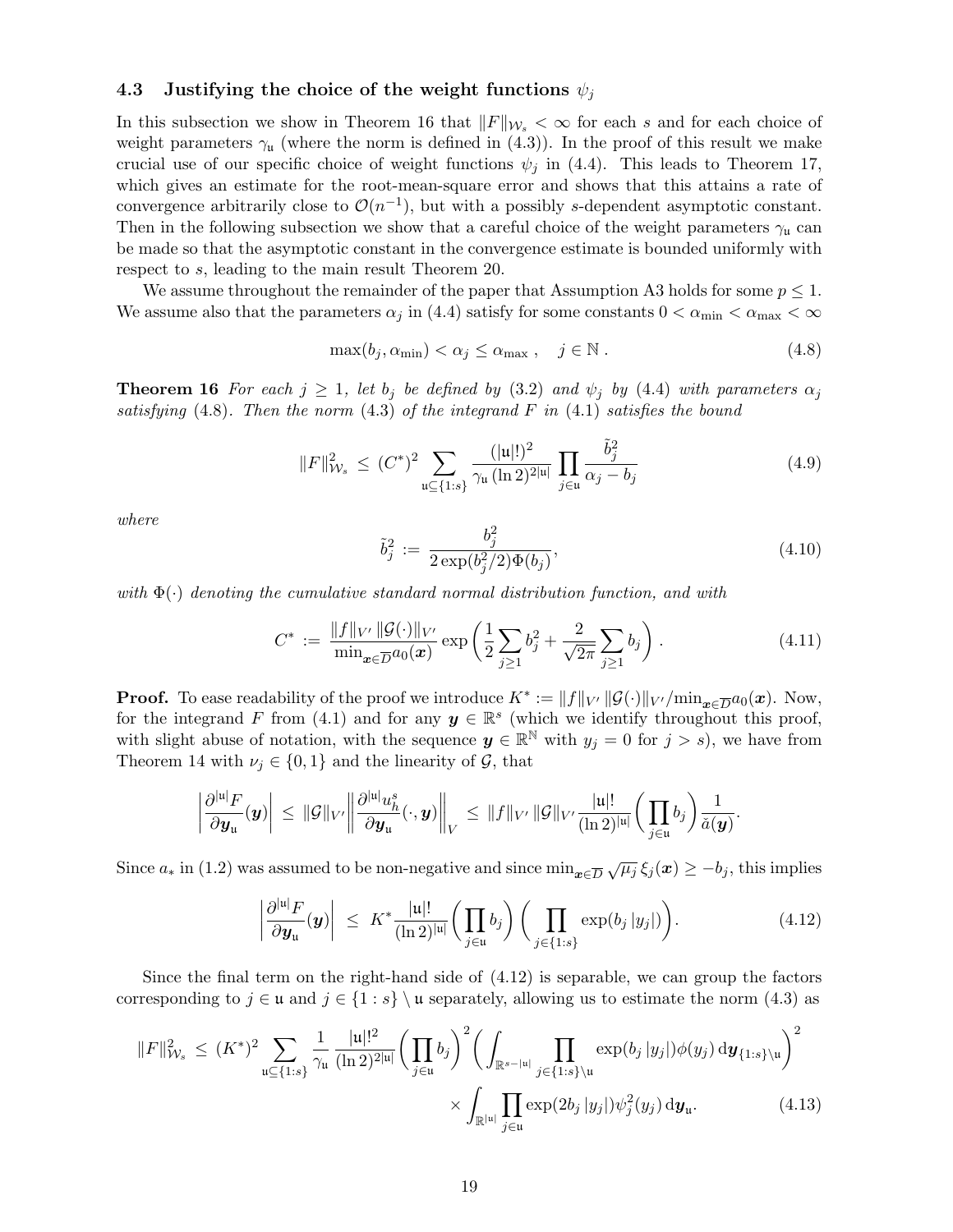The integrals on the right hand side of (4.13) can be readily estimated. Firstly,

$$
\int_{\mathbb{R}^{s-|u|}} \prod_{j \in \{1:s\}\backslash u} \exp(b_j |y_j|) \phi(y_j) \, \mathrm{d}\mathbf{y}_{\{1:s\}\backslash u} = \prod_{j \in \{1:s\}\backslash u} \left( \int_{-\infty}^{\infty} \exp(b_j |y|) \frac{\exp(-y^2/2)}{\sqrt{2\pi}} \, \mathrm{d}y \right)
$$
\n
$$
= \prod_{j \in \{1:s\}\backslash u} \left( 2 \exp(b_j^2/2) \int_0^{\infty} \frac{\exp(-(y-b_j)^2/2)}{\sqrt{2\pi}} \, \mathrm{d}y \right)
$$
\n
$$
= \prod_{j \in \{1:s\}\backslash u} \left( 2 \exp(b_j^2/2) \Phi(b_j) \right). \tag{4.14}
$$

Secondly,

$$
\int_{\mathbb{R}^{|u|}} \prod_{j\in u} \exp(2b_j |y_j|) \psi_j^2(y_j) \, \mathrm{d}\mathbf{y}_u = \prod_{j\in u} \left( \int_{-\infty}^{\infty} \exp(2b_j |y|) \psi_j^2(y) \, \mathrm{d}y \right) ,
$$

and from this we understand the requirement (explained in §4.1) that  $\psi_j^2$  must decay exponentially. With  $\psi_j$  defined by (4.4) and using the condition (4.8), we obtain

$$
\int_{\mathbb{R}^{|u|}} \prod_{j \in u} \exp(2b_j |y_j|) \psi_j^2(y_j) \, \mathrm{d}\mathbf{y}_u = \prod_{j \in u} \frac{1}{\alpha_j - b_j} \,. \tag{4.15}
$$

Combining  $(4.13)$  with  $(4.14)$  and  $(4.15)$ , we obtain

$$
||F||_{\mathcal{W}_s}^2 \le (K^*)^2 \prod_{j \in \{1:s\}} \left(2 \exp(b_j^2/2) \Phi(b_j)\right) \sum_{\mathfrak{u} \subseteq \{1:s\}} \left(\frac{1}{\gamma_{\mathfrak{u}}} \frac{|\mathfrak{u}|!^2}{(\ln 2)^{2|\mathfrak{u}|}} \prod_{j \in \mathfrak{u}} \frac{\tilde{b}_j^2}{\alpha_j - b_j}\right). \tag{4.16}
$$

Now, to obtain the bound  $(4.9)$ , it remains to bound the product in  $(4.16)$  independently of s. To do this we note that  $2 \exp(b_j^2/2)\Phi(b_j) \ge 1$  and

$$
\Phi(b_j) \leq \frac{1}{2} \left( 1 + \frac{2b_j}{\sqrt{2\pi}} \right) \leq \frac{1}{2} \exp\left(\frac{2b_j}{\sqrt{2\pi}}\right) \quad \text{since} \quad b_j \geq 0 \; .
$$

Thus we have  $\prod_{j\in\{1:s\}}(2 \exp(b_j^2/2)\Phi(b_j)) \leq \prod_{j\geq 1} \exp(b_j^2/2 + 2b_j/\sqrt{2\pi})$  and the bound (4.9) then follows.  $\Box$ 

The root-mean-square error can now be estimated by combining Theorems 15 and 16.

**Theorem 17** Let F be the integrand in (4.1), and for each  $j \ge 1$  let  $\psi_j$  be defined by (4.4) *with*  $\alpha_j$  *satisfying* (4.8)*.* Given  $s, n \in \mathbb{N}$  *with*  $n \leq 10^{30}$ *, weights*  $\gamma = (\gamma_u)_{u \in \mathbb{N}}$ *, and standard normal density function* φ*, a randomly shifted lattice rule with* n *points in* s *dimensions can be constructed by a component-by-component algorithm such that, for all*  $\lambda \in (1/2, 1]$ *,* 

$$
\sqrt{\mathbb{E}^{\mathbf{\Delta}}|I_s(F) - Q_{s,n}(\cdot;F)|^2} \le 9 C^* C_{\gamma,s}(\lambda) n^{-1/(2\lambda)},\tag{4.17}
$$

*with*

$$
C_{\gamma,s}(\lambda) \,:=\, \bigg(\sum_{\emptyset \neq \mathfrak{u}\subseteq \{1:s\}} \gamma^\lambda_\mathfrak{u}\, \prod_{j\in \mathfrak{u}}\varrho_j(\lambda)\bigg)^{1/(2\lambda)} \bigg(\sum_{\mathfrak{u}\subseteq \{1:s\}} \frac{(|\mathfrak{u}|!)^2}{\gamma_\mathfrak{u}\, (\ln 2)^{2|\mathfrak{u}|}}\, \prod_{j\in \mathfrak{u}} \frac{\tilde{b}_j^2}{\alpha_j-b_j}\bigg)^{1/2},
$$

where  $b_j$  *is defined in* (3.2),  $\tilde{b}_j$  *is defined in* (4.10),  $C^*$  *is defined in* (4.11), and  $\varrho_j(\lambda)$  *is defined in* (4.7) *and it depends on*  $\alpha_i$ *.*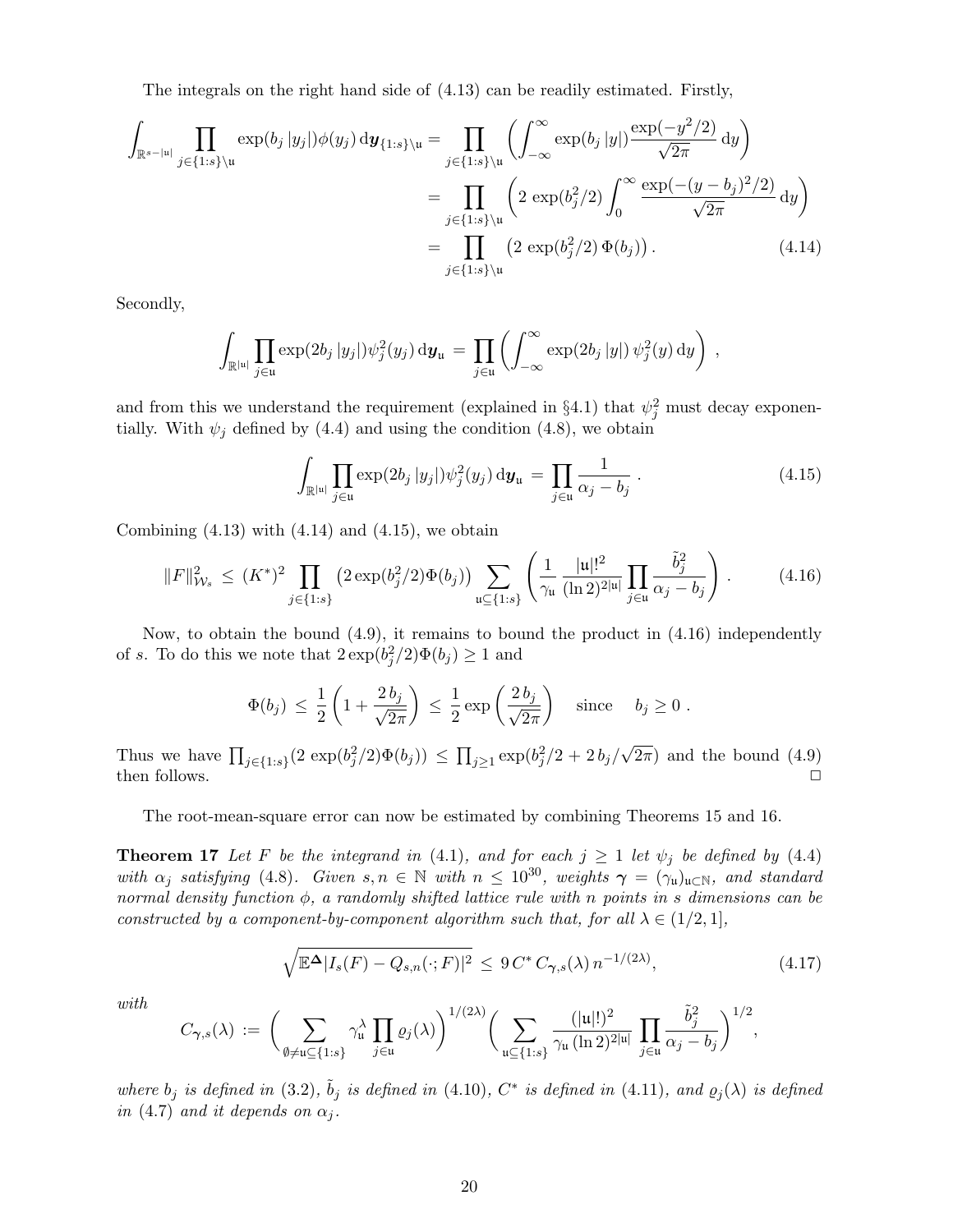Without a careful choice of the weight parameters  $\gamma_{\mu}$ , the quantity  $C_{\gamma,s}(\lambda)$  might grow (even exponentially) with increasing s. To ensure that  $C_{\gamma,s}(\lambda)$  is bounded independently of s, we choose the weight parameters to ensure that

$$
C_{\gamma}(\lambda) := \bigg(\sum_{|{\mathfrak{u}}|<\infty} \gamma_{\mathfrak{u}}^{\lambda} \prod_{j\in{\mathfrak{u}}} \varrho_j(\lambda)\bigg)^{1/(2\lambda)} \bigg(\sum_{|{\mathfrak{u}}|<\infty} \frac{(|{\mathfrak{u}}|!)^2}{\gamma_{\mathfrak{u}}\left(\ln 2\right)^{2|{\mathfrak{u}}|}} \prod_{j\in{\mathfrak{u}}} \frac{\tilde{b}_j^2}{\alpha_j - b_j}\bigg)^{1/2} < \infty. \tag{4.18}
$$

(Note that  $b_j \leq b_j$  and that it tends to  $b_j$  rapidly as  $j \to \infty$ .) Provided (4.18) holds, then it follows immediately that  $C_{\gamma,s}(\lambda) \leq C_{\gamma}(\lambda) < \infty$  for all s, and so the asymptotic constant in the convergence estimate (4.17) is independent of the truncation dimension s.

#### 4.4 Choosing the weight parameters  $\gamma_{\mu}$

For any given  $\lambda \in (1/2, 1]$ , we now follow the strategy in [18] and choose the weight parameters  $\gamma_{\mu}$  to minimize the constant  $C_{\gamma}(\lambda)$  given in (4.18). We shall see that the resulting minimal value of  $C_{\gamma}(\lambda)$  is finite. To do this we will use the following two lemmas.

**Lemma 18** ([18, Lemma 6.2]) *Let*  $m \in \mathbb{N}$ ,  $\lambda > 0$ , and  $A_i, B_i > 0$  for all i. Then the function

$$
\left(\sum_{i=1}^{m} x_i^{\lambda} A_i\right)^{1/\lambda} \left(\sum_{i=1}^{m} \frac{B_i}{x_i}\right) \tag{4.19}
$$

*is minimized over all sequences*  $(x_i)_{1 \leq i \leq m}$  *when* 

$$
x_i = c \left(\frac{B_i}{A_i}\right)^{1/(1+\lambda)} \quad \text{for any} \quad c > 0 \,. \tag{4.20}
$$

*The function obtained by letting*  $m \to \infty$  *in* (4.19) *is minimized when*  $x_i$  *is given by* (4.20) *for all i* and has a finite value if and only if the series  $\sum_{i=1}^{\infty} (A_i B_i^{\lambda})^{1/(1+\lambda)}$  converges.

**Lemma 19 ([18, Lemma 6.3])** For all  $A_j > 0$  with  $\sum_{j \geq 1} A_j < 1$  we have

$$
\sum_{|{\mathfrak{u}}| < \infty} |{\mathfrak{u}}|! \prod_{j \in {\mathfrak{u}}} A_j \le \sum_{k=0}^{\infty} \left( \sum_{j \ge 1} A_j \right)^k = \frac{1}{1 - \sum_{j \ge 1} A_j} ,
$$

*and for all*  $B_j > 0$  *with*  $\sum_{j \geq 1} B_j < \infty$  *we have* 

$$
\sum_{|u| < \infty} \prod_{j \in u} B_j = \prod_{j \ge 1} (1 + B_j) = \exp\left(\sum_{j \ge 1} \log(1 + B_j)\right) \le \exp\left(\sum_{j \ge 1} B_j\right)
$$

Since the constant  $C_{\gamma,s}(\lambda)$  in Theorem 17 and the uniform upper bound  $C_{\gamma}(\lambda)$  in (4.18) are of the same general form as the function in Lemma 18, we obtain the formula (4.22) for the weights  $\gamma_{\mu}$  below. We then specify the parameter  $\lambda$  to obtain a good convergence rate, while ensuring that the constant  $C_{\gamma}(\lambda)$  is indeed finite for our choice of weights (4.22).

**Theorem 20** For each  $j \geq 1$ , let  $\psi_j$  be defined by (4.4) with  $\alpha_j$  satisfying (4.8). Suppose that *Assumption A3 holds for some*  $p \leq 1$ *, and when*  $p = 1$  *assume additionally that* 

$$
\sum_{j\geq 1} b_j < \ln 2 \sqrt{\frac{\mathcal{J}}{\varrho_{\text{max}}(1)}},\tag{4.21}
$$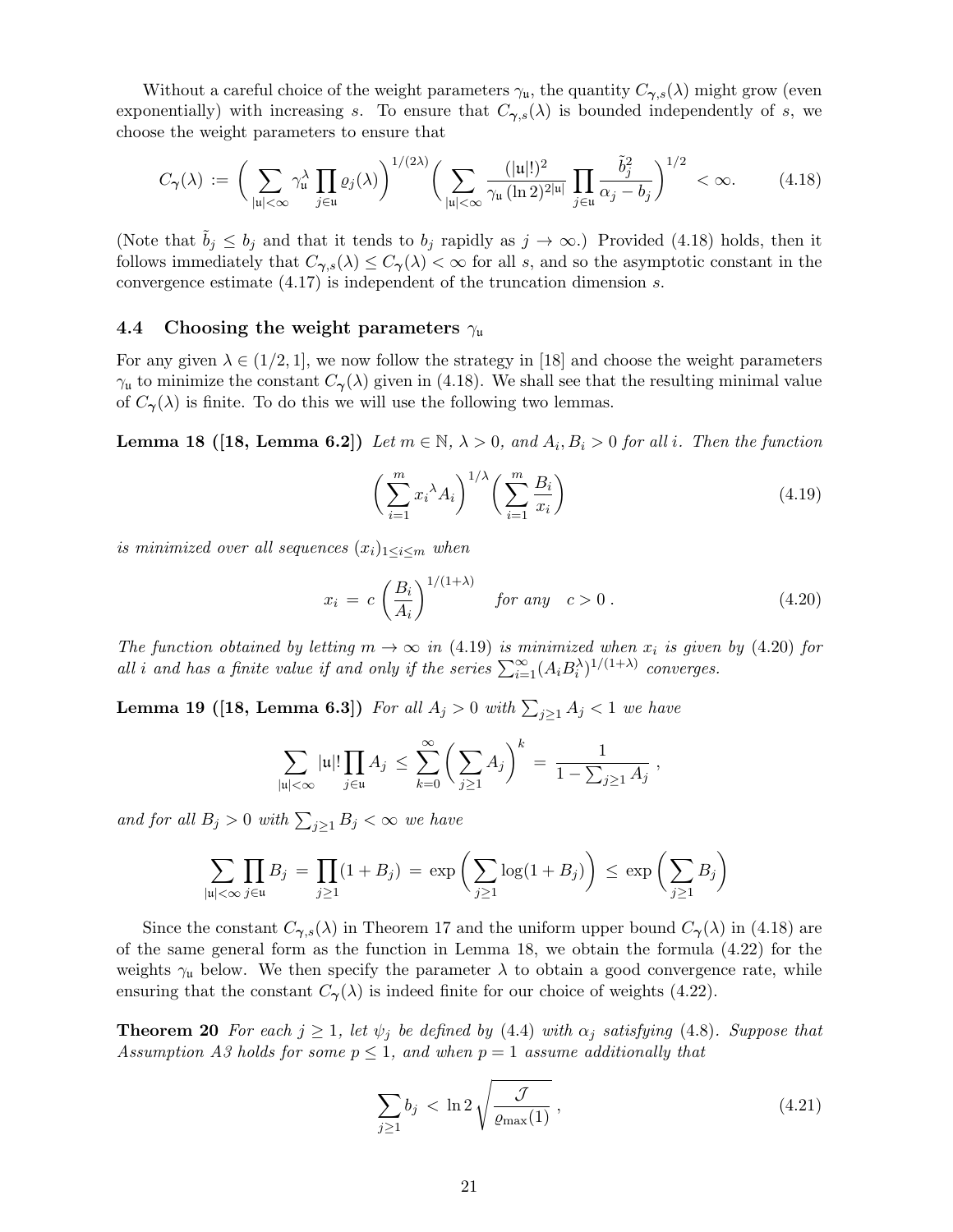*where*  $\mathcal{J} := \inf_{j \geq 1} (\alpha_j - b_j) > 0$  *and*  $\varrho_{\text{max}}(\lambda)$  *is defined by replacing*  $\alpha_j$  *in* (4.7) *by*  $\alpha_{\text{max}}$  *in* (4.8)*. Then, for any given*  $\lambda \in (1/2, 1]$ *, the choice of weights* 

$$
\gamma_{\mathfrak{u}} = \gamma_{\mathfrak{u}}^*(\lambda) := \left( \frac{(|\mathfrak{u}|!)^2}{(\ln 2)^{2|\mathfrak{u}|}} \prod_{j \in \mathfrak{u}} \frac{\tilde{b}_j^2}{(\alpha_j - b_j) \varrho_j(\lambda)} \right)^{1/(1+\lambda)}
$$
(4.22)

*minimizes*  $C_{\gamma}(\lambda)$  *given in* (4.18)*, if a finite minimum exists. If we furthermore choose* 

$$
\lambda = \lambda_* := \begin{cases} \frac{1}{2-2\delta} & \text{for arbitrary} \quad \delta \in (0, 1/2] & \text{when } p \in (0, 2/3], \\ \frac{p}{2-p} & \text{when } p \in (2/3, 1), \\ 1 & \text{when } p = 1, \end{cases}
$$
(4.23)

and set  $\gamma_{\mathfrak{u}} = \gamma_{\mathfrak{u}}^*(\lambda_*)$ , then  $C_{\gamma}(\lambda) < \infty$ . Moreover, a randomly shifted lattice rule can be con*structed for the approximation of the integral* (4.1) *such that*

$$
\sqrt{\mathbb{E}^{\Delta} |I_s(F) - Q_{s,n}(\cdot;F)|^2} = \begin{cases} \mathcal{O}(n^{-(1-\delta)}) & \text{when } p \in (0,2/3], \\ \mathcal{O}(n^{-(1/p-1/2)}) & \text{when } p \in (2/3,1), \\ \mathcal{O}(n^{-1/2}) & \text{when } p = 1, \end{cases}
$$

*with the implied constant independent of* s*, but depending on* p *and, when relevant,* δ*.*

**Proof.** The fact that the choice of weights (4.22) minimizes  $C_{\gamma}(\lambda)$  follows from Lemma 18, as in [18, Theorem 6.4], on observing that the finite subsets of  $\mathbb N$  in (4.18) can be ordered (i.e. are countable), and that the particular ordering is immaterial, as the convergence is absolute and hence unconditional. In the following, we show that  $C_{\gamma}(\lambda)$  is indeed finite for the weights given by  $(4.22)$  and parameter  $\lambda$  given by  $(4.23)$ . In the course of our derivation below we shall choose the value of  $\lambda$  according to the value of p, see (4.23), but until then  $\lambda$  is independent of p.

Let us define

$$
S_{\lambda} := \sum_{|\mathfrak{u}| < \infty} (\gamma_{\mathfrak{u}}^*)^{\lambda} \prod_{j \in \mathfrak{u}} \varrho_j(\lambda) = \sum_{|\mathfrak{u}| < \infty} \left( \frac{(|\mathfrak{u}|!)^2}{(\ln 2)^{2|\mathfrak{u}|}} \prod_{j \in \mathfrak{u}} \frac{[\varrho_j(\lambda)]^{1/\lambda} \tilde{b}_j^2}{\alpha_j - b_j} \right)^{\lambda/(1+\lambda)}.
$$
 (4.24)

Then  $S_\lambda^{1/(2\lambda)}$  $\lambda$ <sup>1/(2 $\lambda$ )</sup> is the first factor of  $C_{\gamma}(\lambda)$  in (4.18) with the choice of weight parameters (4.22). Moreover, the second factor in  $C_{\gamma}(\lambda)$  can also be shown to reduce to  $S_{\lambda}^{1/2}$  $\lambda^{1/2}$ . Thus we have  $C_{\boldsymbol{\gamma}}(\lambda) = S_{\lambda}^{1/(2\lambda)+1/2}$  $\lambda^{\frac{1}{2}(\lfloor 2\lambda\rfloor+1/2)}$ . So, to prove  $C_{\gamma}(\lambda)$  is finite it suffices to prove that  $S_{\lambda}$  is finite.

By definition we have  $\alpha_j - b_j \geq \mathcal{J}$  and  $\tilde{b}_j \leq b_j$  for all  $j \leq s$ . (Note that  $\mathcal{J} > 0$ , since  $b_j$ converges to 0 while  $\alpha_j \ge \alpha_{\min} > 0$ .) On the other hand, we see from (4.7) that, for fixed  $\lambda$ ,  $\varrho_j(\lambda)$  increases monotonically with  $\alpha_j$ . Thus we have  $\varrho_j(\lambda) \leq \varrho_{\max}(\lambda)$  for all  $j \geq 1$ . Applying these estimates to  $S_{\lambda}$  in (4.24) yields

$$
S_{\lambda} \leq \sum_{|\mathfrak{u}| < \infty} (|\mathfrak{u}|!)^{2\lambda/(1+\lambda)} \prod_{j \in \mathfrak{u}} \left( \frac{[\varrho_{\max}(\lambda)]^{1/\lambda}}{\mathcal{J}(\ln 2)^2} b_j^2 \right)^{\lambda/(1+\lambda)}.
$$
 (4.25)

In the following we consider the cases  $\lambda \neq 1$  and  $\lambda = 1$  separately.

For  $\lambda \in (1/2, 1)$ , we have  $2\lambda/(1 + \lambda) < 1$  and we further estimate  $S_{\lambda}$  as follows: we multiply and divide the terms on the right-hand side of  $(4.25)$  by  $\prod_{j\in\mathfrak{u}}A_j^{2\lambda/(1+\lambda)}$  $j_j^{2\lambda/(1+\lambda)}$ , where  $A_j > 0$  will be specified later, and then apply Hölder's inequality with conjugate exponents  $(1 + \lambda)/(2\lambda)$  and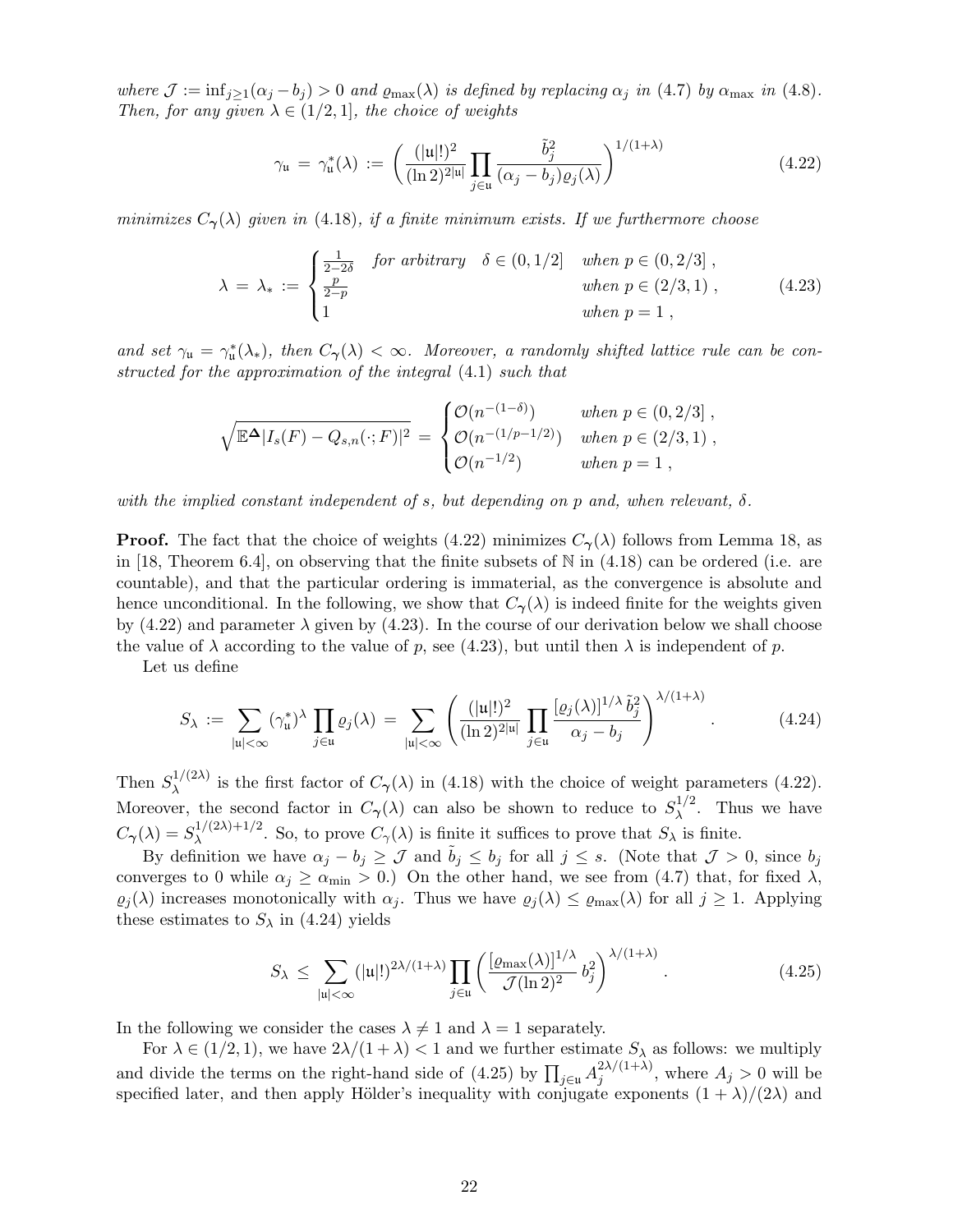$(1 + \lambda)/(1 - \lambda)$ , to obtain

$$
\begin{split} S_{\lambda} & \leq \sum_{|\mathfrak{u}| < \infty} (|\mathfrak{u}|!)^{2\lambda/(1+\lambda)} \prod_{j \in \mathfrak{u}} A_j^{2\lambda/(1+\lambda)} \prod_{j \in \mathfrak{u}} \left( \frac{[\varrho_{\max}(\lambda)]^{1/\lambda}}{\mathcal{J}(\ln 2)^2} \frac{b_j^2}{A_j^2} \right)^{\lambda/(1+\lambda)} \\ & \leq \Bigg( \sum_{|\mathfrak{u}| < \infty} |\mathfrak{u}|! \prod_{j \in \mathfrak{u}} A_j \Bigg)^{2\lambda/(1+\lambda)} \Bigg( \sum_{|\mathfrak{u}| < \infty} \prod_{j \in \mathfrak{u}} \left( \frac{[\varrho_{\max}(\lambda)]^{1/\lambda}}{\mathcal{J}(\ln 2)^2} \frac{b_j^2}{A_j^2} \right)^{\lambda/(1-\lambda)} \Bigg)^{(1-\lambda)/(1+\lambda)} \\ & \leq \Bigg( \frac{1}{1 - \sum_{j \geq 1} A_j} \Bigg)^{2\lambda/(1+\lambda)} \exp \Bigg( \frac{1 - \lambda}{1 + \lambda} \left( \frac{[\varrho_{\max}(\lambda)]^{1/\lambda}}{\mathcal{J}(\ln 2)^2} \right)^{\lambda/(1-\lambda)} \sum_{j \geq 1} \left( \frac{b_j}{A_j} \right)^{2\lambda/(1-\lambda)} \Bigg) \,. \end{split}
$$

In the last step we applied Lemma 19 which holds and guarantees that  $S_\lambda$  is finite, provided that 2λ/(1−λ)

$$
\sum_{j\geq 1} A_j < 1 \qquad \text{and} \qquad \sum_{j\geq 1} \left(\frac{b_j}{A_j}\right)^{2\lambda/(1-\lambda)} < \infty \,. \tag{4.26}
$$

We now choose

$$
A_j := \frac{b_j^p}{\varpi} \qquad \text{for some} \quad \varpi > \sum_{j \ge 1} b_j^p \,. \tag{4.27}
$$

Then we have  $\sum_{j\geq 1} A_j < 1$  due to Assumption A3. Noting that Assumption A3 also implies that  $\sum_{j\geq 1} b_j^{p'} < \infty$  for all  $p' \geq p$ , we conclude that the second sum in (4.26) converges for

$$
\frac{2\lambda}{1-\lambda}(1-p) \ge p \qquad \Longleftrightarrow \qquad p \le \frac{2\lambda}{1+\lambda} \qquad \Longleftrightarrow \qquad \lambda \ge \frac{p}{2-p} \, .
$$

Recall that  $\lambda$  must be strictly between 1/2 and 1 for the argument above. When  $p \in (0, 2/3]$ , we choose  $\lambda = 1/(2 - 2\delta)$  for some  $\delta \in (0, 1/2)$ . When  $p \in (2/3, 1)$ , we set  $\lambda = p/(2 - p)$ .

In the case  $p = 1$  we take  $\lambda = 1$ . Then, using Lemma 19, we obtain from (4.25) that

$$
S_1 \, \leq \, \sum_{|\mathfrak{u}|<\infty} |\mathfrak{u}|!\prod_{j\in\mathfrak{u}}\left(\frac{\varrho_{\max}(1)}{\mathcal{J}(\ln2)^2}b_j^2\right)^{1/2} \, \leq \, \left(1-\sum_{j\geq 1}\sqrt{\frac{\varrho_{\max}(1)}{\mathcal{J}}}\,\frac{b_j}{\ln2}\right)^{-1}\,,
$$

which is finite due to the assumption  $(4.21)$ . This completes the proof.  $\Box$ 

Corollary 21 Let  $\lambda = \lambda_*$  and  $\gamma_{\mathfrak{u}} = \gamma_{\mathfrak{u}}^*(\lambda_*)$ *, as defined in* (4.23) and (4.22)*, respectively. Then the constant*  $C_{\gamma}(\lambda)$  *in* (4.18) *is minimized by choosing* 

$$
\alpha_j = \frac{1}{2} \left( b_j + \sqrt{b_j^2 + 1 - \frac{1}{2\lambda_*}} \right), \quad \text{for all} \quad j \ge 1. \tag{4.28}
$$

**Proof.** Recall from the proof of Theorem 20 that  $C_{\gamma}(\lambda) = S_{\lambda}^{1/(2\lambda)+1/2}$  with  $S_{\lambda}$  given by (4.24). Since all terms on the right hand side of (4.24) are positive, minimizing  $C_{\gamma}(\lambda)$  with respect to the parameters  $\{\alpha_j\}_{j\geq 1}$  is equivalent to minimizing each of the functions  $[\varrho_j(\lambda)]^{1/\lambda}/(\alpha_j - b_j)$ individually with respect to  $\alpha_j$ . But due to  $(4.7)$ ,  $[\varrho_j(\lambda)]^{1/\lambda} = c \exp(\alpha_j^2/\eta_*)$ , for some constant c independent of  $\alpha_j$  and for  $\eta_* = 1/2 - 1/(4\lambda)$ , leading to the choice (4.28) for the minimizer.  $\Box$ 

Following the argument in the proof of [18, Theorem 6.5], we can prove that the alternative choice of weights

$$
\gamma_{\mathfrak{u}} = \gamma_{\mathfrak{u}}^{**} := \left( |\mathfrak{u}|! \prod_{j \in \mathfrak{u}} (\kappa \, b_j) \right)^{2-p} \qquad \text{for arbitrary} \quad \kappa > 0 ,
$$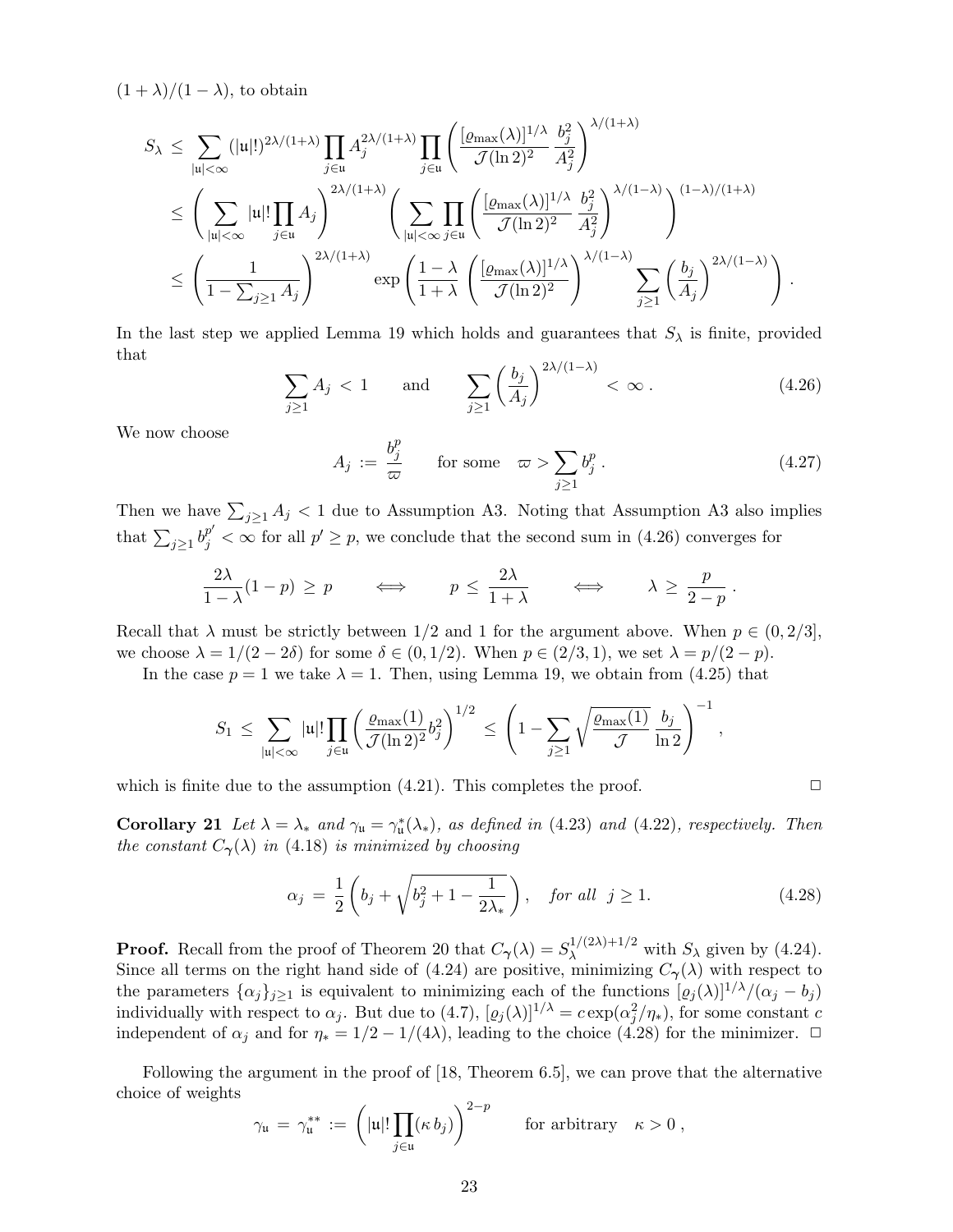while not minimizing  $C_{\gamma}(\lambda)$ , still ensures that  $C_{\gamma}(\lambda) < \infty$  and yields the same convergence rates under the same conditions on  $b_i$ . This result might seem to indicate that the approximation is somewhat robust with respect to the scaling parameters  $\kappa$ . However, numerical experiments indicate that arbitrary choices of  $\kappa$  can lead to poor lattice rules. Therefore, we recommend the choice of weight parameters (4.22) that minimizes the bound. See [26, 27] for details.

Similarly, although Theorem 20 holds for any choice of  $\{\alpha_j\}_{j\geq 1}$  that satisfies (4.8), numerical experiments show that arbitrary choices, such as  $\alpha_j = 2b_j$ , can again lead to poor lattice rules.

## 5 Final result

We now summarize our theoretical results and state our combined bound for the root-meansquare error, which includes the finite element error, the dimension truncation error and the QMC quadrature error, estimated in Theorems 6, 8 and 20, respectively.

Theorem 22 *We consider approximations of the expected value of* G(u) *via quasi-Monte Carlo finite element methods. In particular, we apply a randomly shifted lattice rule*  $Q_{s,n}$  to  $\mathcal{G}(u_h^s)$ . *Then, under the same assumptions and definitions as in Theorems 6, 8 and 20, the root-meansquare error with respect to the uniformly distributed shift*  $\Delta \in [0,1]^s$  can be bounded by

$$
\sqrt{\mathbb{E}^{\mathbf{\Delta}}\Big[\big(\mathbb{E}[\mathcal{G}(u)] - Q_{s,n}(\cdot;\mathcal{G}(u_h^s))\big)^2\Big]} \ \leq \ C\left(h^{2\tau} + s^{-\chi} + n^{-r}\right),
$$

*for some*  $0 < \tau \leq 1$  *and*  $0 < \chi < (1/2 - \varepsilon)\Theta - 1/2$ *, and with*  $r = 1/p - 1/2$  *for*  $p \in (2/3, 1]$ and  $r = 1 - \delta$  for  $p < 2/3$ , with  $\delta$  arbitrarily small. The rate  $\tau$  depends on the spatial regu*larity of u in Assumption A1, while the rates*  $\chi$  *and*  $r$  *depend on the parameters*  $\varepsilon$ ,  $\Theta$  *and*  $p$ *which in turn depend on the asymptotics of the Karhunen–Loève eigenvalues and eigenvectors in Assumptions A2 and A3. The constant* C *is independent of* h*,* s*, and* n*.*

In one spatial dimension in the case of the Matérn covariance  $\rho_\nu$  from (2.5), if  $\|\xi_j\|_{\mathbf{C}^0(\overline{D})}$  is uniformly bounded and  $\|\nabla \xi_j\|_{\mathbf{C}^0(\overline{D})}$  grows no faster than  $\mu_j^{-1}$  (as seems to be the case numerically; see Figure 1), then the result holds for any  $\tau < \min(\nu, 1)$ ,  $r < \min(\nu, 1)$ , and for  $\chi < \nu$ , provided  $\nu > 1/2$ . For details see the discussions after each of the assumptions in Sections 2 and 3 above.

Note that the rate r is capped at 1 even for  $p < 2/3$  because we are using only QMC methods of order one. With higher order QMC methods we might expect to have  $r = 1/p - 1/2$  also for  $p < 2/3$ , and in one spatial dimension with the Matérn covariance  $\rho_{\nu}$ , we might expect r to be close to  $\nu$ , even for  $\nu > 1$ . Similarly, we could use higher order finite elements in space to ensure that  $\tau$  is close to  $\nu$ , for all  $\nu > 1/2$ , but this is classical. Finally, a recent result in [4] shows that under slightly stronger conditions on the data, the rate  $\chi$  in the truncation error can also be increased to  $2\chi$ , which is what is observed numerically.

# 6 Numerical results

We present here a numerical study of the algorithm described above over a range of parameters. Theorem 22 provides us with a theoretical bound for the error in the method, and we examine here whether we see, in the numerics, the behavior predicted by the theory.

We solve (3.9) with spatial dimension  $d = 1$  on  $D = [0, 1]$ , with a forcing term  $f(x) = 1$ . The Karhunen-Loéve expansion of the random field is truncated at  $s = 400$ , so that  $y \in \mathbb{R}^{400}$ . The strong form of the problem we are solving is the parametrized ODE

$$
-\frac{\mathrm{d}}{\mathrm{d}x}\left(a^s(x,\mathbf{y})\frac{\mathrm{d}u^s(x,\mathbf{y})}{\mathrm{d}x}\right) = 1,\tag{6.1}
$$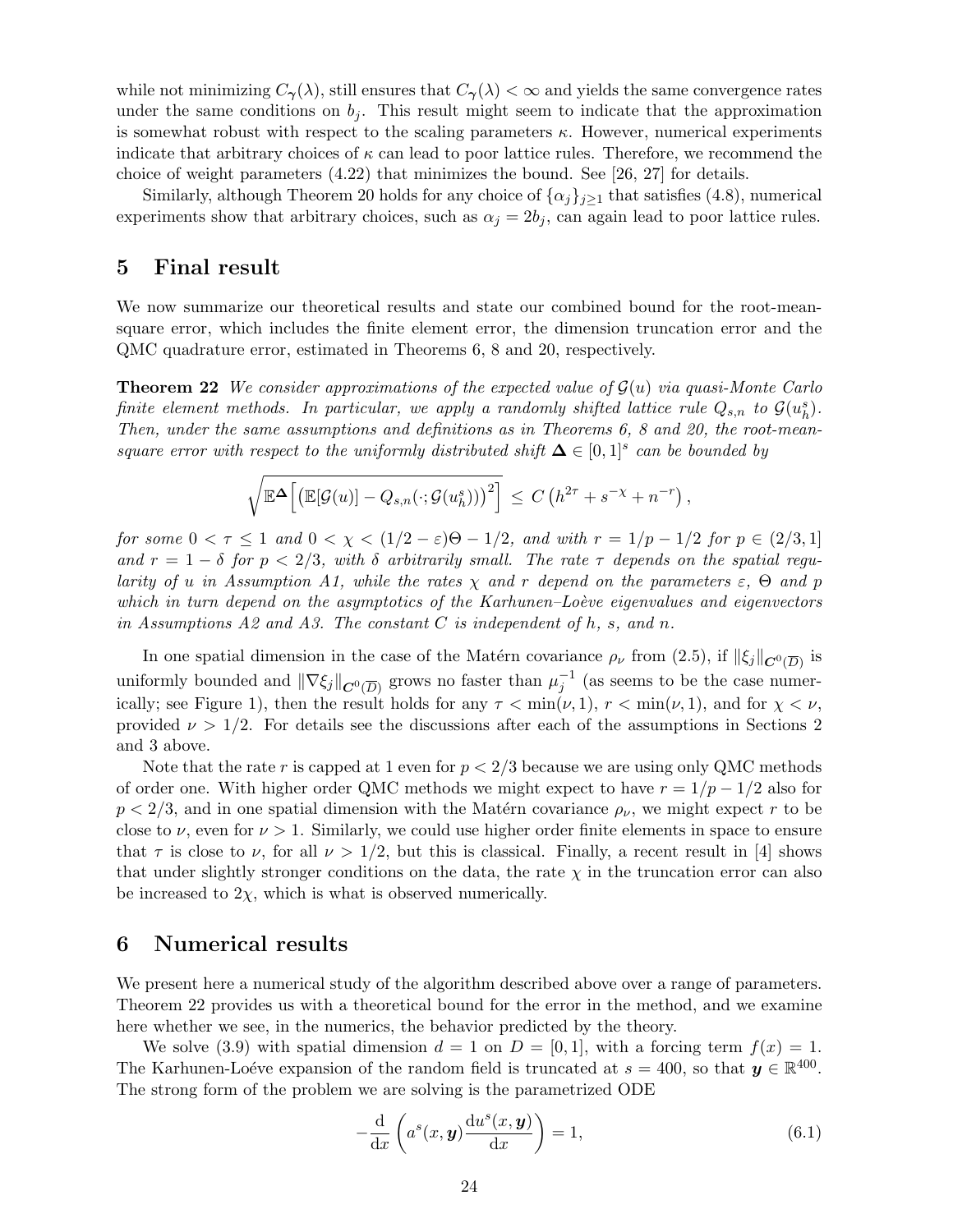

Figure 1: Log-log plots of  $\|\xi_j\|_{\mathbf{C}^0(\overline{D})}$  (left) and  $\mu_j\|\nabla \xi_j\|_{\mathbf{C}^0(\overline{D})}$  (right) against  $j$  for the Matérn covariance in one dimension for various  $\nu$  and  $\lambda_c$ 

with homogeneous Dirichlet boundary conditions,  $u(0, y) = u(1, y) = 0$ . We solve (6.1) using the piecewise linear finite element method with uniform meshes of diameter  $h = 1/M$  to get the approximate solution  $u_h^s(\cdot, y)$ . The tridiagonal systems which arise are solved in  $\mathcal{O}(M)$  time by the Thomas algorithm. In the numerical experiments that follow, we set  $M = 1024$  and compute the entries of the tridiagonal system using the composite mid-point rule applied elementwise.

The quantity of interest is here taken to be  $\mathbb{E}[\mathcal{G}(u_h^s)]$ , where the functional  $\mathcal{G}$  is taken to be point evaluation at 1/3, i.e.

$$
F(\mathbf{y}) = \mathcal{G}(u_h^s(\cdot,\mathbf{y})) = u_h^s(1/3,\mathbf{y}).
$$

To specify  $a^s$ , we choose here the Matérn class of covariances defined in  $(2.2)$  and  $(2.5)$  with  $a_* \equiv 0$  and  $a_0 \equiv 1$  in (1.2). To compute  $a^s$  we use the formula (3.6) which requires computation of the eigenpairs  $(\mu_j, \xi_j)$  for  $1 \leq j \leq s$ . We do this by discretizing the integral operator in (1.5) using the Nyström method based on Gauss-Legendre quadrature on  $[0, 1]$  with 10,000 quadrature points and then solving the resulting algebraic eigenvalue problem.

To define the weighted space  $\mathcal{W}_s$  in (4.3) and to perform the CBC algorithm for calculating the generating vector z, we must choose the weight parameters  $\gamma_u$  and weight function  $\psi_i$ . Thus we need to specify  $\alpha_i$  in (4.4) and  $\lambda_*$  from (4.23). In principle, our weighted function space framework in Section 4 allows us to adjust the QMC rule to the integrand behavior with respect to every coordinate via the j-dependent parameters  $\alpha_j$  in (4.4), and we can choose  $\alpha_i$  according to (4.28), to minimize the constant in the theoretical error bound. However, as discussed in [26, 27], allowing a different value of  $\alpha_j$  for each j would cause a substantial increase in the cost of the CBC algorithm. To maintain the full efficiency of the currently available CBC construction algorithms, the  $\alpha_j$  should be coordinate-independent, at least for large blocks of coordinates. In our numerical experiments we found that the use of a single value of  $\alpha_i$  for all j led to unsatisfactory results, but that two values (chosen according to the prescription below) led to acceptable results. Noting that as a consequence of Assumption A3  $b_j \rightarrow 0$  as  $j \to \infty$ , we choose  $j_0$  to be the smallest positive integer such that  $b_j < b_*/2$  for all  $j \ge j_0$ , where  $b_* := \max_{j>1} b_j$ . Then following (4.28), we define

$$
\alpha_j = \begin{cases} \frac{1}{2} \left( b_* + \sqrt{b_*^2 + 1 - 1/(2\lambda_*)} \right) & \text{for } j < j_0 \\ \frac{1}{2} \left( b_{j_0} + \sqrt{b_{j_0}^2 + 1 - 1/(2\lambda_*)} \right) & \text{for } j \ge j_0 \end{cases},\tag{6.2}
$$

with  $\lambda_*$  to be specified below, which satisfies the general condition (4.8).

The weight parameters  $\gamma_u$  are now defined as in (4.22), after first setting the parameter  $\lambda_*$ . By (4.23), this parameter  $\lambda_*$  is related to p, which in turn was introduced in Assumption A3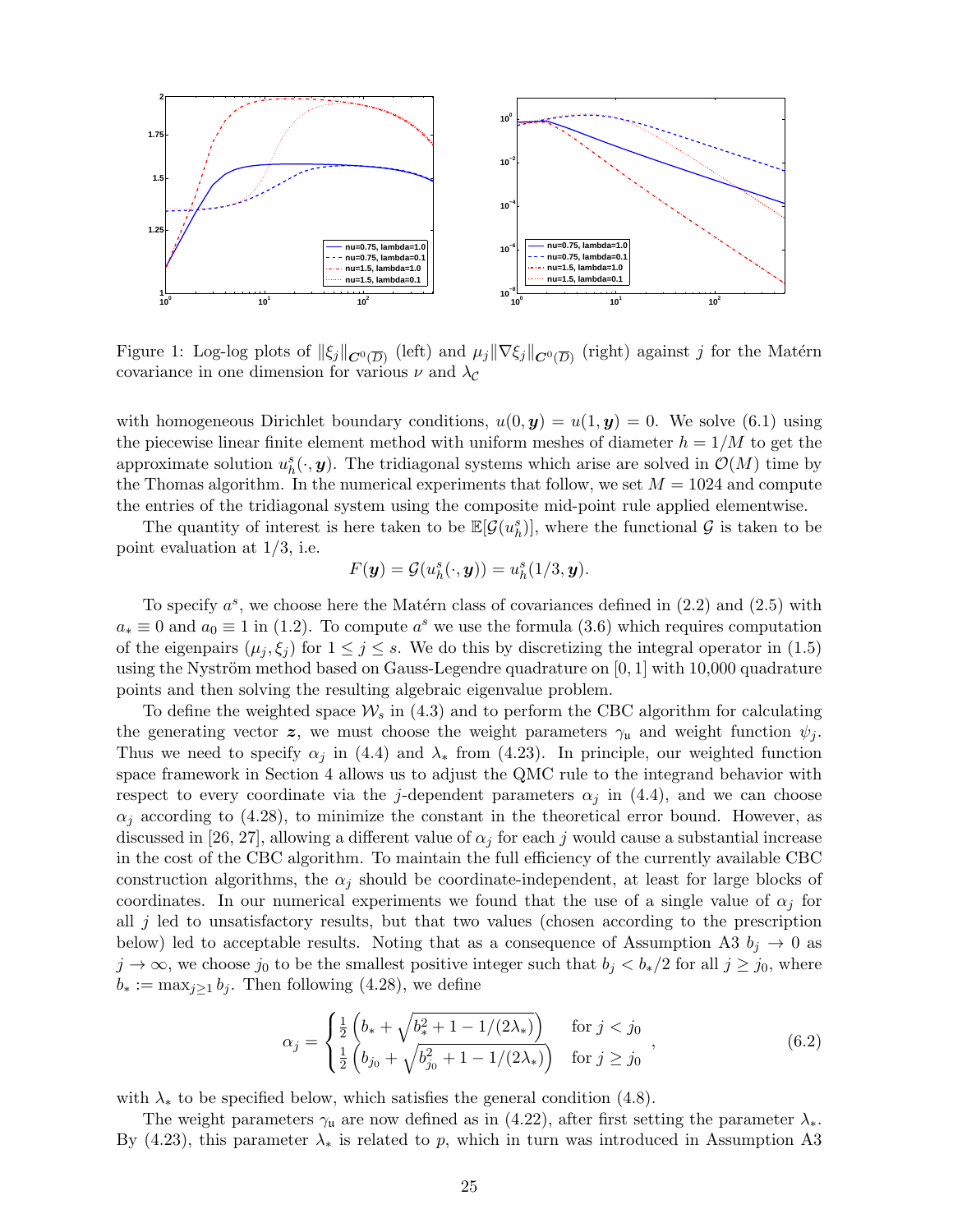and is thus constrained by the choice of covariance function  $c(x, x')$ . For the Matérn covariance  $\rho_{\nu}$  from (2.5), we can observe numerically the boundedness of both the sequences  $\|\xi_j\|_{\mathbf{C}^0(\overline{D})}$  and  $\mu_j \|\nabla \xi_j\|_{\mathbf{C}^0(\overline{D})}$  (see Figure 1). Using this together with Corollary 5 we can deduce empirically that Assumption A2 holds with  $\Theta = 1 + 2\nu$  and  $\varepsilon = 0$ , and that  $b_j = \mathcal{O}(j^{-(1+2\nu)/2})$ , and hence that Assumption A3 holds for arbitrary  $p \in (\frac{2}{1+i})$  $\frac{2}{1+2\nu}$ , 1. Using this relationship between  $\nu$  and  $p$ , we find from (4.23) that for arbitrarily small  $q > 0$  we can simplify the expression for  $\lambda_*$  to

$$
\lambda_* = \begin{cases} \frac{1}{2\nu} + q, & \text{if } 1/2 < \nu < 1\\ \frac{1}{2} + q, & \text{if } \nu \ge 1. \end{cases}
$$
 (6.3)

This choice of  $\lambda_*$  implies, see Theorem 17, that we obtain theoretical QMC convergence close to  $\mathcal{O}(n^{-\min(\nu,1)})$ . Note that the choice of q involves a trade-off. Smaller values of q lead to a faster convergence, but also to a larger value for  $C_{\gamma}(\lambda_*)$  in (4.18). In fact, for  $\nu \geq 1$ , we easily see that  $q \to 0$  is equivalent to  $\delta \to 0$  in (4.23). This in turn implies  $C_{\gamma}(\lambda_*) \to \infty$ , by way of (4.18) and (4.7). Whereas for  $\nu \in (1/2, 1)$ , we see that  $q \to 0$  is equivalent to  $p \to 2/(1+2\nu)$ , so that the sum in Assumption A3 grows without bound, leading, as in the proof of Theorem 20, again to  $C_{\gamma}(\lambda_*) \to \infty$ . Here we choose  $q = 0.05$ .

Recalling (4.2), we write  $Q_i = Q_{s,n}(\mathbf{\Delta}_i; F)$ , where  $\mathbf{\Delta}_i$  is the *i*-th independent random shift, uniformly distributed on  $[0,1]^s$ . Denoting by  $\overline{Q}$  the mean of the  $Q_i$ , we have the following unbiased estimator with  $R$  random shifts of the mean-square error (with respect to the shifts):

$$
\frac{1}{R}\frac{1}{R-1}\sum_{i=1}^{R}(Q_i-\bar{Q})^2 \approx \mathbb{E}^{\Delta}|I_s(F)-Q_{s,n}(\cdot;F)|^2.
$$
 (6.4)

The square-root of the left-hand side of  $(6.4)$  is an estimate of the "standard error". In the following experiments we estimate this standard error for the following selection of parameters,

$$
\nu = 0.75, \ 1.5 \quad \sigma^2 = 0.25, \ 1.0, \ 4.0 \quad \lambda_{\mathcal{C}} = 0.1, \ 1.0,
$$

using  $R = 32$  random shifts. Here,  $\sigma^2$  and  $\lambda_c$  refer to the variance and length-scale parameters for the Matérn covariance in  $(2.5)$ . Recall further that we have fixed the truncation dimension at  $s = 400$  and the spatial resolution at  $h = 1/1024$ .

Tables 1 and 2 present results using the QMC quadrature analyzed in §4, along with estimated values of the rate-of-convergence parameter r in the error representation  $cn^{-r}$ . The rate  $r$  is estimated together with its 90% confidence interval by linear regression of the negative log of the standard error against  $\log n$ . Here we see a strong dependence on the variance  $\sigma^2$ , but a weaker dependence on the choices of  $\lambda_c$  and  $\nu$ . While Theorem 20 suggests that the asymptotic behavior of the root-mean-square error depends on p (and hence  $\nu$ ), in practice the observed rates of convergence bear little relation with the prediction. One explanation may be that with the range of  $n$  presented we are in a pre-asymptotic regime. This seems especially true for larger values of  $\sigma^2$ , and hence may explain why we see our QMC quadrature performing similarly to standard Monte Carlo (MC) quadrature for  $\sigma^2 = 4.0$ .

Recall from the theory that we expect a convergence rate close to  $\mathcal{O}(n^{-\min(\nu,1)})$ . We see, however, that the results converge almost as well for  $\nu = 0.75$  as for  $\nu = 1.5$ . This seems to indicate that our theory is not sharp, and that optimal (close to  $\mathcal{O}(n^{-1})$ ) convergence could potentially be demonstrated for  $\nu$  lower than our current cross-over point of  $\nu = 1$  in (6.3). This is also indicated by the fact that our method sometimes converges faster than predicted by the theory, for example for  $\nu = 0.75$ ,  $\sigma^2 = 0.25$  and  $\lambda_c = 1.0$ , where the observed rate of convergence of approximately 0.89 is significantly larger than the predicted rate of 0.75 from Theorem 20.

Tables 3 and 4 present the same experiments as Tables 1 and 2 respectively, but for MC quadrature. The results agree with the usual behavior of MC methods where standard errors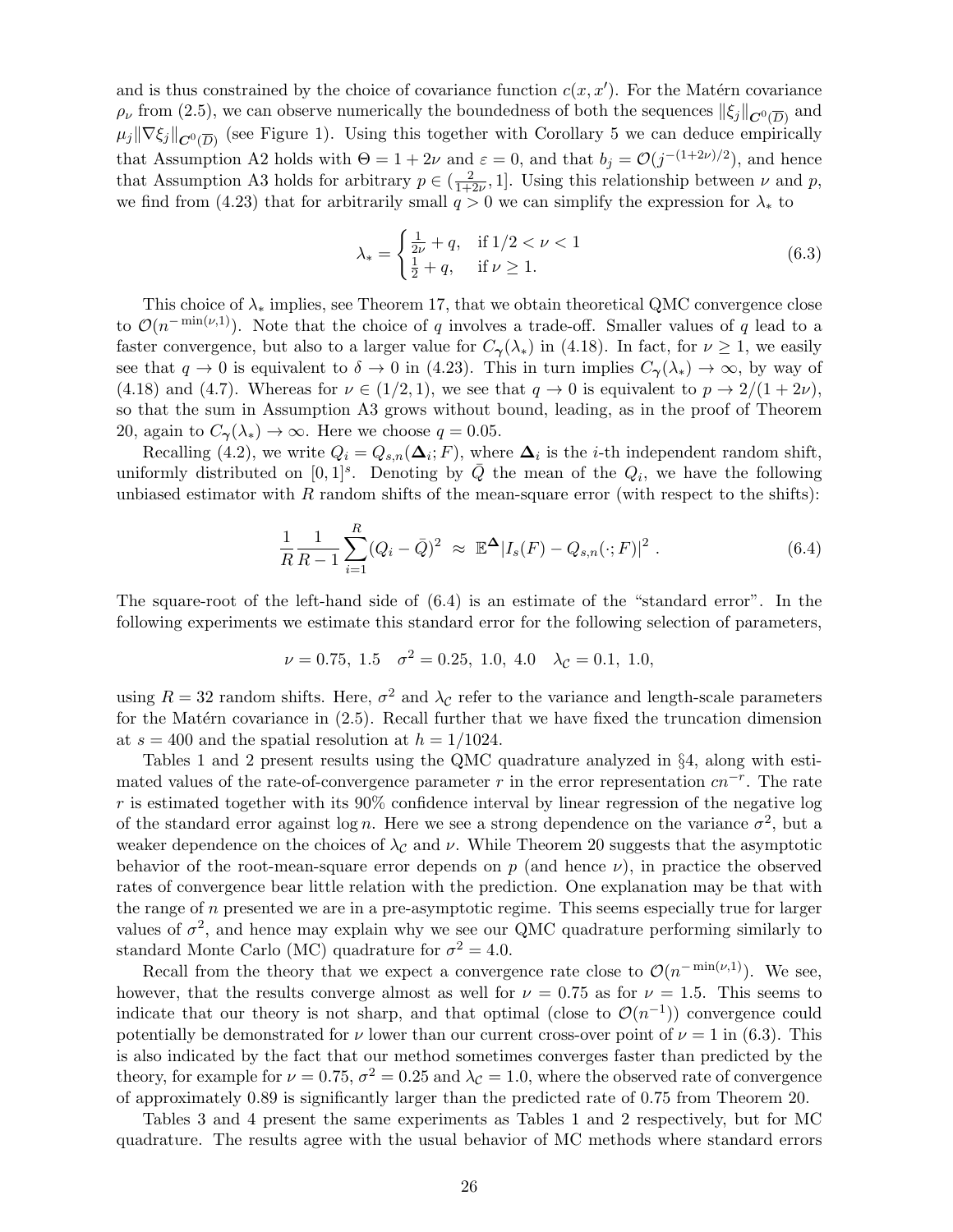|              | $\sigma^2 = 0.25$ |                             | $\sigma^2=1.0$                                                                            |                             | $\sigma^2 = 4.0$            |                             |
|--------------|-------------------|-----------------------------|-------------------------------------------------------------------------------------------|-----------------------------|-----------------------------|-----------------------------|
| $\, n$       | $\lambda_c=1.0$   | $\lambda_{\mathcal{C}}=0.1$ | $\lambda_{\mathcal{C}}=1.0$                                                               | $\lambda_{\mathcal{C}}=0.1$ | $\lambda_{\mathcal{C}}=1.0$ | $\lambda_{\mathcal{C}}=0.1$ |
| 8,009        | $2.69e-05$        | 1.77e-05                    | $1.90e-04$                                                                                | $1.00e-04$                  | $1.12e-02$                  | $3.22e-03$                  |
| 16,001       | $1.38e-05$        | $8.12e-06$                  | $1.02e-04$                                                                                | $7.52e-05$                  | 5.47e-03                    | 2.44e-03                    |
| 32,003       | 8.85e-06          | $6.22e-06$                  | $6.79e-05$                                                                                | 5.11e-05                    | 3.83e-03                    | $1.20e-03$                  |
| 64,007       | $4.49e-06$        | $3.02e-06$                  | 3.33e-05                                                                                  | $3.49e-05$                  | $2.36e-03$                  | $7.02e-04$                  |
| 120,011      | $2.66e-06$        | $1.79e-06$                  | $2.46e-05$                                                                                | $1.79e-05$                  | 3.18e-03                    | 7.87e-04                    |
| 240,007      | $1.43e-06$        | 9.95e-07                    | 1.48e-05                                                                                  | 9.80e-06                    | 1.74e-03                    | $4.42e-04$                  |
| 480,013      | 7.82e-07          | $6.72e-07$                  | 9.17e-06                                                                                  | 8.41e-06                    | 7.68e-04                    | $2.91e-04$                  |
| Rate         | 0.86              | 0.80                        | 0.73                                                                                      | 0.66                        | 0.55                        | 0.58                        |
| 90% Interval | [0.89, 0.83]      | [0.87, 0.74]                | [0.78, 0.69]                                                                              | [0.75, 0.57]                | [0.71, 0.40]                | [0.68, 0.48]                |
|              |                   |                             |                                                                                           |                             |                             |                             |
|              |                   |                             | Table 2: QMC standard errors for $\nu = 0.75$ (using POD weights $\gamma_u$ as in (4.22)) |                             |                             |                             |
|              | $\sigma^2=0.25$   |                             | $\sigma^2=1.0$                                                                            |                             |                             | $\sigma^2=4.0$              |
| $\, n$       | $\lambda_c=1.0$   | $\lambda_c=0.1$             | $\lambda_c=1.0$                                                                           | $\lambda_{\mathcal{C}}=0.1$ | $\lambda_c=1.0$             | $\lambda_{\mathcal{C}}=0.1$ |
| 8,009        | $2.80e-0.5$       | $1.80e-05$                  | 1.76e-04                                                                                  | $1.12e-04$                  | 8.97e-03                    | $2.01e-03$                  |
| 16,001       | $1.37e-05$        | 7.37e-06                    | $1.25e-04$                                                                                | $7.10e-05$                  | $7.25e-03$                  | $1.69e-03$                  |
| 32,003       | 8.37e-06          | 5.78e-06                    | 5.72e-05                                                                                  | $3.98e-05$                  | $2.42e-03$                  | $1.26e-03$                  |
| 64,007       | $4.36e-06$        | $2.93e-06$                  | $3.39e-05$                                                                                | $2.70e-0.5$                 | $1.72e-03$                  | 8.35e-04                    |
| 120,011      | 2.58e-06          | $1.82e-06$                  | $2.00e-05$                                                                                | $1.82e-05$                  | $1.43e-03$                  | 5.63e-04                    |
| 240,007      | $1.32e-06$        | $9.56e-07$                  | 1.14e-05                                                                                  | $1.31e-05$                  | 1.57e-03                    | $2.64e-04$                  |
| 480,013      | 7.06e-07          | 5.57e-07                    | $6.31e-06$                                                                                | $7.52e-06$                  | 5.60e-04                    | $2.05e-04$                  |
| Rate         | 0.89              | 0.82                        | 0.83                                                                                      | 0.64                        | 0.63                        | 0.60                        |
| 90% Interval | [0.91, 0.86]      | [0.89, 0.76]                | [0.88, 0.79]                                                                              | [0.68, 0.61]                | [0.81, 0.44]                | [0.70, 0.50]                |
|              |                   |                             |                                                                                           |                             |                             |                             |
|              |                   |                             | Table 3: MC standard errors for $\nu = 1.5$                                               |                             |                             |                             |
|              |                   | $\sigma^2 = 0.95$           | $\sigma^2 = 1.0$                                                                          |                             | $\tau^2 = 4.0$              |                             |

Table 1: QMC standard errors for  $\nu = 1.5$  (using POD weights  $\gamma_u$  as in (4.22))

|               |                   | Table 5. INC standard cribis for $\nu = 1.5$ |                  |                 |                  |                             |
|---------------|-------------------|----------------------------------------------|------------------|-----------------|------------------|-----------------------------|
|               | $\sigma^2 = 0.25$ |                                              | $\sigma^2 = 1.0$ |                 | $\sigma^2 = 4.0$ |                             |
| $\,n$         | $\lambda_c=1.0$   | $\lambda_c=0.1$                              | $\lambda_c=1.0$  | $\lambda_c=0.1$ | $\lambda_c=1.0$  | $\lambda_{\mathcal{C}}=0.1$ |
| 8,009         | $7.24e-04$        | $4.19e-04$                                   | $2.21e-03$       | 1.11e-03        | $2.70e-02$       | $6.62e-03$                  |
| 16,001        | 3.98e-04          | $2.58e-04$                                   | $1.15e-03$       | $7.22e-04$      | $1.42e-02$       | $4.98e-03$                  |
| 32,003        | 2.97e-04          | $1.52e-04$                                   | $9.73e-04$       | $4.45e-04$      | $1.65e-02$       | $3.56e-03$                  |
| 64,007        | 1.87e-04          | $1.07e-04$                                   | $6.21e-04$       | $3.08e-04$      | $1.02e-02$       | $2.43e-03$                  |
| 120,011       | $1.25e-04$        | 7.59e-05                                     | 4.11e-04         | 2.17e-04        | 5.78e-03         | $1.65e-03$                  |
| 240,007       | $9.40e-05$        | $6.19e-0.5$                                  | 2.97e-04         | $1.50e-04$      | $4.02e-03$       | 8.78e-04                    |
| 480,013       | 7.06e-05          | $4.16e-0.5$                                  | $2.12e-04$       | $9.75e-0.5$     | $2.79e-03$       | 5.06e-04                    |
| Rate          | 0.56              | 0.55                                         | 0.56             | 0.59            | 0.55             | 0.63                        |
| 90\% Interval | [0.62, 0.51]      | [0.61, 0.49]                                 | [0.61, 0.50]     | [0.61, 0.57]    | [0.65, 0.44]     | [0.71, 0.55]                |

| Lable 4. MC stalluatu ettuis lui $\nu = 0.19$ |                   |                 |                 |                 |                  |                 |
|-----------------------------------------------|-------------------|-----------------|-----------------|-----------------|------------------|-----------------|
|                                               | $\sigma^2 = 0.25$ |                 | $\sigma^2=1.0$  |                 | $\sigma^2 = 4.0$ |                 |
| $\,n$                                         | $\lambda_c=1.0$   | $\lambda_c=0.1$ | $\lambda_c=1.0$ | $\lambda_c=0.1$ | $\lambda_c=1.0$  | $\lambda_c=0.1$ |
| 8,009                                         | $6.89e-04$        | $4.01e-04$      | $2.05e-0.3$     | $1.07e-0.3$     | $2.30e-02$       | $6.54e-0.3$     |
| 16,001                                        | $3.82e-04$        | 2.47e-04        | $1.08e-03$      | $6.90e-04$      | $1.21e-02$       | $4.85e-03$      |
| 32,003                                        | $2.81e-04$        | $1.45e-04$      | $9.05e-04$      | $4.23e-04$      | $1.35e-02$       | $3.43e-03$      |
| 64,007                                        | 1.78e-04          | $1.02e-04$      | 5.76e-04        | $2.93e-04$      | 8.51e-03         | $2.36e-03$      |
| 120,011                                       | $1.20e-04$        | $7.20e-0.5$     | 3.85e-04        | $2.07e-04$      | $5.00e-03$       | $1.62e-03$      |
| 240,007                                       | $9.91e-0.5$       | 5.95e-05        | 3.11e-04        | $1.52e-04$      | 3.84e-03         | $1.24e-0.3$     |
| 480,013                                       | $6.92e-0.5$       | $4.08e-05$      | $2.11e-04$      | $9.60e-05$      | $3.85e-03$       | 8.15e-04        |
| Rate                                          | 0.55              | 0.55            | 0.54            | 0.58            | 0.45             | 0.51            |
| 90\% Interval                                 | [0.61, 0.49]      | [0.61, 0.48]    | [0.59, 0.48]    | [0.61, 0.55]    | [0.56, 0.34]     | [0.53, 0.49]    |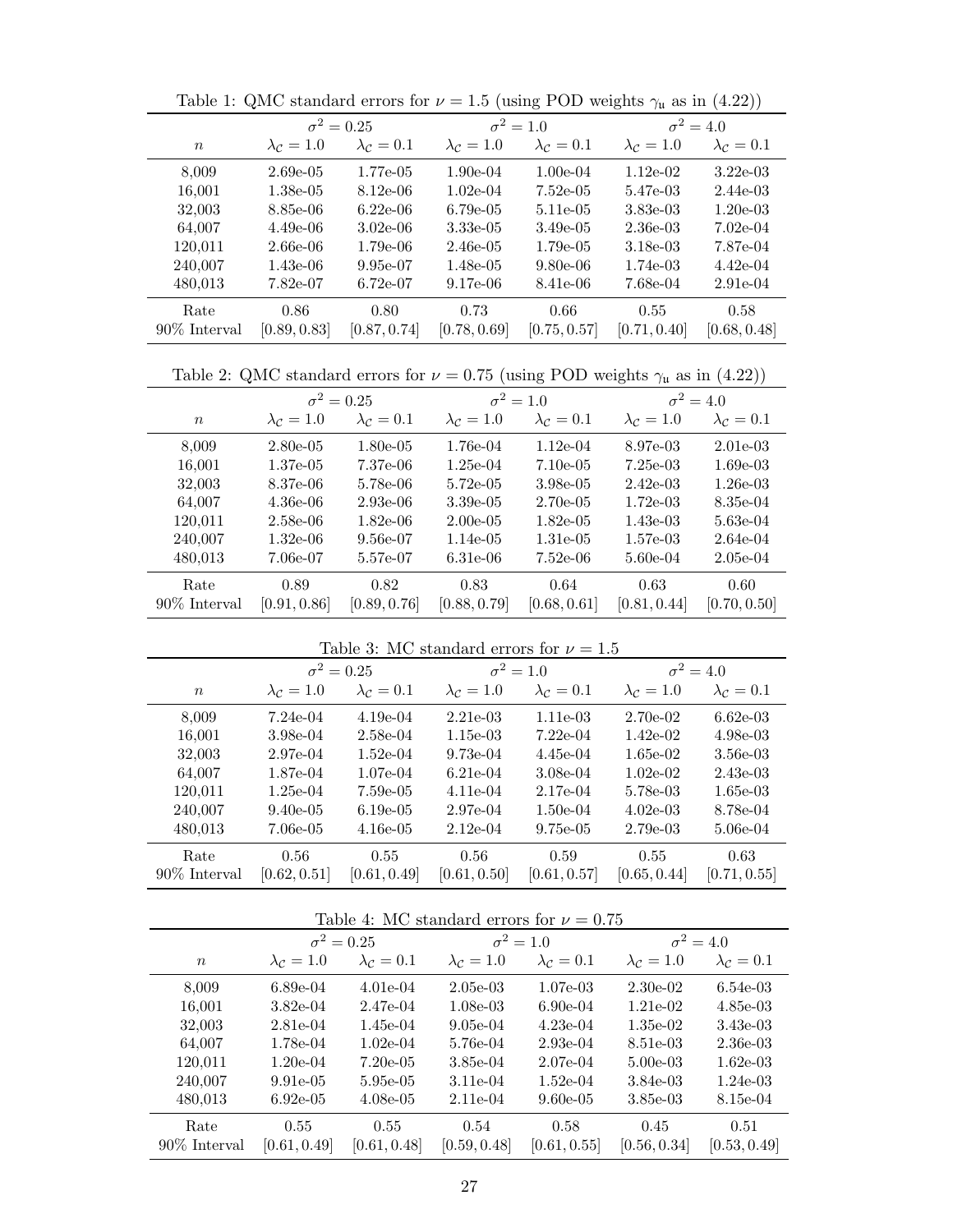

Figure 2: Standard errors from Tables 1 to 4 for QMC and MC plotted against n.

converge with approximately  $\mathcal{O}(n^{-1/2})$ . Figure 2 charts all the findings in Tables 1 to 4. They demonstrate that in all our test cases QMC always does better than MC, especially for small  $\sigma^2$ , where QMC outperforms MC by up to two orders of magnitude.

As a final comparison, in Tables 5 and 6 we look at the standard errors for a generic lattice rule, which is not specifically designed to fit the problem. We choose here a lattice rule generated for the Sobolev space of mixed first-order derivatives on  $[0,1]^s$ , with product weight parameters  $\gamma_j = 1/j^2$ . We see that these lattice rules still behave very well, attaining similar results to the lattice rules constructed for our specific problem.

## 7 Conclusion

We have been able to demonstrate good convergence of our QMC finite element method for this class of PDE problems both theoretically and numerically. The success of this project has required the analysis of QMC methods for integrals over an unbounded region, with the weight parameters  $\gamma_{\mu}$  and the weight functions  $\psi_j$  both tuned to the specific problem. This led to the extension of shifted lattice rule theory presented in [27].

Our numerical results demonstrate that QMC rules comfortably beat MC rules in most cases, or certainly perform no worse in the cases of large  $\sigma^2$ . Furthermore we see that this is the case even for arbitrarily chosen lattice rules, as is demonstrated in Tables 5 and 6, despite the fact that the theory for these lattice rules does not apply to this problem.

It is important to note that in these experiments neither the MC nor the QMC rules are enhanced using any variance reduction techniques such as the use of antithetic variates. This way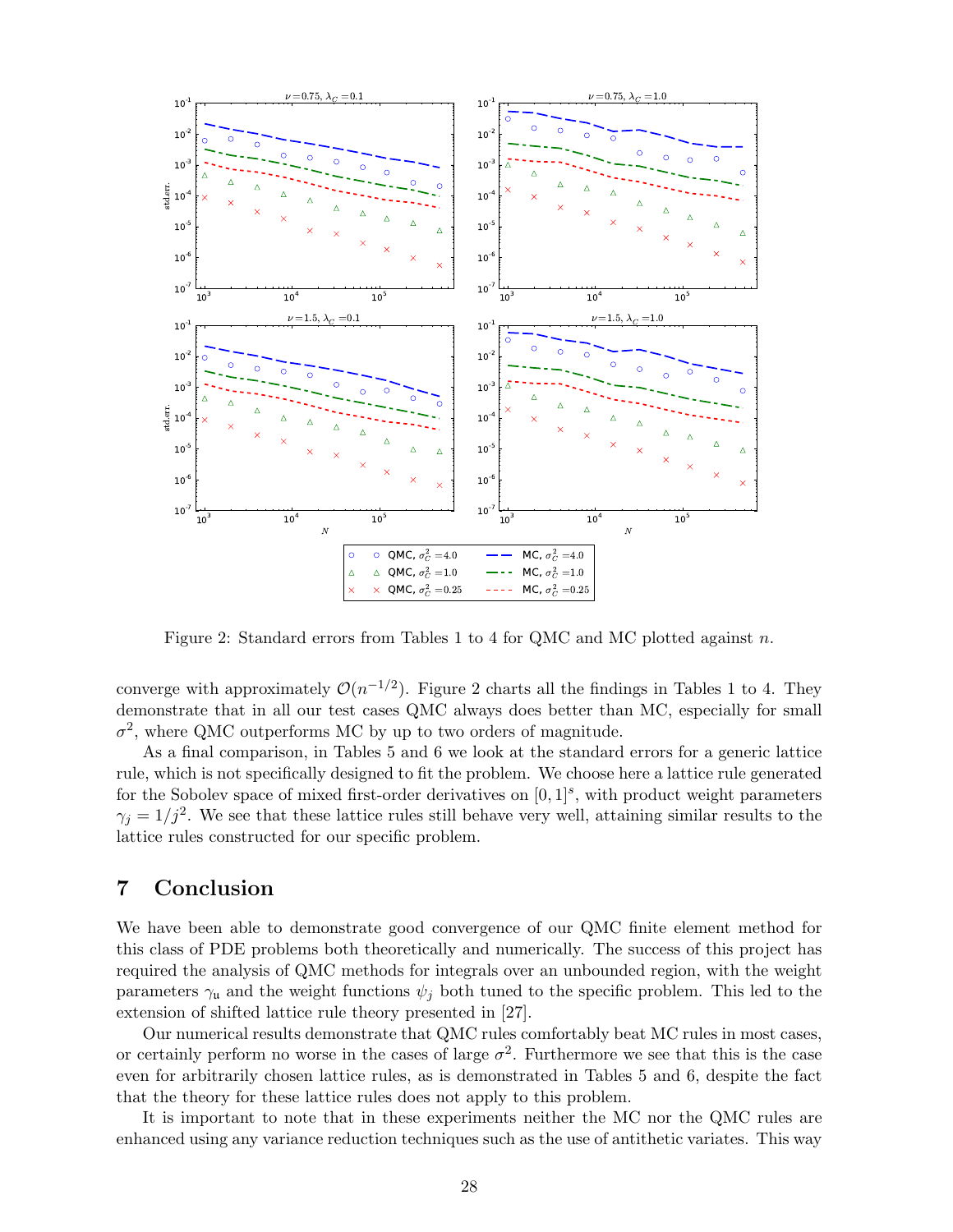|                  | $\sigma^2 = 0.25$           |                             | $\sigma^2=1.0$              |                                                                             | $\sigma^2 = 4.0$            |                             |
|------------------|-----------------------------|-----------------------------|-----------------------------|-----------------------------------------------------------------------------|-----------------------------|-----------------------------|
| $\, n$           | $\lambda_c=1.0$             | $\lambda_{\mathcal{C}}=0.1$ | $\lambda_{\mathcal{C}}=1.0$ | $\lambda_{\mathcal{C}}=0.1$                                                 | $\lambda_{\mathcal{C}}=1.0$ | $\lambda_{\mathcal{C}}=0.1$ |
| 8,009            | $3.38e-0.5$                 | $1.90e-05$                  | $2.48e-04$                  | $1.24e-04$                                                                  | $1.29e-02$                  | $2.81e-03$                  |
| 16,001           | $1.68e-05$                  | $9.91e-06$                  | $1.23e-04$                  | 7.41e-05                                                                    | $7.00e-03$                  | 1.78e-03                    |
| 32,003           | 8.27e-06                    | $6.48e-06$                  | 6.47e-05                    | 5.56e-05                                                                    | $4.05e-03$                  | $1.19e-03$                  |
| 64,007           | $4.32e-06$                  | $4.60e-06$                  | 3.55e-05                    | $4.05e-05$                                                                  | $2.88e-03$                  | $9.36e-04$                  |
| 120,011          | $2.46e-06$                  | $2.01e-06$                  | $2.59e-05$                  | $2.08e-05$                                                                  | $4.33e-03$                  | 6.41e-04                    |
| 240,007          | 1.77e-06                    | 1.41e-06                    | $2.07e-05$                  | $1.31e-0.5$                                                                 | $3.54e-03$                  | 3.76e-04                    |
| 480,013          | 6.84e-07                    | $6.32e-07$                  | $7.10e-06$                  | $7.26e-06$                                                                  | $7.60e-04$                  | $2.27e-04$                  |
| Rate             | 0.92                        | 0.80                        | 0.80                        | 0.68                                                                        | 0.52                        | 0.59                        |
| 90% Interval     | [0.99, 0.84]                | [0.88, 0.72]                | [0.91, 0.68]                | [0.76, 0.61]                                                                | [0.78, 0.25]                | [0.65, 0.54]                |
|                  |                             |                             |                             |                                                                             |                             |                             |
|                  |                             |                             |                             | Table 6: QMC standard errors for $\nu = 0.75$ (using generic lattice rules) |                             |                             |
|                  | $\sigma^2 = 0.25$           |                             | $\sigma^2=1.0$              |                                                                             | $\sigma^2 = 4.0$            |                             |
| $\boldsymbol{n}$ | $\lambda_{\mathcal{C}}=1.0$ | $\lambda_{\mathcal{C}}=0.1$ | $\lambda_{\mathcal{C}}=1.0$ | $\lambda_{\mathcal{C}}=0.1$                                                 | $\lambda_c=1.0$             | $\lambda_{\mathcal{C}}=0.1$ |
| 8,009            | $3.25e-05$                  | $1.80e-0.5$                 | $2.27e-04$                  | $1.21e-04$                                                                  | $1.06e-02$                  | $2.82e-03$                  |
| 16,001           | 1.61e-05                    | $9.42e-06$                  | $1.12e-04$                  | 6.77e-05                                                                    | $5.52e-03$                  | $1.66e-03$                  |
| 32,003           | 7.87e-06                    | $5.92e-06$                  | 5.71e-05                    | $5.13e-05$                                                                  | 3.36e-03                    | $1.16e-03$                  |
| 64,007           | $4.06e-06$                  | $4.21e-06$                  | $3.11e-05$                  | $3.64e-05$                                                                  | $2.18e-03$                  | 8.49e-04                    |
| 120,011          | $2.41e-06$                  | 1.81e-06                    | $2.34e-05$                  | 1.84e-05                                                                    | $3.13e-03$                  | 5.77e-04                    |
| 240,007          | $1.69e-06$                  | $1.32e-06$                  | 1.81e-05                    | $1.25e-0.5$                                                                 | $2.40e-03$                  | 3.71e-04                    |
| 480,013          | $6.60e-07$                  | 5.96e-07                    | $6.69e-06$                  | $7.19e-06$                                                                  | $6.44e-04$                  | $2.40e-04$                  |
| Rate             | 0.91                        | 0.81                        | 0.80                        | 0.68                                                                        | 0.54                        | 0.58                        |

Table 5: QMC standard errors for  $\nu = 1.5$  (using generic lattice rules)

we have a fair comparison between two unflavored implementations. Evidently there is scope for further work to sharpen our error bounds, as demonstrated by our numerics. Nevertheless, the results show that QMC finite element methods provide an excellent solution to the lognormal porous flow problem, and present a marked improvement over MC methods.

90% Interval [0.99, 0.84] [0.88, 0.73] [0.91, 0.69] [0.74, 0.61] [0.76, 0.31] [0.61, 0.55]

Acknowledgements. The authors would like to thank Tony Shardlow and Helmut Harbrecht for fruitful discussions that lead to Corollary 5 and Proposition 9. We would also like to acknowledge the financial support of the Australian Research Council, of the UK Engineering and Physical Sciences Research Council and of the European Research Council.

# References

- [1] R.J. Adler, *The Geometry of Random Fields*, Wiley, London, 1981.
- [2] V.I. Bogachev, *Gaussian Measures* , AMS Monographs Vol. 62, American Mathematical Society, R.I., USA (1998).
- [3] J. Charrier, Strong and weak error estimates for elliptic partial differential equations with random coefficients, *SIAM J. Numer. Anal.*, 50, 216–246 (2012).
- [4] J. Charrier, and A. Debussche, Weak truncation error estimates for elliptic PDEs with lognormal coefficients, *Stoch. PDEs: Anal. Comput.*, to appear.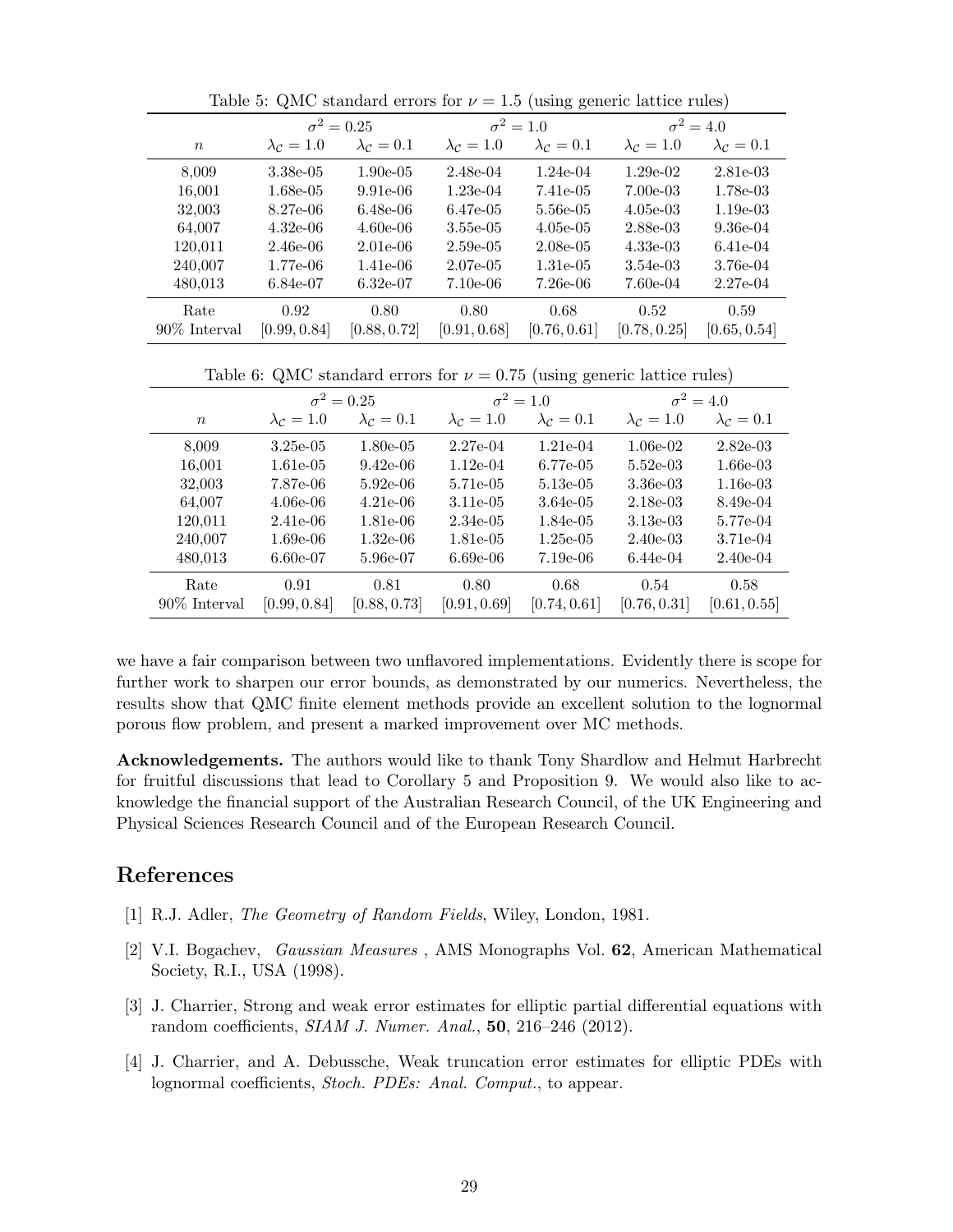- [5] J. Charrier, R. Scheichl, and A.L. Teckentrup, Finite element error analysis of elliptic PDEs with random coefficients and its application to multilevel Monte Carlo methods, BICS Preprint 2/11, University of Bath, submitted April 2011.
- [6] J. Charrier, R. Scheichl, and A.L. Teckentrup, Finite element error analysis of elliptic PDEs with random coefficients and its application to multilevel Monte Carlo methods, *SIAM J. Numer. Anal.*, 51, 322–352, 2013.
- [7] R. Cools, F.Y. Kuo, and D. Nuyens, Constructing embedded lattice rules for multivariate integration, *SIAM J. Sci. Comput.*, 28, 2162–2188 (2006).
- [8] G. Da Prato and J. Zabczyk, *Stochastic Equations in Infinite Dimensions*, Vol. 44 of *Encyclopedia of Mathematics and its Applications*. Cambridge Univ. Press, Cambridge, 1992.
- [9] J. Dick, On the convergence rate of the component-by-component construction of good lattice rules, *J. Complexity*, 20, 493–522 (2004).
- [10] J. Dick, F. Pillichshammer, and B. J. Waterhouse, The construction of good extensible rank-1 lattices, *Math. Comp.*, 77, 2345–2374 (2008).
- [11] P. Frauenfelder, C. Schwab, and R.A. Todor, Finite elements for elliptic problems with stochastic coefficients, *Compu. Methods Appl. Mech. Engrg.*, 194, 205–228 (2005).
- [12] R.G. Ghanem and P.D. Spanos, *Stochastic Finite Elements*, Dover, 1991.
- [13] C.J. Gittelson, Stochastic Galerkin discretization of the isotropic lognormal diffusion problem, *Math. Mod. Meth. Appl. Sci.*, 20, 237–263 (2010).
- [14] I. G. Graham, F. Y. Kuo, D. Nuyens, R. Scheichl, and I. H. Sloan, Quasi-Monte Carlo methods for elliptic PDEs with random coefficients and applications, *J. Comput. Phys.*, 230, 3668–3694 (2011).
- [15] F. J. Hickernell, I. H. Sloan, and G. W. Wasilkowski, On tractability of weighted integration for certain Banach spaces of functions, in *Monte Carlo and Quasi-Monte Carlo Methods 2002* (H. Niederreiter, ed.), Springer-Verlag, Berlin, 2004, pp. 51–71.
- [16] V.-H. Hoang and Ch. Schwab, N-term Galerkin Wiener chaos approximations of elliptic PDEs with lognormal Gaussian random inputs, Report 2011-59, Seminar for Applied Mathematics, ETH Zürich (submitted).
- [17] F.Y. Kuo, Component-by-component constructions achieve the optimal rate of convergence, *J. Complexity*, 19, 301–320 (2003).
- [18] F.Y. Kuo, Ch. Schwab, and I. H. Sloan, Quasi-Monte Carlo finite element methods for a class of elliptic partial differential equations with random coefficient, *SIAM J. Numer. Anal.*, 50, 3351–3374 (2012).
- [19] F.Y. Kuo, Ch. Schwab, and I.H. Sloan, Quasi-Monte Carlo methods for very high dimensional integration: the standard weighted-space setting and beyond, *ANZIAM J.*, 53, 1-37 (2011).
- [20] F. Y. Kuo, I. H. Sloan, G. W. Wasilkowski and B. J. Waterhouse, Randomly shifted lattice rules with the optimal rate of convergence for unbounded integrands, *J. Complexity*, 26, 135–160 (2010).
- [21] F. Y. Kuo, G. W. Wasilkowski, and B. J. Waterhouse, Randomly shifted lattice rules for unbounded integrals, *J. Complexity* 22, 630–651 (2006).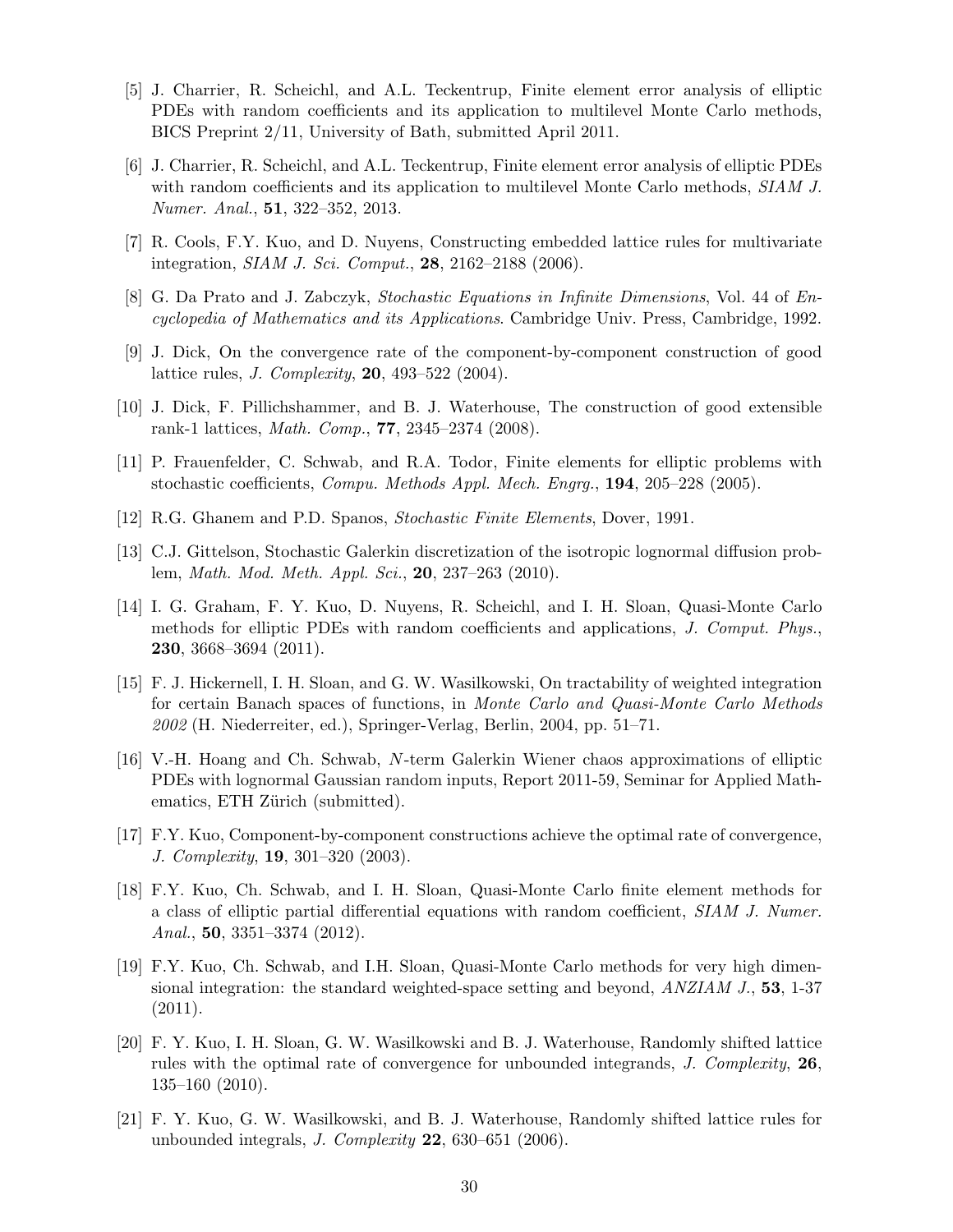- [22] G.J. Lord, C. Powell and T. Shardlow, An Introduction to Computational Stochastic PDEs, *Cambridge Texts in Applied Mathematics*, Cambridge University Press, in preparation.
- [23] W. McLean, Strongly Elliptic Systems and Boundary Integral Equations, Cambridge Univ. Press, Cambridge, UK (2000).
- [24] R.L. Naff, D.F. Haley, and E.A. Sudicky, High-resolution Monte Carlo simulation of flow and conservative transport in heterogeneous porous media 1. Methodology and flow results, *Water Resour. Res.*, 34, 663–677 (1998).
- [25] R.L. Naff, D.F. Haley, and E.A. Sudicky, High-resolution Monte Carlo simulation of flow and conservative transport in heterogeneous porous media 2. Transport Results, *Water Resour. Res.*, 34, 679–697 (1998).
- [26] J. A. Nichols, Quasi-Monte Carlo methods with applications to partial differential equations with random coefficients, PhD Thesis, University of New South Wales, in preparation.
- [27] J. A. Nichols and F. Y. Kuo, Fast CBC construction of randomly shifted lattice rules achieving  $\mathcal{O}(N^{-1+\delta})$  convergence for unbounded integrands in  $\mathbb{R}^s$  in weighted spaces with POD weights, in preparation.
- [28] D. Nuyens and R. Cools, Fast algorithms for component-by-component construction of rank-1 lattice rules in shift-invariant reproducing kernel Hilbert spaces, *Math. Comp.*, 75, 903–920 (2006).
- [29] D. Nuyens and R. Cools, Fast component-by-component construction of rank-1 lattice rules with a non-prime number of points, *J. Complexity*, 22, 4–28 (2006).
- [30] Ch. Schwab and C.J. Gittelson, Sparse Tensor Discretizations of High Dimensional and Stochastic PDEs, *Acta Numerica*, 20, 291-467 (2011).
- [31] Ch. Schwab and R.A. Todor, Karhunen-Loeve approximation of random fields by generalized fast multipole methods, *J. Comput. Phys.*, 217, 100–122 (2006).
- [32] I. H. Sloan, F. Y. Kuo, and S. Joe, Constructing randomly shifted lattice rules in weighted Sobolev spaces, *SIAM J. Numer. Anal.*, 40, 1650–1665 (2002).
- [33] I. H. Sloan and H. Woźniakowski, When are quasi-Monte Carlo algorithms efficient for high-dimensional integrals?, *J. Complexity*, 14, 1–33 (1998).
- [34] I. H. Sloan, X. Wang, and H. Woźniakowski, Finite-order weights imply tractability of multivariate integration, *J. Complexity*, 20, 46–74 (2004).
- [35] A.L. Teckentrup, R. Scheichl, M.B. Giles, and E. Ullmann, Further analysis of multilevel Monte Carlo methods for elliptic PDEs with random coefficients, *Numer. Math.*, published online March 12, 2013, 1–32.
- [36] G. W. Wasilkowski and H. Woźniakowski, Complexity of weighted approximation over  $\mathbb{R}^1$ , *J. Approx. Theory.*, 103, 223–251 (2000).
- [37] G. W. Wasilkowski and H. Woźniakowski, Tractability of approximation and integration for weighted tensor product problems over unbounded domains, in *Monte Carlo and Quasi-Monte Carlo Methods 2000* (K.-T. Fang, F. J. Hickernell, H. Niederreiter, eds.), Springer, Berlin, 2002, pp. 497–522.
- [38] H. Widom, Asymptotic behaviour of the eigenvalues of certain integral operators, *Transactions of the American Mathematical Society*, 109, 278–295 (1963).